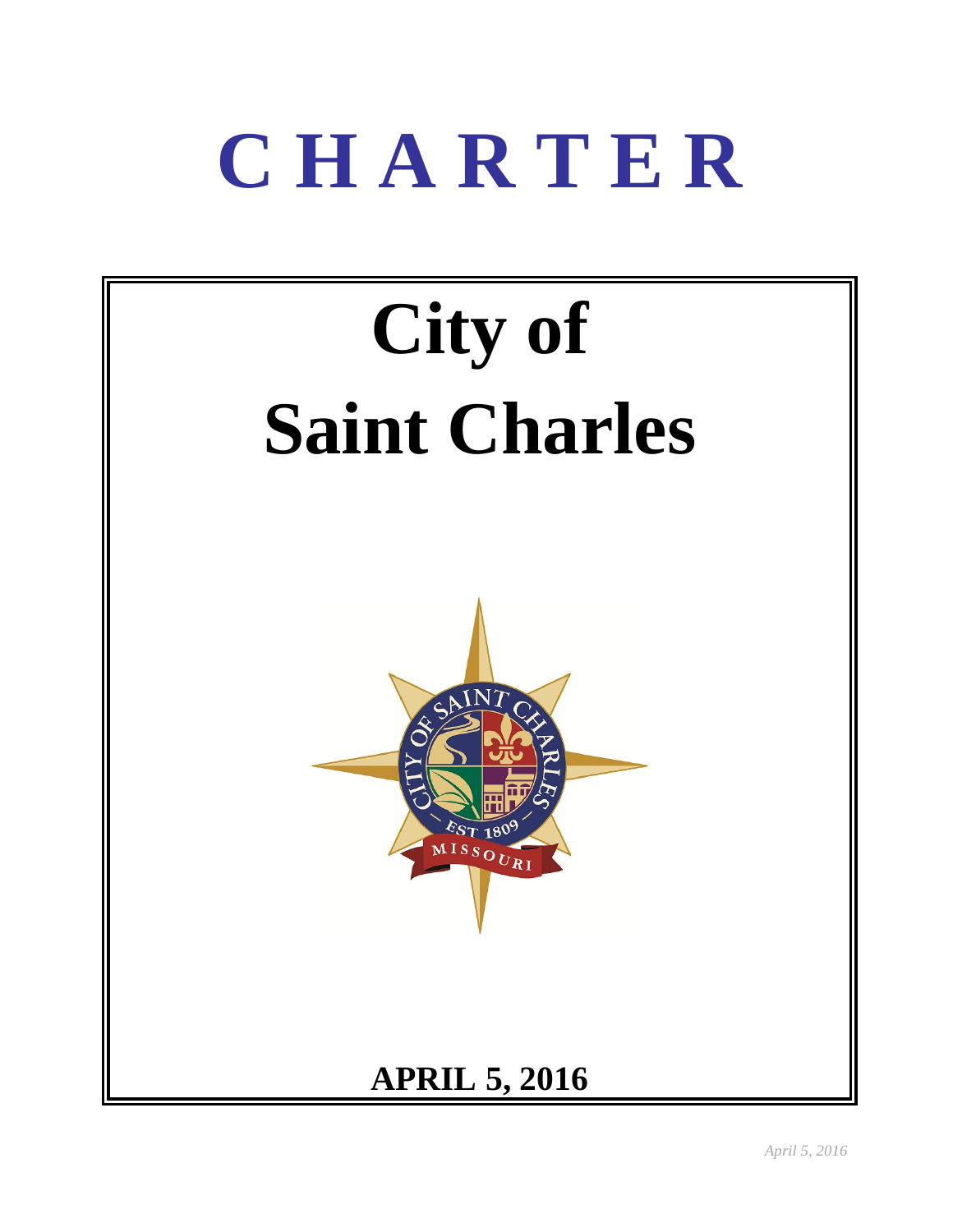## **CHARTER**

#### **Table of Contents**

#### Section

#### *Preamble*

#### *Article I. Incorporation, Name and Boundaries*

1.1 Incorporation, Name and Boundaries

#### *Article II. Powers*

- 2.1 Powers
- 2.2 Construction

#### *Article III. The Council*

- 3.1 Where Powers Vested
- 3.2 Eligibility
- 3.3 Composition, Election and Terms
- 3.4 City Council Wards
- 3.5 Compensation and Expenses
- 3.6 President of the City Council
- 3.7 Prohibitions
- 3.8 Vacancies; Forfeiture of Office; Filling of Vacancies
- 3.9 City Clerk
- 3.10 Legislative Proceedings
- 3.11 Revision of Ordinances
- 3.12 Judge of Qualifications
- 3.13 Investigations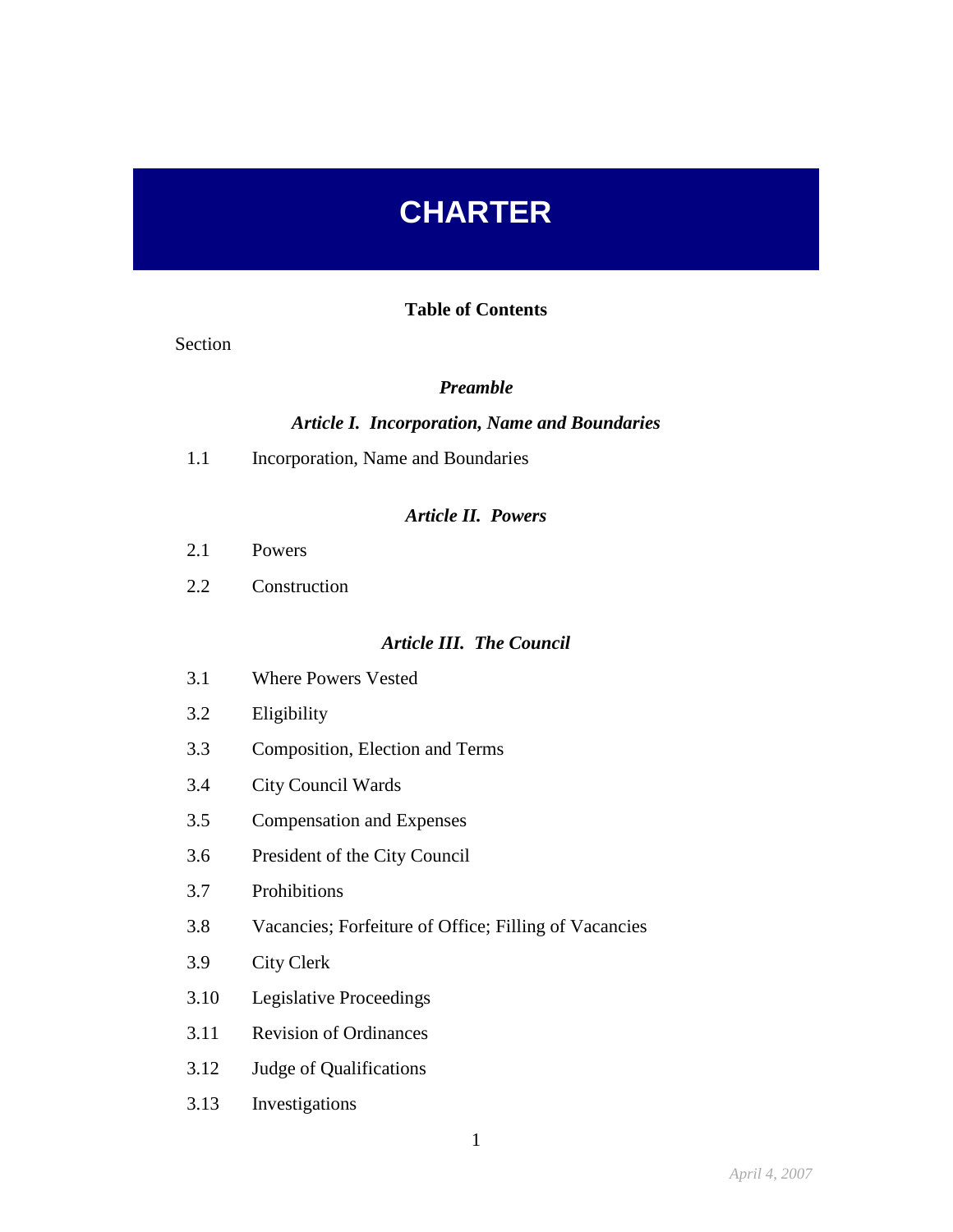- 3.14 Independent Audit
- 3.15 Taxes Levied for the Operation of Public Parks
- 3.16 Appointment of Councilmembers to Boards and Commissions
- 3.17 Administration of Oaths

#### *Article IV. The Mayor*

- 4.1 The Mayor
- 4.2 The Mayor; Election, Term and Qualifications
- 4.3 Mayor; Powers and Duties
- 4.4 Compensation of Mayor
- 4.5 Mayor Vacancy; Forfeiture of Office; Filling of Vacancies
- 4.6 Prohibition; Holding Other Public Office

#### *Article V. Director of Administration*

- 5.1 Director of Administration Appointment, Qualifications
- 5.2 Removal of Director of Administration
- 5.3 Powers and Duties of Director of Administration

#### *Article VI. Municipal Court*

- 6.1 The Municipal Court Jurisdiction
- 6.2 The Municipal Court Judge
- 6.3 The Municipal Court Marshal
- 6.4 The Municipal Court Proceedings

#### *Article VII. Administrative Organization*

- 7.1 Administrative Code
- 7.2 Parks and Recreation Board
- 7.3 Department of Finance
- 7.4 Director of Finance Duties
- 7.5 Division of Purchases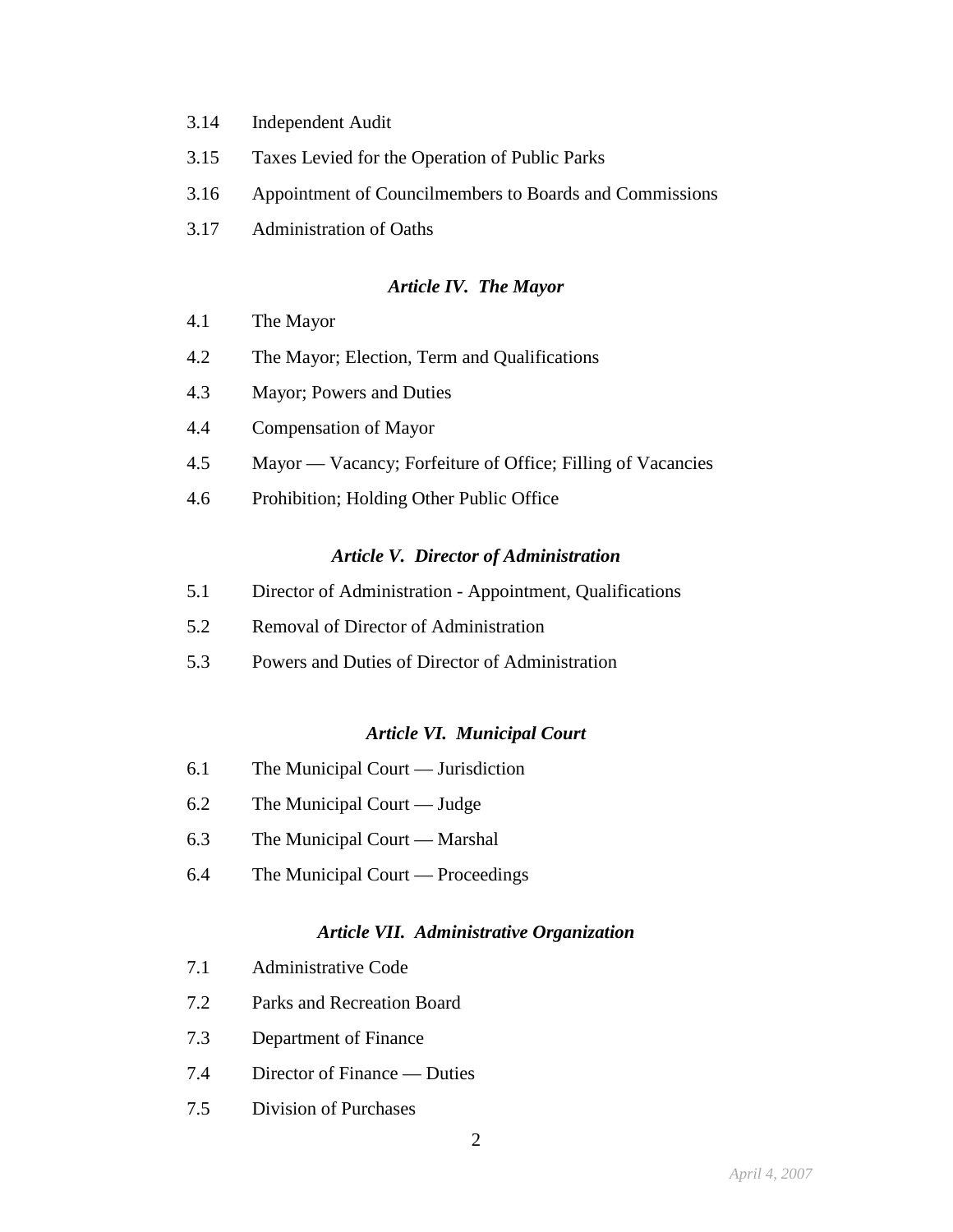- 7.6 Department of Law City Attorney; Appointment, Qualifications and Compensation
- 7.7 City Attorney Duties
- 7.8 Special Counsel
- 7.9 Personnel System

#### *Article VIII. Financial Procedures*

- 8.1 Budget
- 8.2 Fiscal Year
- 8.3 Submission of Budget
- 8.4 Capital Program
- 8.5 Council Action on Budget
- 8.6 Council Action on Capital Program
- 8.7 Public Records
- 8.8 Amendments after Adoption Supplemental Appropriations
- 8.9 Amendments after Adoption Reduction of Appropriations
- 8.10 Amendments after Adoption Transfer of Appropriations
- 8.11 Amendments after Adoption Emergency Appropriations; Effective Date
- 8.12 Tax Rates and Tax Rolls
- 8.13 Sale of Bonds

#### *Article IX. Nomination and Elections*

- 9.1 City Elections
- 9.2 Nominations by Petition
- 9.3 Preparation of Ballots
- 9.4 Determination of Election Results

#### *Article X. Initiative, Referendum and Recall*

10.1 General Authority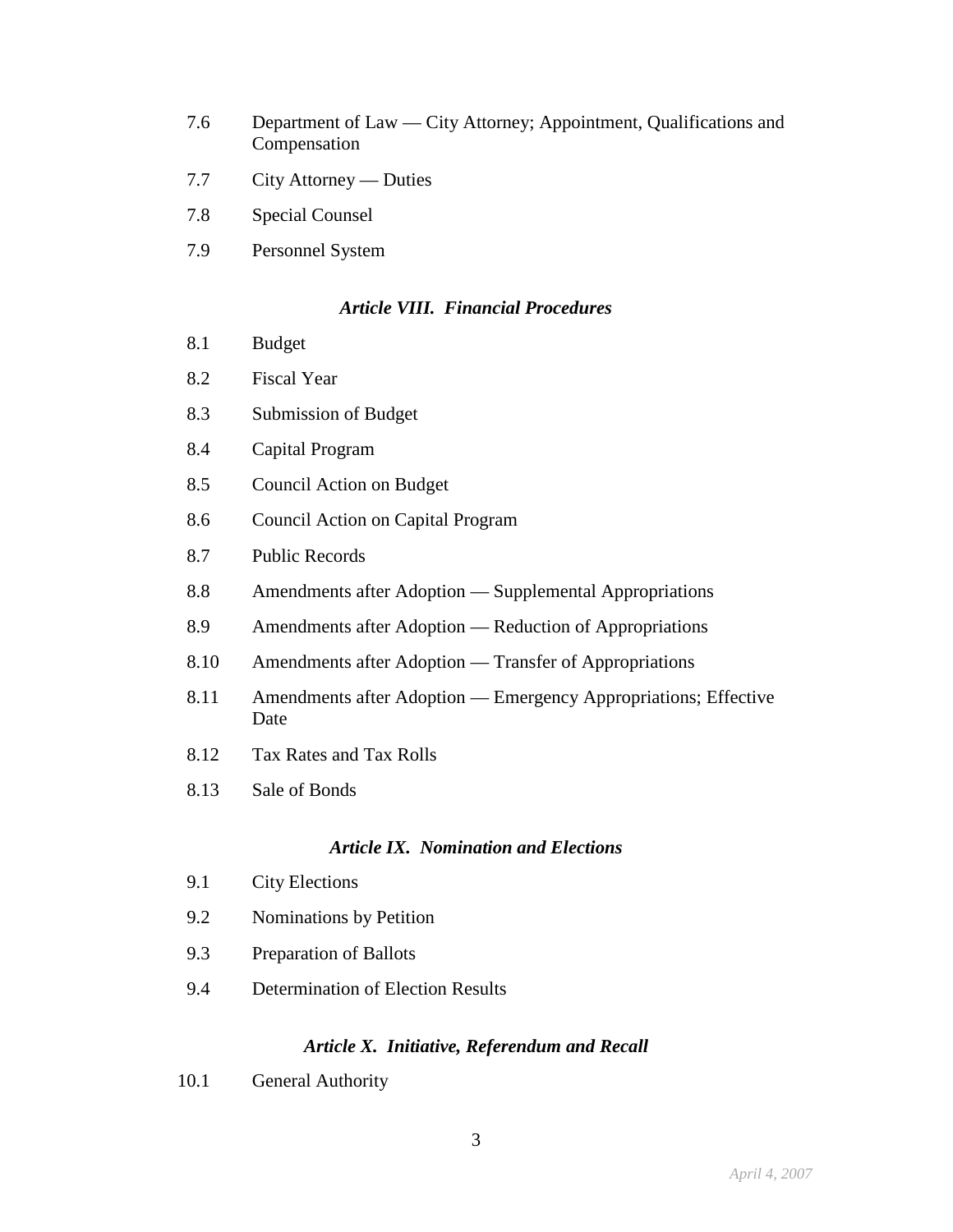- 10.2 Commencement of Proceedings, Petitioners' Committee; Affidavit
- 10.3 Petitions
- 10.4 Procedure After Filing
- 10.5 Referendum Petitions; Suspension of Effect of Ordinance
- 10.6 Action on Petitions
- 10.7 Results of Election
- 10.8 Conduct of Initiative, Referendum and Recall Election

#### *Article XI. Franchises*

- 11.1 Granting of Franchises
- 11.2 Right of Regulation
- 11.3 Revocable Permits
- 11.4 Operation Beyond Franchise Period

#### *Article XII. General Provisions*

- 12.1 Personal Financial Interest
- 12.2 Prohibitions
- 12.3 Notice of Suits
- 12.4 Official Bonds
- 12.5 Charter Amendment
- 12.6 Public Improvements and Special Assessments
- 12.7 Proof of Ordinance
- 12.8 Separability
- 12.9 Nouns and Pronouns

#### *Article XIII. Licensing, Taxation, and Regulation of Businesses, Occupations, Professions, Vocations, and Other Activities or Things*

13.1 Objects of Licensing, Taxation and Regulation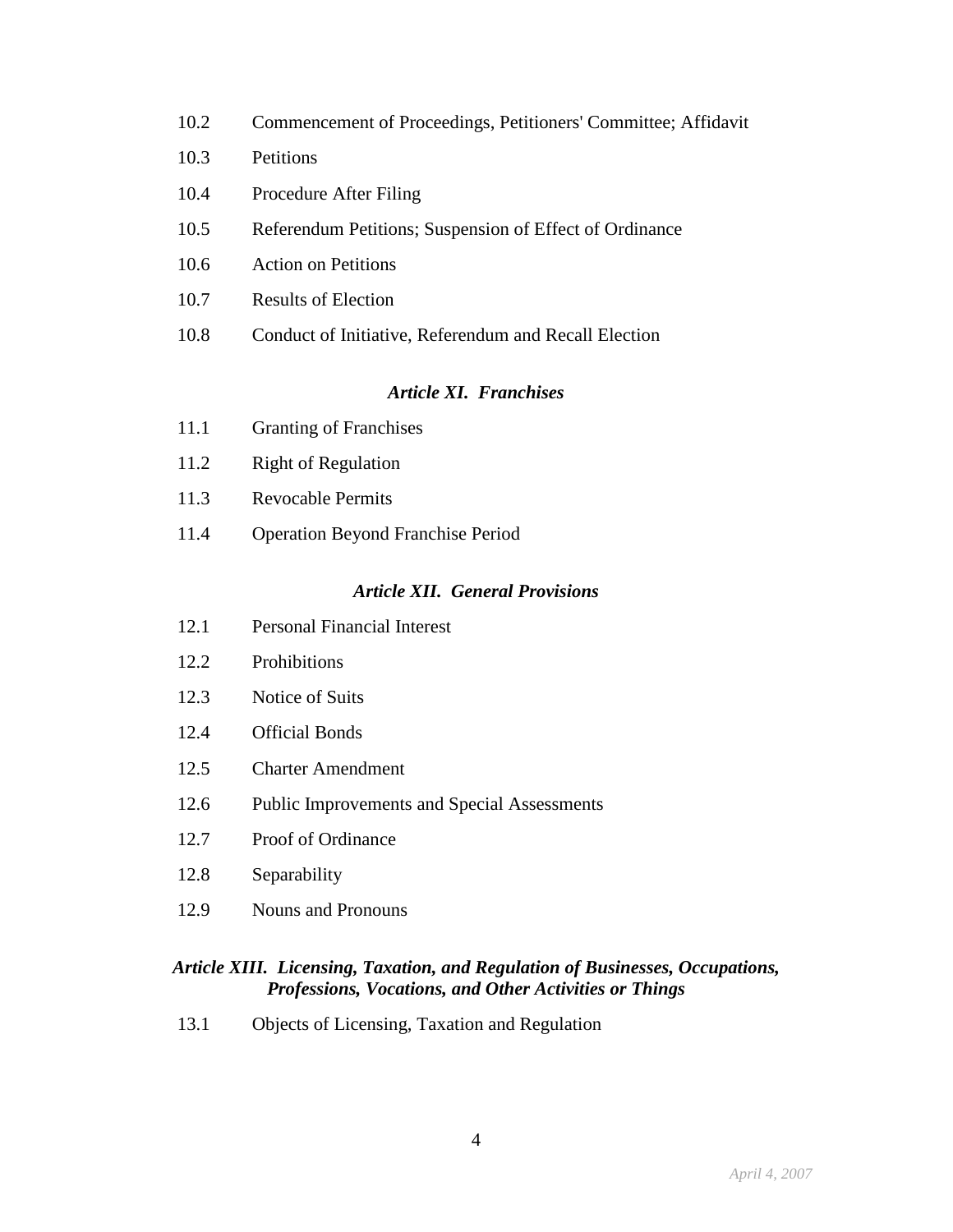#### *Article XIV. Transitional Provisions*

- 14.1 Personnel System
- 14.2 Ordinances to Remain in Force
- 14.3 Pending Actions and Proceedings
- 14.4 Continuance of Contracts, Public Improvements and Taxes

#### *Article XV. Schedule*

- 15.1 Election to Adopt Charter
- 15.2 Time of Taking Full Effect
- 15.3 Incumbent Elected City Officials
- 15.4 Temporary Ordinances
- 15.5 Purpose of Schedule

#### **PREAMBLE**

In order to provide for the government of the City of Saint Charles, and secure the benefits and advantages of constitutional home rule and of the constitution of the State of Missouri, the people of the City of Saint Charles, Missouri, adopt the following charter.

## **ARTICLE I. INCORPORATION, NAME AND BOUNDARIES**

#### **SECTION 1.1 INCORPORATION, NAME AND BOUNDARIES.**

The inhabitants of the City of Saint Charles, within the corporate limits as now established and on file in the office of the city clerk or as hereafter established in the manner provided by law, shall continue to be a municipal body politic and corporate in perpetuity, under the name of the City of Saint Charles. (Approved by electorate, November 3, 1981)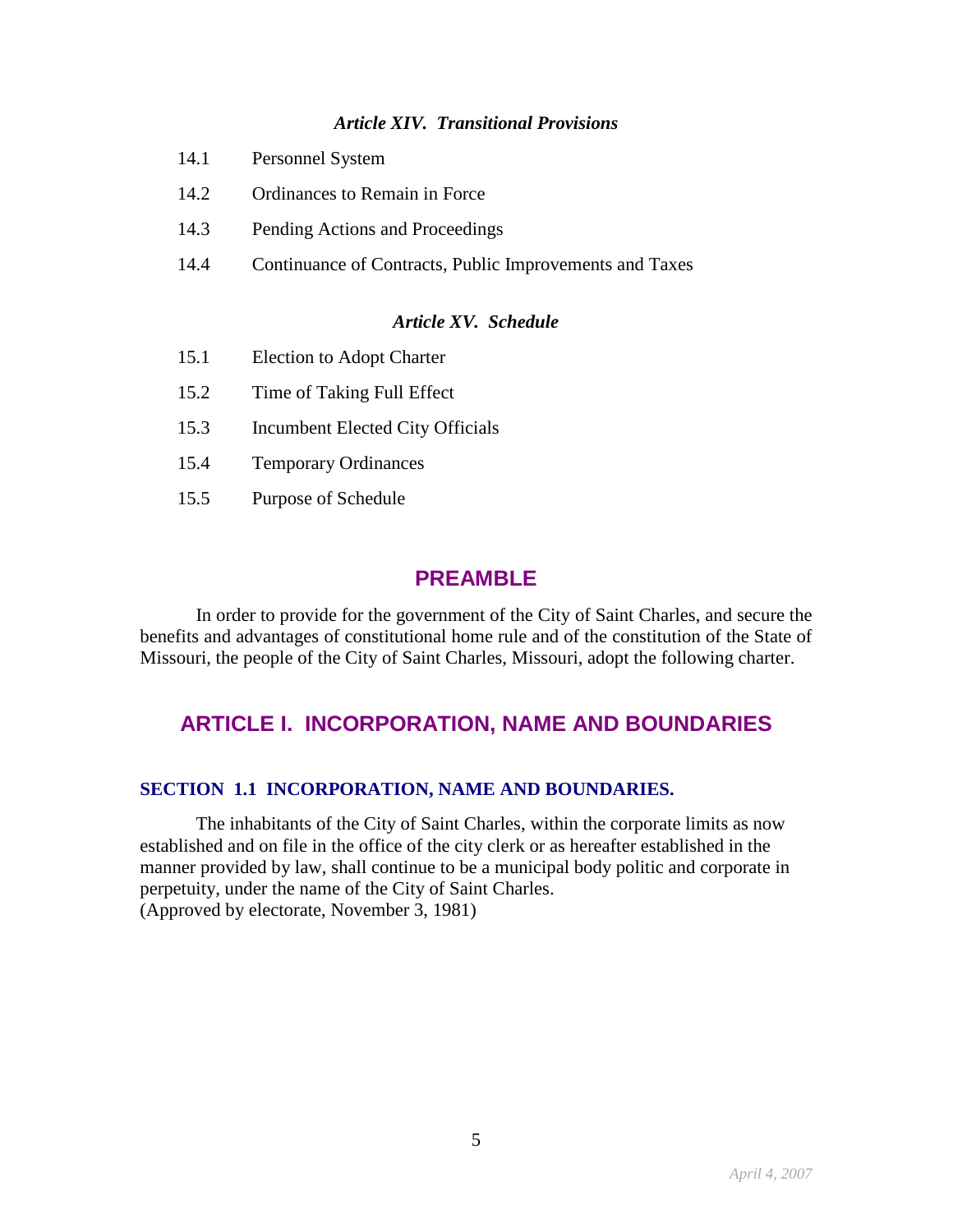## **ARTICLE II. POWERS**

#### **SECTION 2.1 POWERS.**

The city shall have all powers which the General Assembly of the State of Missouri has authority to confer upon any city, provided such powers are consistent with the Constitution of this State and are not limited or denied either by this charter or by statute. The city shall, in addition to its home rule powers, have all powers conferred by law.

(Approved by electorate, November 3, 1981)

#### **SECTION 2.2 CONSTRUCTION.**

The powers of the city shall be liberally construed. The specific mention of a particular power in this charter shall not be construed as limiting the powers of the city. (Approved by electorate, November 3, 1981)

## **ARTICLE III. THE COUNCIL**

#### **SECTION 3.1 WHERE POWERS VESTED.**

Except as this charter provides otherwise, all powers of the city shall be vested in the city council. The council shall provide for the exercise of these powers and for the performance of all duties and obligations imposed on the city by law. (Approved by electorate, November 3, 1981)

#### **SECTION 3.2 ELIGIBILITY.**

No person shall be a councilmember unless the person is at least 21 years of age prior to taking office, a citizen of the United States, an inhabitant of the city for two years next preceding the election, a qualified registered voter, and shall be a resident of the ward from which the person is elected six months next preceding the election. If a councilmember removes the councilmember's residency from the ward from which the councilmember is elected, the councilmember's office shall be immediately vacated. (Approved by electorate, November 3, 1981)

#### **SECTION 3.3 COMPOSITION, ELECTION AND TERMS.**

(a) Until the election in April 1995, there shall be a city council of two members from each ward nominated and elected by the qualified registered voters of their respective wards, as provided in Article IX. The councilmembers elected at the time

6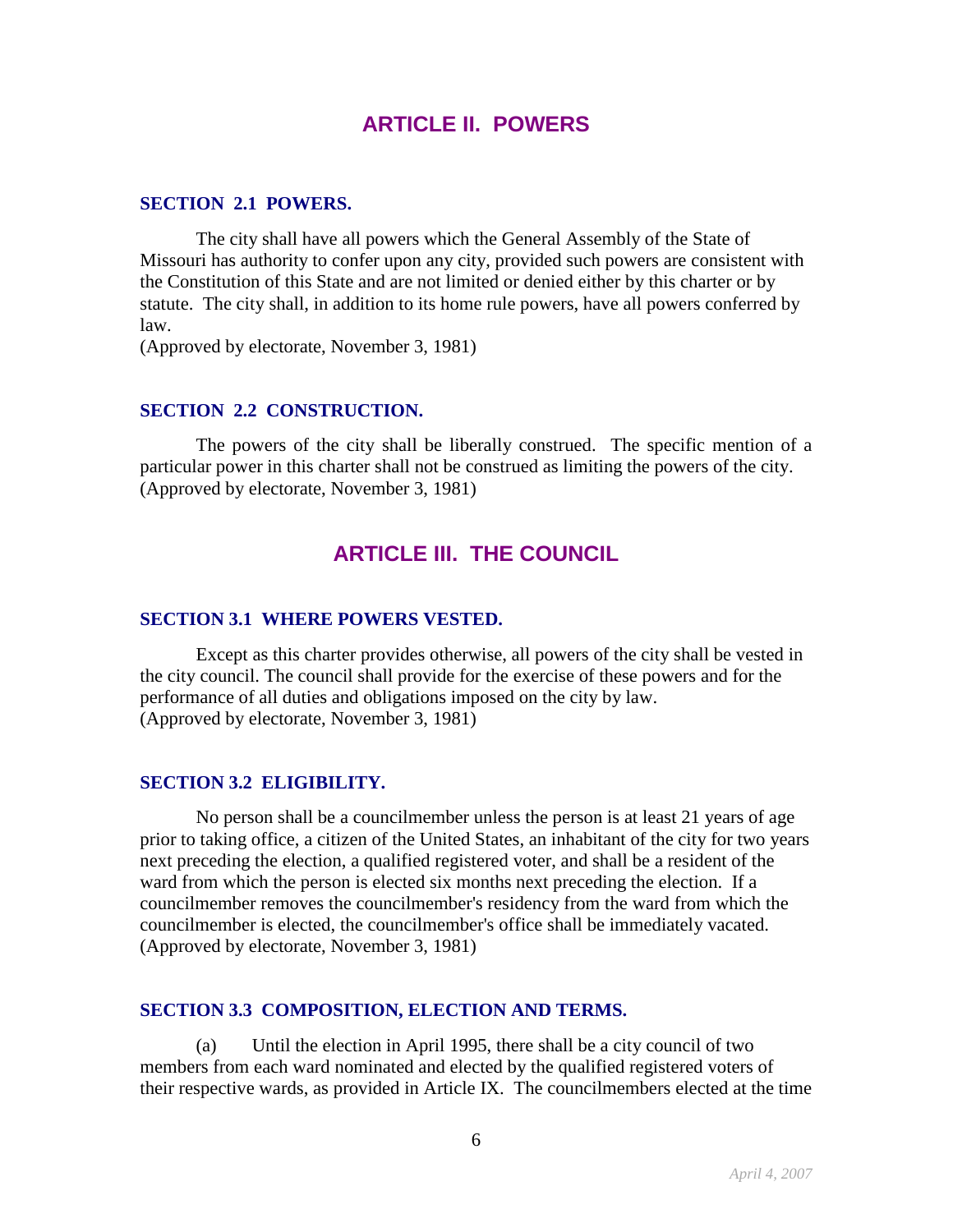of passage of this provision shall remain in office until the new councilmembers are sworn in after the election in April 1995. The councilmembers elected at the election in April 1993 shall serve for a term of two years.

(b) Beginning with the election in April 1995, there shall be a city council of one member from each ward nominated and elected by the qualified registered voters of their respective wards, as provided in Article IX. Beginning with the election in April 2007, each councilmember from wards one through five elected in April 2007 shall serve a four-year term and each councilmember from wards six through ten elected in April 2007 shall serve a three-year term. Beginning with the election in April 2011, each councilmember from wards one through five elected in April 2011 shall serve a threeyear term.

(Approved by electorate, November 3, 1981; Amendment approved by electorate, April 7, 1992; Amending Ord. 06-190 approved by electorate, November 7, 2006)

#### **SECTION 3.4 CITY COUNCIL WARDS.**

(a) Until the election in April 1995, there shall be five city council wards. Ward boundaries shall be established by ordinance following each decennial census and may be changed at other times. Wards shall comprise compact and contiguous territory and shall contain, as nearly as possible, an equal number of inhabitants.

(b) Beginning with the election in April 1995, there shall be ten city council wards. Ward boundaries shall be established by ordinance following each decennial census and may be changed at other times. Wards shall comprise compact and contiguous territory and shall contain, as nearly as possible, an equal number of inhabitants. The division of the city into ten wards shall be effective for the election in April 1995 and thereafter.

(Approved by electorate, November 3, 1981; Amendment approved by electorate, April 7, 1992)

#### **SECTION 3.5 COMPENSATION AND EXPENSES.**

Except as provided in Article XV, the council may determine the compensation of councilmembers by ordinance, but no ordinance increasing such compensation shall become effective until the date of commencement of the terms of councilmembers elected at the next regular election, provided that such election follows the adoption of such ordinance by at least six months. Councilmembers shall also receive their actual and necessary expenses incurred in the performance of their duties of office as provided by ordinance.

(Approved by electorate, November 3, 1981)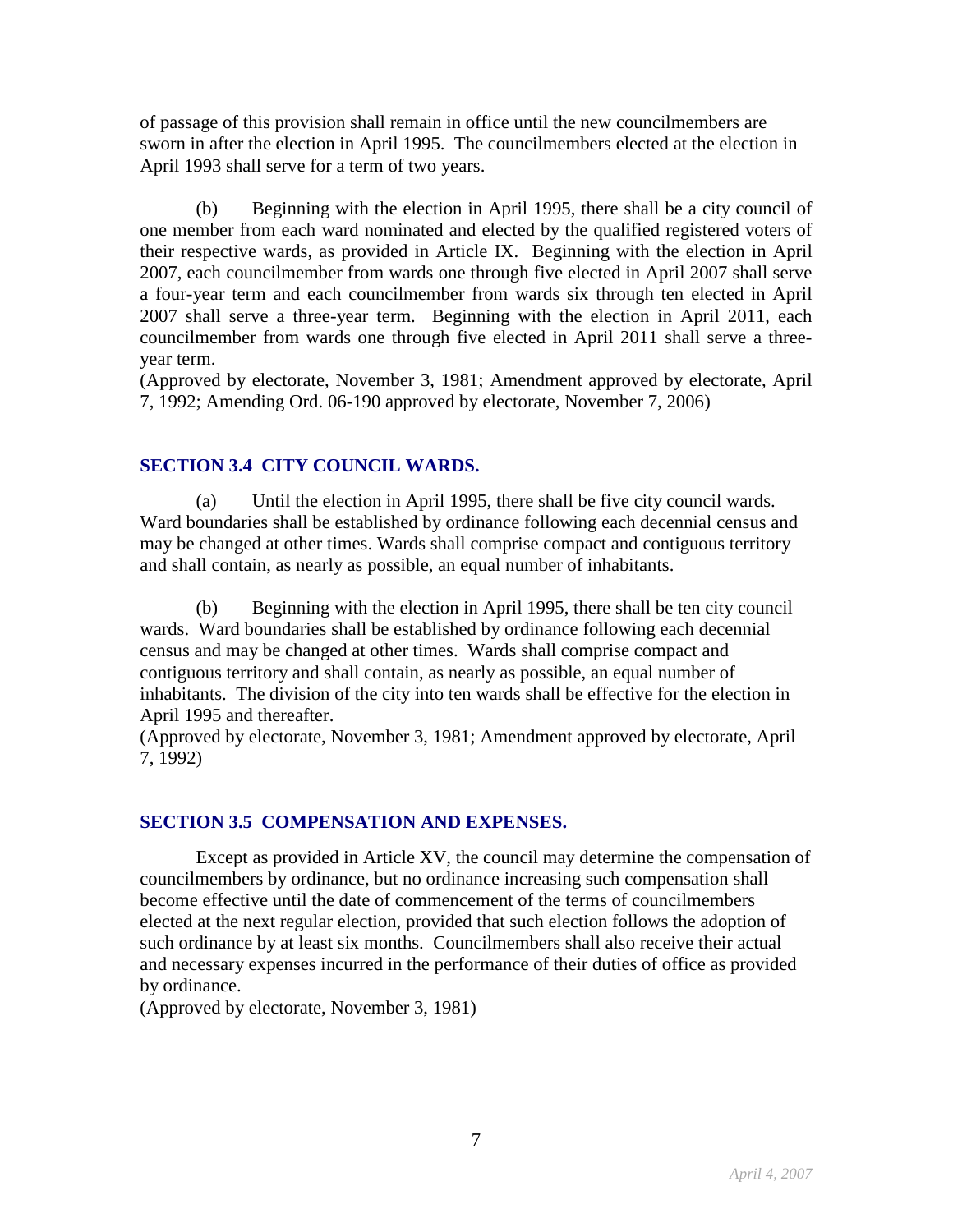#### **SECTION 3.6 PRESIDENT OF THE CITY COUNCIL.**

The members of the council at the first meeting following certification of the election results by the election authority for their election shall elect one of their members as president of the council who shall serve for a term of one year and who shall be presiding officer over the meetings of the council and shall vote as a member. (Approved by electorate, November 3, 1981; Amending Ord. 15-257 approved by electorate, April 5, 2016)

#### **SECTION 3.7 PROHIBITIONS.**

(a) *Holding Other Office.* Except where authorized by law, or pursuant to an agreement between the city and another entity of government, no councilmember shall hold any other city office, city employment or other elected public office during the term for which the member was elected to the council, and no former councilmember shall hold any compensated appointive city office or city employment until one year after the expiration of the term for which the councilmember was elected to the council.

(b) *Appointments and Removals*. Neither the council, nor any of its members shall in any manner dictate the appointment or removal of any city administrative officers or employees, whom the mayor or any of the mayor's subordinates are empowered to appoint, but the council may express its views and fully and freely discuss with the mayor anything pertaining to appointment and removal of such officers and employees.

(c) *Interference with Administration.* Except for the purpose of inquiries and investigations under Section 3.13, the council or its members shall deal with city officers and employees who are subject to the direction and supervision of the mayor solely through the mayor, or through the mayor's designee, or pursuant to rules established by the mayor and approved by a majority of the entire council. Neither the council nor its members shall give orders to any such officer or employee, either publicly or privately. This section shall not be interpreted to prevent social interaction between the council or its members and such officer or employee, so long as the social interaction is not related to city business.

(Approved by electorate, November 3, 1981; Amending Ord. 93-93 approved by electorate, April 6, 1994; Amending Ord. 03-333 approved by electorate, April 6, 2004, to be effective April 3, 2007)

#### **SECTION 3.8 VACANCIES; FORFEITURE OF OFFICE; FILLING OF VACANCIES.**

(a) *Vacancies.* The office of a councilmember shall become vacant upon the councilmember's death, resignation, removal from office in any manner authorized by law, or forfeiture of the office.

(b) *Forfeiture of Office.* A councilmember shall forfeit office if the councilmember (1) lacks at any time during the councilmember's term of office any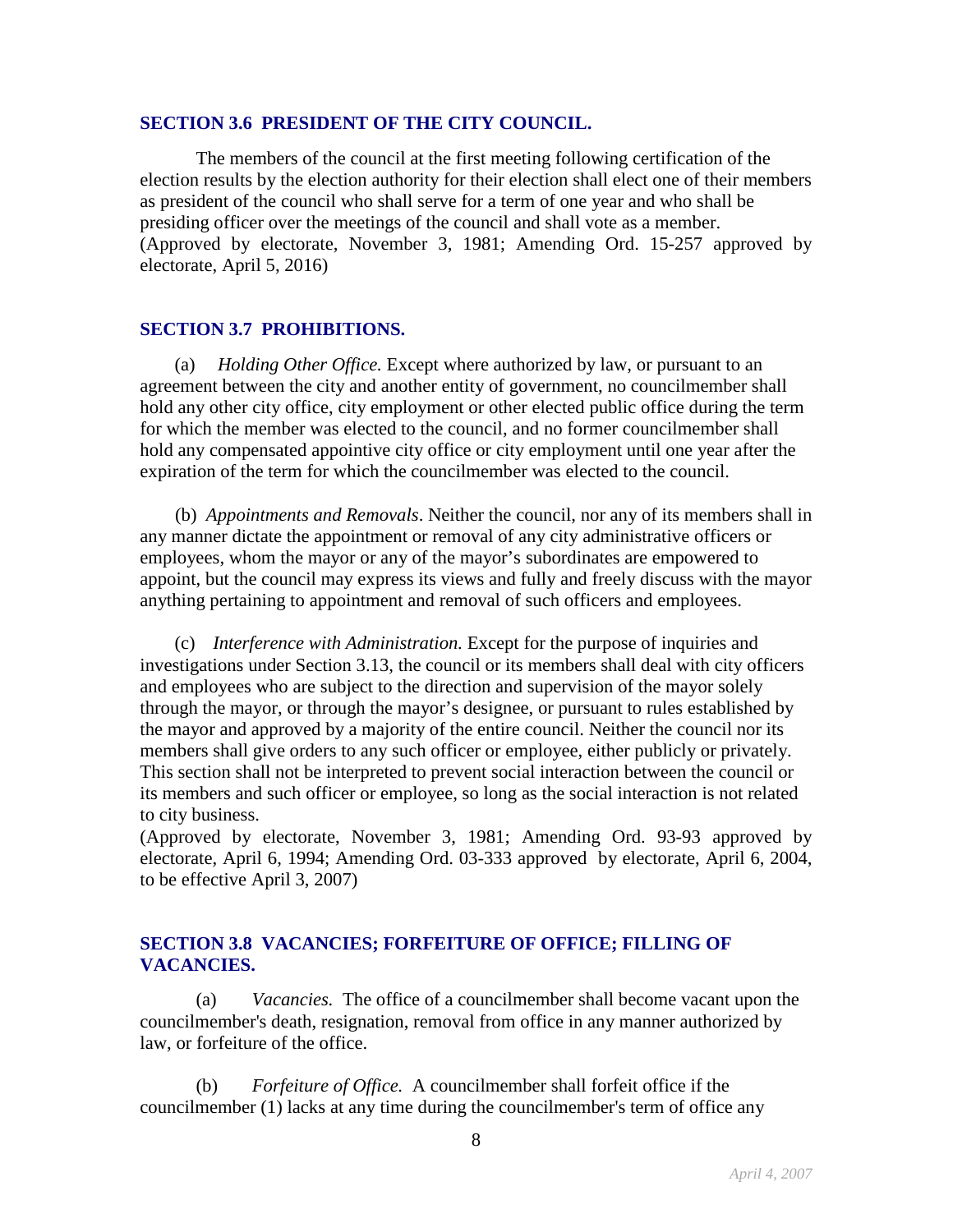qualification for the office prescribed by this charter or by law, (2) violates any express prohibition of this charter, (3) is convicted of a felony or a crime involving moral turpitude, (4) is in default to the city, (5) fails to attend three consecutive regular meetings of the council without being excused by the council, or (6) for any reason is absent from council meetings for a period longer than two consecutive months unless formally excused by an affirmative vote of 2/3 of the council members.

(c) *Filling of Vacancies.* In case of vacancy in the council, the mayor shall appoint a qualified person to fill the vacancy of the unexpired term, if the term is to expire within one hundred eighty days. If more than one hundred eighty days remain in the term, then the mayor shall appoint a person to fill the vacancy until a successor is elected at the next election at which the candidates for office have time to properly file for elected office pursuant to the election laws of the city and of the State of Missouri. No appointment to fill a vacancy in the council shall be effective until approved by a majority of the remaining members of the council.

(Approved by electorate, November 3, 1981; Amendment approved by electorate, August 4, 1992)

#### **SECTION 3.9 CITY CLERK.**

(a) The council shall appoint and establish the compensation of an officer who shall have the title of city clerk. The city clerk shall keep the journal of council proceedings, authenticate by the city clerk's signature all ordinances and resolutions, and record them in full in a book kept for that purpose. The city clerk shall perform such other duties as may be required by law, by this charter, or by the council. The city clerk shall have the power to administer oaths. The city clerk shall hold office at the pleasure of the council.

(b) The city clerk shall direct and supervise the employees in the city clerk's office.

(Approved by electorate, November 3, 1981; Amendment approved by electorate, August 4, 1992)

#### **SECTION 3.10 LEGISLATIVE PROCEEDINGS.**

(a) *Meetings.* The council shall meet regularly at least once each month at such times and places as the council may prescribe by ordinance. The mayor upon the mayor's own motion may, or at the request of three members of the council shall, call a special meeting of the council for a time not earlier than twenty-four hours after notice is given to all members of the council then in the city. Special meetings of the council may also be held at any time by the consent of all the members of the council, and such consent may be given either prior to or during the special meeting. No action by the council shall have legal effect unless the motion for the action and the vote by which it is disposed of take place at proceedings open to the public.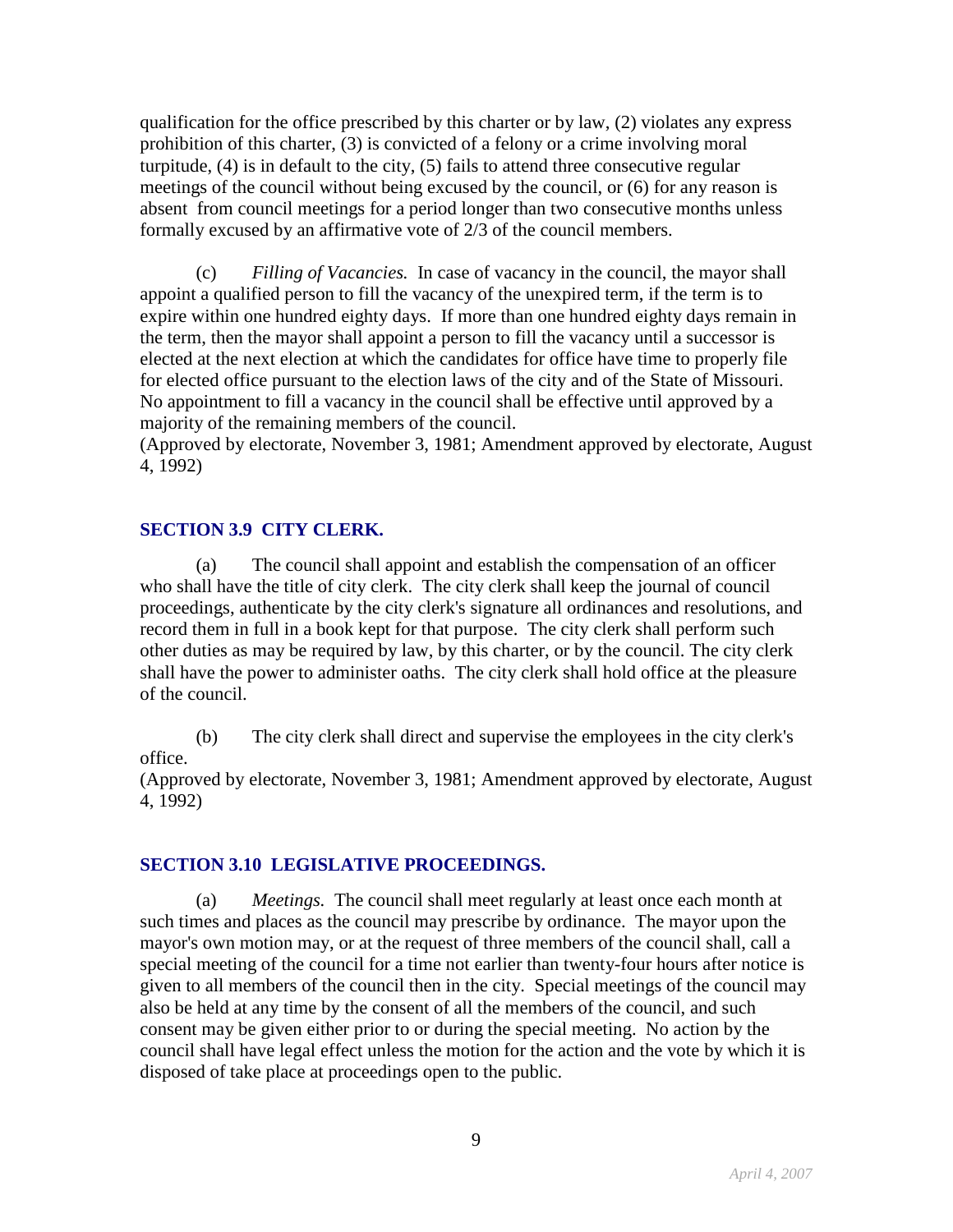(b) *Rules and Journals.* The council shall determine its own rules and order of business. It shall cause a journal of its proceedings to be kept and this journal shall be open to public inspection.

(c) *Voting.* Voting shall be by roll call except on procedural motions, and the ayes and nays shall be recorded in the journal. In all roll call votes the names of the members of the council shall be called in alphabetical order and the name to be called first shall be advanced one position alphabetically in each successive roll call vote. A majority of members of the council shall constitute a quorum for its business, but a smaller number may meet and compel the attendance of absent members in the manner and subject to the penalties prescribed by the rule of the council. Except as otherwise provided in this charter, the affirmative vote of a majority of the entire council shall be necessary to adopt any ordinance or resolution.

(d) *Form of Ordinances.* Proposed ordinances and resolutions shall be introduced in the council only in written or printed form. The enacting clause of all ordinances shall be: "Be It Ordained By the Council of the City of Saint Charles" The enacting clause of all ordinances submitted by initiative shall be: "Be It Ordained By the People of the City of Saint Charles"

No ordinance, except those making appropriations of money and those codifying or revising existing ordinances, shall contain more than one subject which shall be clearly expressed in its title. Ordinances making appropriations shall be confined to the subject matter of the appropriations.

(e) *Procedure.* Except in the case of emergency ordinances, every proposed ordinance shall be read by title in open council meeting two times before final passage, and at least one week shall elapse between introduction and final passage. A copy of each proposed ordinance shall be provided for each councilmember at the time of its introduction, and at least three copies shall be provided for public inspection in the office of the city clerk until it is finally adopted or fails of adoption. Persons interested in a proposed ordinance shall be given an opportunity to be heard before the council in accordance with such rules and regulations as the council may adopt. If the council adopts an amendment to a proposed ordinance which constitutes a change in substance, the proposed ordinance as amended shall be placed on file for public inspection in the office of the city clerk for one additional week before final passage.

(f) *Emergency Ordinances.* All emergency ordinances shall be read in full in open council meetings. An ordinance may be passed as an emergency measure on the day of its introduction if it contains a declaration describing in clear and specific terms the facts and reasons constituting the emergency and receives the vote of two-thirds of the members of the council. An ordinance granting, reviewing or extending a franchise shall not be passed as an emergency ordinance.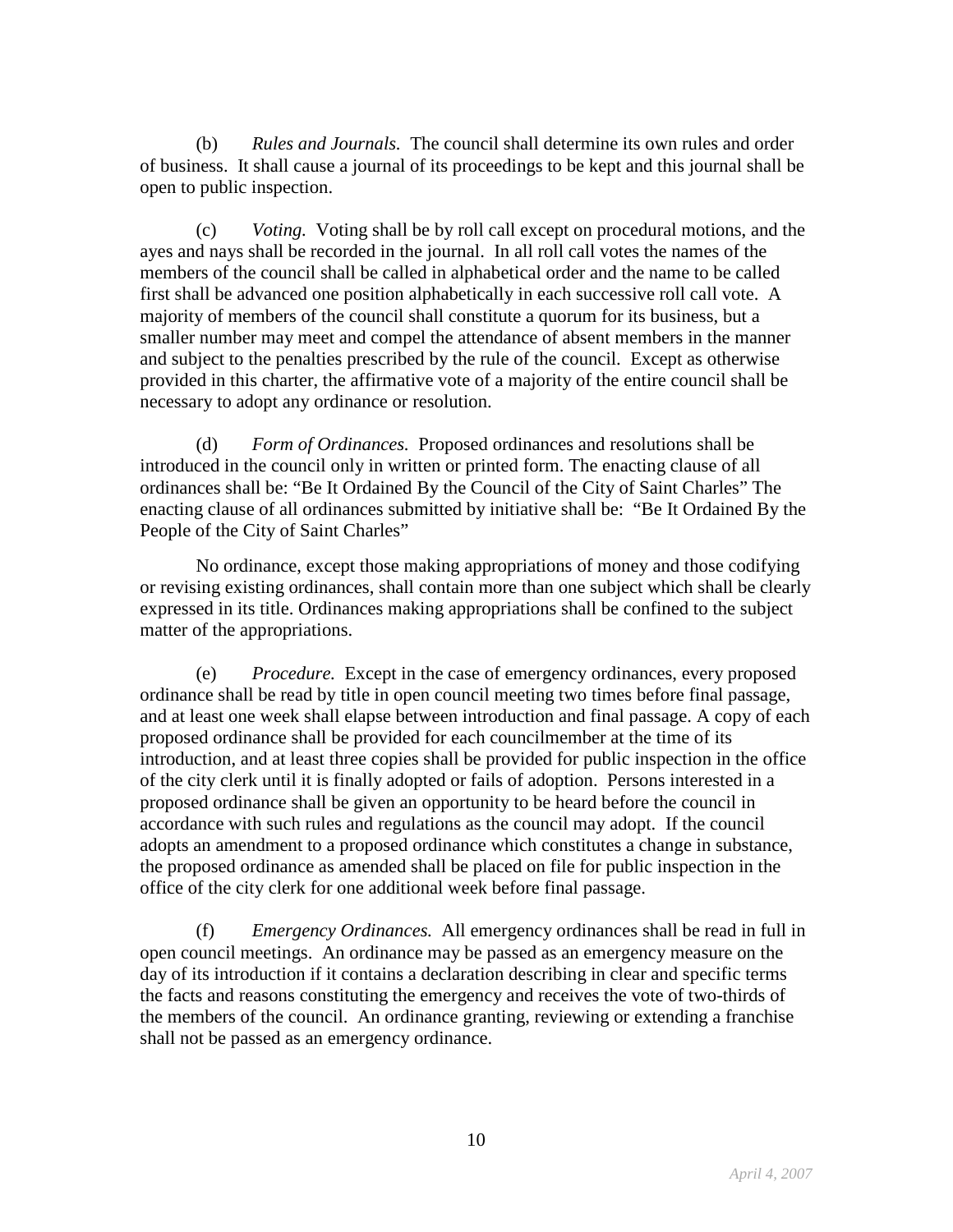(g) *Effective Date.* Every adopted ordinance shall become effective immediately upon passage, adoption and approval by the mayor, or at any later date specified therein except those ordinances excluded from referendum provisions which shall become effective on final passage and approval. Emergency ordinances shall become effective upon adoption or at any later date specified therein.

(h) *Veto Procedures.* Every ordinance or resolution adopted by the council shall be presented to the mayor for approval and if the mayor shall sign the same it shall be deemed approved and adopted. The mayor may return an unsigned ordinance or resolution with objections to the council by delivering it to the city clerk's office at least two days prior to the beginning of the next regular meeting of the council which meeting shall occur at least 13 days following the mayor's receipt and such ordinance or resolution shall stand vetoed and shall not take effect without the approval of the mayor unless adopted over the mayor's veto in the following manner: At the first regular meeting next following receipt by the city clerk of a disapproved ordinance or resolution the city clerk shall cause the objection of the mayor to be entered upon the journal of the council and the president of the council shall put to the council the question, "Shall the ordinance or resolution take effect the objections of the mayor notwithstanding?". The question may not be tabled for more than 14 days, and shall not be withdrawn. Should two-thirds of the members of the entire council cast their votes in favor of overriding the mayor's veto, the ordinance or resolution shall take effect, otherwise it shall not take effect. Should the mayor neither sign nor return with objections any ordinance or resolution at least two days prior to the beginning of the next regular meeting of the council which meeting shall occur at least 13 days following the mayor's receipt it shall be deemed approved and adopted. The mayor shall have the power to approve all or any part of any appropriation bill or the general appropriation of the city budget or veto any item or all of the same. The council may override such veto in the same manner as an ordinance or resolution provided three-fourths of the members cast their votes in favor of overriding the mayor's veto before the veto override shall be effective. (Approved by electorate, November 3, 1981; Amendment approved by electorate, August 4, 1992)

#### **SECTION 3.11 REVISION OF ORDINANCES.**

Within three years after adoption of this charter, all ordinances or resolutions of the city of a general and permanent nature shall be revised, codified and promulgated according to a system of continuous numbering and revision as specified by ordinance. A general codification or revision of the ordinances shall be required every 10 years thereafter.

(Approved by electorate, November 3, 1981)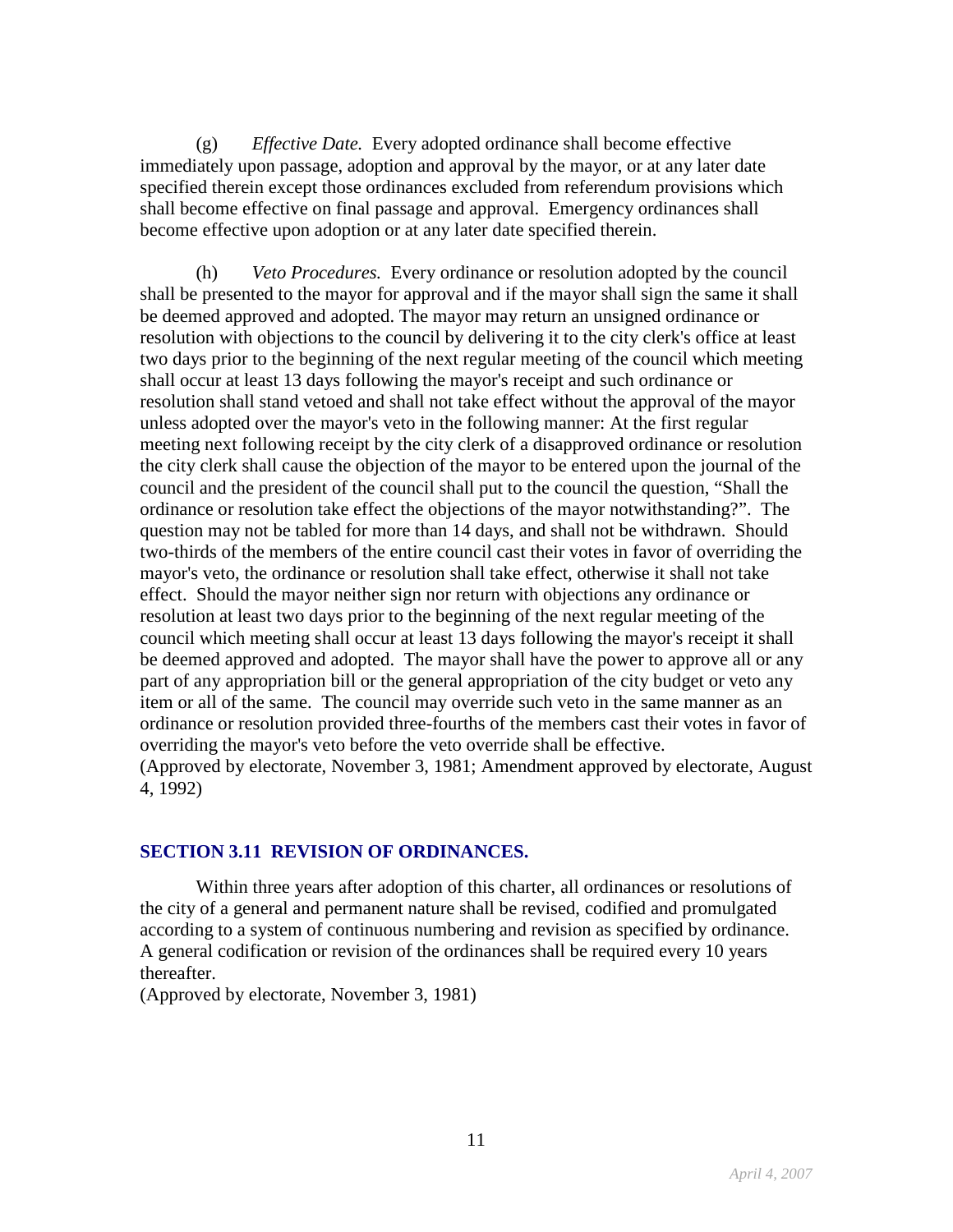#### **SECTION 3.12 JUDGE OF QUALIFICATIONS.**

The council shall be the judge of the election and qualifications of its members and of the grounds for forfeiture of their office and for that purpose shall have power to subpoena witnesses, administer oaths and require the production of evidence. A member charged with conduct constituting grounds for forfeiture of office shall be entitled to a public hearing on demand. Decisions made by the council under this section shall be subject to review by the courts.

(Approved by electorate, November 3, 1981)

#### **SECTION 3.13 INVESTIGATIONS.**

The council may make investigations into the affairs of the city and the conduct of any city department, office or agency and for this purpose may subpoena witnesses, administer oaths, take testimony and require the production of evidence. Any person who fails or refuses to obey a lawful order issued in the exercise of these powers by the council shall be guilty of a misdemeanor and punished as may be prescribed by ordinance.

(Approved by electorate, November 3, 1981)

#### **SECTION 3.14 INDEPENDENT AUDIT.**

The council shall provide for an independent audit of all city accounts at least annually. Such audits shall be made by a certified public accountant or firm of such accountants who have no personal interest, direct or indirect, in the fiscal affairs of the city government or any of its officers. A copy of the report prepared by the certified public accountant or firm of such accountants shall be kept in the city clerk's office and shall be open to public inspection.

(Approved by electorate, November 3, 1981)

#### **SECTION 3.15 TAXES LEVIED FOR THE OPERATION OF PUBLIC PARKS.**

The city council shall have power, as provided by law, to levy taxes for the operation of public parks and recreation grounds and facilities, and such taxes shall replace the special tax heretofore levied for parks under authority of RSMo § 90.500, 1978 and the power to levy such special tax shall cease upon the adoption of this charter. All revenues derived from the taxes hereafter levied for the operation of public parks and recreation grounds and facilities shall be deposited with the director of finance and be subject to disbursement solely for use of the parks and recreational grounds and facilities and in the same manner as is provided for the disbursement of other funds of the city. (Approved by electorate, November 3, 1981)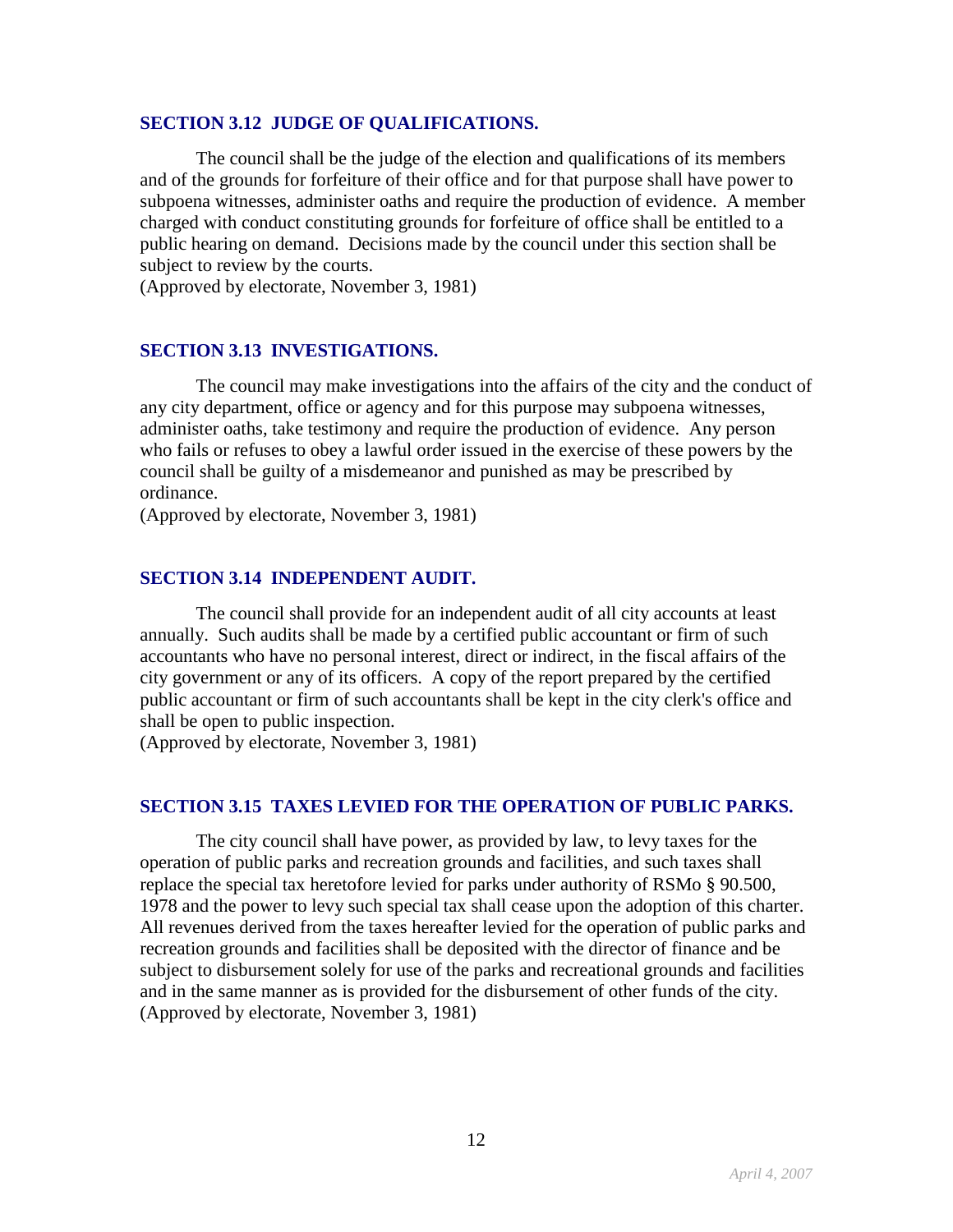#### **SECTION 3.16 APPOINTMENT OF COUNCILMEMBERS TO BOARDS AND COMMISSIONS.**

Board members and commission members who are required to be councilmembers shall be appointed by a majority of the city council for one (1) year terms.

(Approved by electorate, April 7, 1998)

#### **SECTION 3.17 ADMINISTRATION OF OATHS.**

The administration of the oath of office of a Council member may be made by any person authorized by law to administer oaths. (Approved by electorate, November 7, 2006)

## **ARTICLE IV. MAYOR**

#### **SECTION 4.1 THE MAYOR.**

The executive power in the city shall be vested in a mayor, who shall be recognized as the head of the city government for all legal and ceremonial purposes and by the Governor of Missouri for all purposes of military law. The mayor shall devote full-time to the duties of the office. The mayor shall not at any time while serving in office carry on any trade, occupation, business or enterprise for personal pecuniary profit or gain during the normal business hours of the City of St. Charles. (Approved by electorate, November 3, 1981; Amending Ord. 03-333 approved by electorate, April 6, 2004, to be effective April 3, 2007)

#### **SECTION 4.2 MAYOR; ELECTION, TERM AND QUALIFICATIONS.**

The mayor shall be elected by the qualified registered voters of the city at-large at the regular municipal election. The mayor shall hold office for a term of four years. The mayor shall be a qualified registered voter of the city, shall have been a resident of the city for the two years immediately preceding the election, and shall be at least 30 years of age at the time the mayor assumes office.

(Approved by electorate, November 3, 1981)

#### **SECTION 4.3 MAYOR; POWERS AND DUTIES.**

The mayor shall have the following powers and duties and shall perform the following functions in addition to those conferred upon the mayor by other portions of this charter and by all the general statutes of the State of Missouri: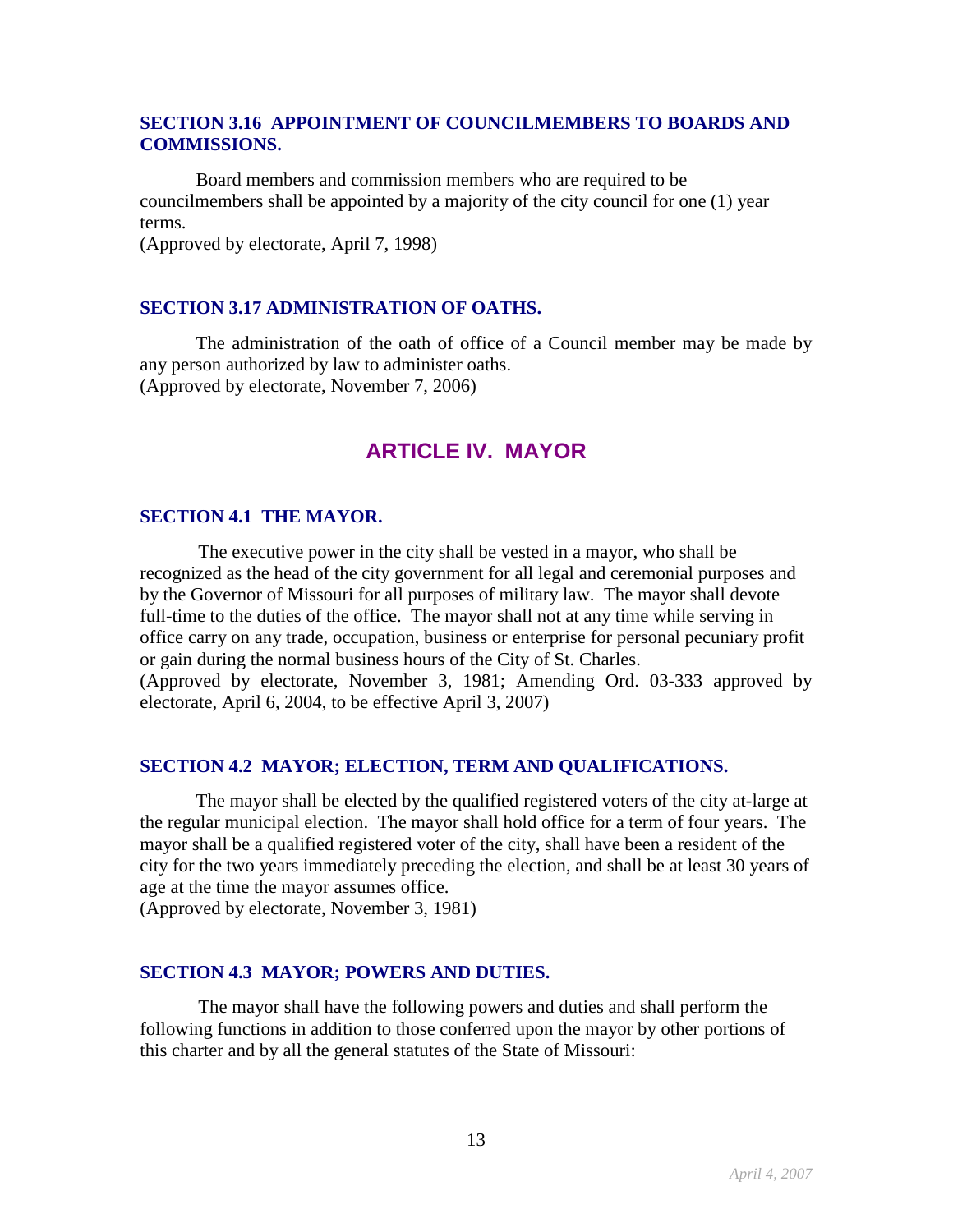(a) *Participation in Council Meetings*. The mayor shall not be a member of the council, but shall have the right to participate in the deliberations at all the meetings of the council.

(b) *Power of Veto*. The mayor shall have the power of veto in respect to ordinances and resolutions adopted by the council, and when invoked, this power shall be exercised pursuant to the provisions of this charter.

(c) *Execution of Laws, Provisions of the Charter, Ordinances, Resolutions, Motions, Rules and Regulations*. The mayor shall take care that the laws, provisions of this charter, ordinances, resolutions, motions of the council, rules and regulations of the city be faithfully executed. The mayor may require oral or written reports and opinions from the directors of all executive departments of the city or from the directors of other departments, boards, and commissions of the city, except the judge of the municipal court.

(d) *Administration of Departments*. The mayor, or designee, shall direct and supervise the administration of all departments, offices and agencies of the city, except as otherwise provided by this charter or by law.

(e) *Appointment and Removal Power*. With the approval of a majority vote of the entire council, the mayor shall appoint all department directors, except as otherwise provided by this charter. Department directors shall be chosen on the basis of qualifications, with special reference to experience in or knowledge of the duties performed by the particular department, and such further qualifications that may be required by ordinances, or by this charter.The mayor may suspend or remove all city employees, including department directors and appointed administrative officers provided under this charter, except as otherwise provided by law, this charter or the personnel code to be adopted pursuant to this charter.

(f) *Appointment of Boards and Commissions*. Except as provided in Section 3.16 of this charter, the mayor shall have the power to appoint members of all boards and commissions provided for in the administrative code with the approval of a majority of the entire city council unless otherwise required by law.

(g) *Administration of Oaths*. The mayor shall have the power to administer oaths and affirmations and shall commission all officers of the city except as otherwise provided in this charter.

(h) *Execution of Documents*. The mayor shall sign all proclamations and executive orders and the mayor, or the mayor's designee, shall sign on behalf of the city all instruments, contracts, agreements, leases, deeds, mortgages and other instruments binding the city or conveying an interest in property or other right of the city to any other corporation, association, legal entity or natural person.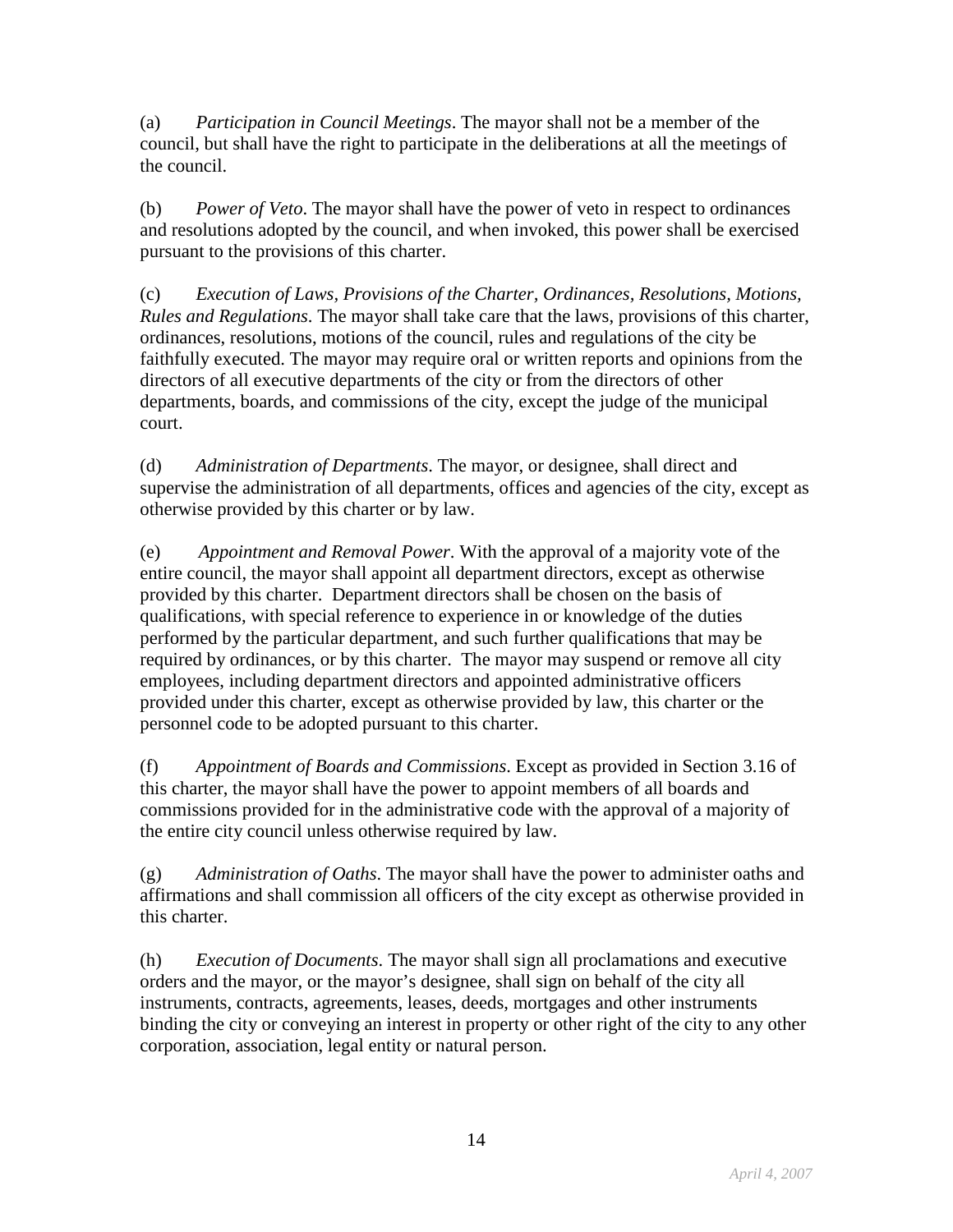(i) *Messages to Council*. The mayor shall from time to time deliver to the council orally, or in writing, messages suggesting to the council possible legislation and advising on matters that the mayor deems should be called to the attention of the council.

(j) *Report of Financial Condition of City*. The mayor shall keep the council fully apprised as to the financial condition and future needs of the city and make such recommendations to the council concerning the affairs of the city as the mayor deems desirable.

(k) *Finance and Administrative Report*. The mayor shall submit to the council and make available to the public a complete report on the finances and administrative activities of the city as of the end of each fiscal year.

(l) *Other Reports*. The mayor shall submit to the council such other reports as may be requested by the council concerning the operations of city departments, offices and agencies subject to the mayor's direction and supervision.

(m) *Budget and Capital Program*. Each year the mayor shall submit a budget for the ensuing fiscal year and a five-year capital program for consideration of the council as required by sections 8.3 and 8.4 of this charter.

(n) *Remission of Fine or Jail Sentence*. The mayor shall have the power, upon a proper showing, to remit a fine or jail sentence imposed upon any person other than the mayor by the municipal court.

(Approved by electorate, November 3, 1981; Amending Ord. 03-333 approved by electorate, April 6, 2004, to be effective April 3, 2007)

### **SECTION 4.4 COMPENSATION OF MAYOR.**

Compensation of the mayor shall be established by ordinance. The council shall not change the compensation of any mayor, except by September 1, next prior to the election of the mayor, to take effect at the beginning of the next term of office for mayor. (Approved by electorate, November 3, 1981; Amending Ord. 03-333 approved by electorate, April 6, 2004, to be effective April 3, 2007)

#### **SECTION 4.5 MAYOR — VACANCY; FORFEITURE OF OFFICE; FILLING OF VACANCIES.**

(a) The office of mayor shall be deemed vacant or forfeit for the same reason that the councilmembers' office shall be deemed vacant or forfeit under section 3.8 of this charter. If a vacancy occurs in the office of mayor, the president of the council as mayor pro-tem shall have all the powers and perform all the duties of the office until a special municipal election is called for the purpose of electing a mayor. Said election shall be called within 30 days of the occurrence of the vacancy, except when the vacancy occurs within the six months immediately preceding the expiration of the mayor's term, the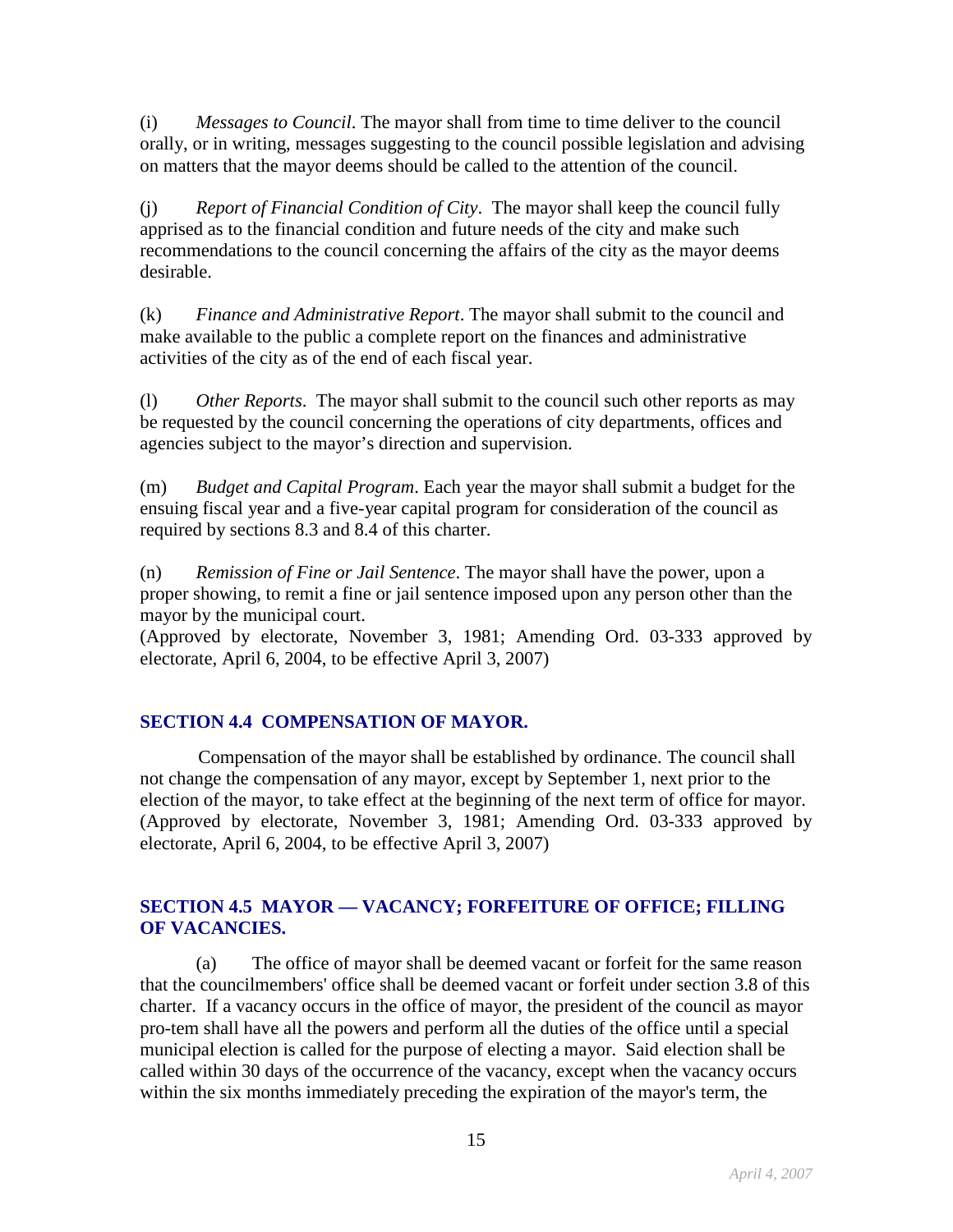mayor pro-tem shall continue to act as mayor until a mayor is elected at the regular election.

(b) Whenever the mayor transmits to the president of the city council a written declaration that the mayor is unable because of absence from the city or other disability to discharge the powers and duties of the office of mayor, the president shall exercise the powers and duties of the office of mayor, as the mayor pro-tem, until the mayor transmits to the mayor pro-tem a written declaration that the inability no longer exists.

(c) Whenever two-thirds of the members of the city council declare that the mayor is unable because of disability to discharge the powers and duties of the office of mayor, the president of the city council shall immediately exercise the powers and duties of the office of mayor, as the mayor pro-tem. Thereafter, when the mayor transmits to the mayor pro-tem a written declaration that no inability exists, the mayor shall resume the powers and duties of the office of mayor, unless a majority of the members of the city council transmit within 48 hours to the mayor pro-tem their written declaration that the mayor is unable to discharge the powers and duties of the office of mayor. Thereupon, the council shall meet within 48 hours to decide the issue. If the council determines by two-thirds vote of the members of the council that the mayor is unable to discharge the powers and duties of the office of mayor then the mayor pro-tem shall continue to exercise the powers and duties of the office of mayor as the mayor pro-tem until a new mayor is elected, or until the council determines that the inability does not exist. When the council fails to determine, as described above, that the mayor is unable to discharge the powers and duties of the office of mayor, the mayor shall resume the powers and duties of that office.

(d) As acting mayor, the mayor pro-tem shall have the veto power and shall vote as a councilmember.

(Approved by electorate, November 3, 1981; Amendment approved by electorate, April 7, 1987; Amendment approved by electorate, August 4, 1992)

#### **SECTION 4.6 PROHIBITION; HOLDING OTHER PUBLIC OFFICE.**

Except where authorized by law, or pursuant to an agreement between the city and another entity of government, the mayor shall not hold any other city office, city employment or other elected public office during the term for which the mayor was elected as the mayor, and no former mayor shall hold any compensated appointive city office or city employment until one year after the expiration of the term for which the former mayor was elected as mayor.

(Approved by electorate, November 3, 1981)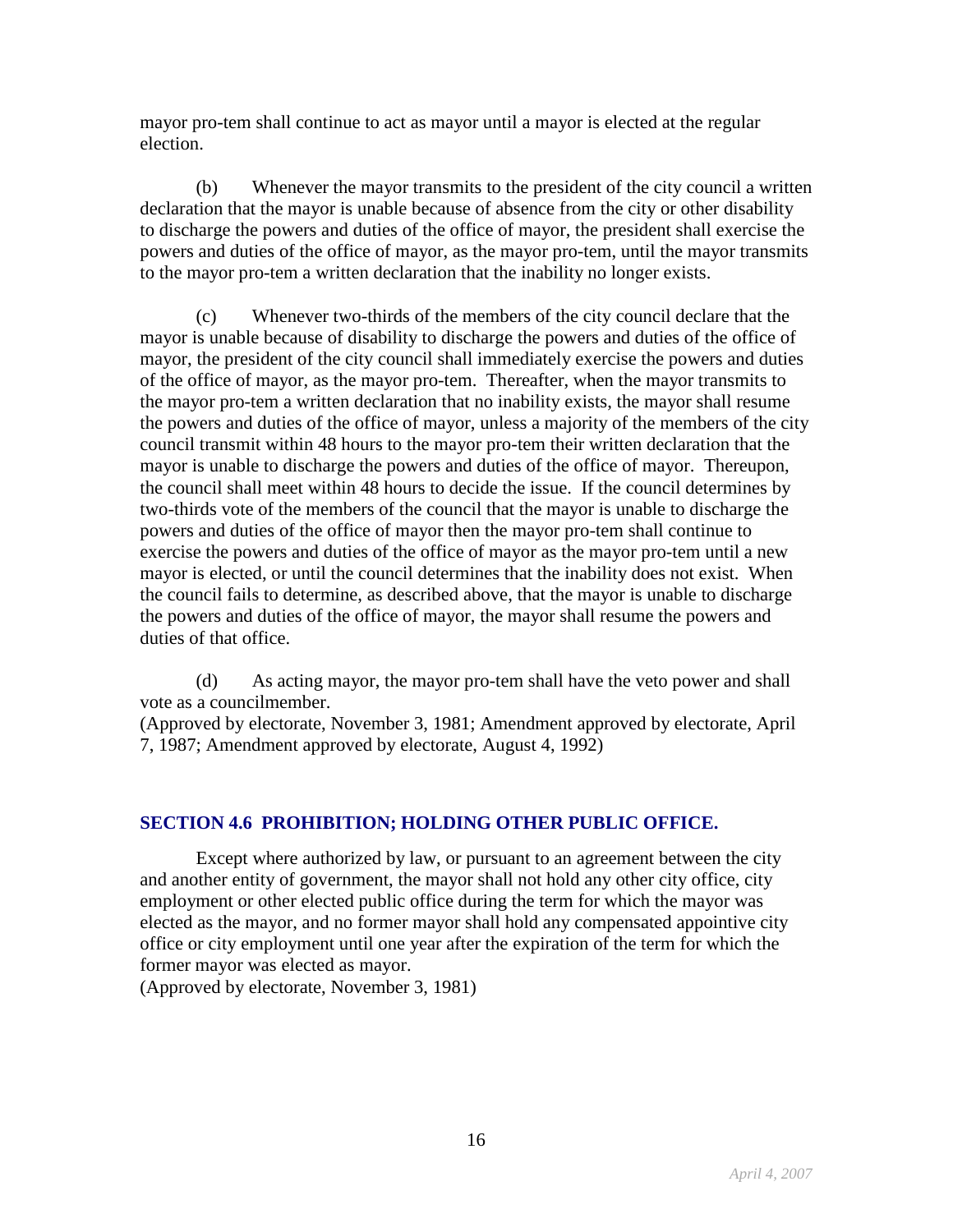### **ARTICLE V. DIRECTOR OF ADMINISTRATION**

#### **SECTION 5.1 DIRECTOR OF ADMINISTRATION — APPOINTMENT, QUALIFICATIONS.**

There shall be a director of administration who shall be appointed by the mayor with the approval of a majority of the entire council. The director of administration shall serve for an indefinite term and the council shall establish the director of administration's compensation and conditions for employment. The director of administration shall be chosen on the basis of executive and administrative qualifications, with special reference to experience in or knowledge of public administration, and such further qualifications that may be required by ordinances, or by this charter. The director of administration shall be a resident within six months after appointment. The director of administration must remain a resident of the city as long as the director of administration is acting in the capacity of director of administration. The director of administration must be at least 21 years of age and must devote full time to duties as director of administration. (Approved by electorate, November 3, 1981; Amending Ord. 03-333 approved by electorate, April 6, 2004, to be effective April 3, 2007)

#### **SECTION 5.2 REMOVAL OF DIRECTOR OF ADMINISTRATION.**

The director of administration may be removed by executive order of the mayor with the approval of a majority vote of the entire council.

(Approved by electorate, November 3, 1981; Amendment approved by electorate, August 4, 1992; Amending Ord. 03-333 approved by electorate, April 6, 2004, to be effective April 3, 2007)

#### **SECTION 5.3 POWERS AND DUTIES OF DIRECTOR OF ADMINISTRATION.**

The director of administration shall be responsible to the mayor for the administration of all city affairs placed in the director of administration's charge by the mayor or under this charter. The director of administration shall be the principal managerial aide to the mayor and shall perform such duties as may be assigned by the mayor. Subject to the direction of the mayor, duties shall include supervision of all departments, officers and employees of the city, advice to the mayor on all administrative matters and performance of other duties as assigned by the mayor or this charter. (Approved by electorate, November 3, 1981; Amending Ord. 03-333 approved by electorate, April 6, 2004, to be effective April 3, 2007)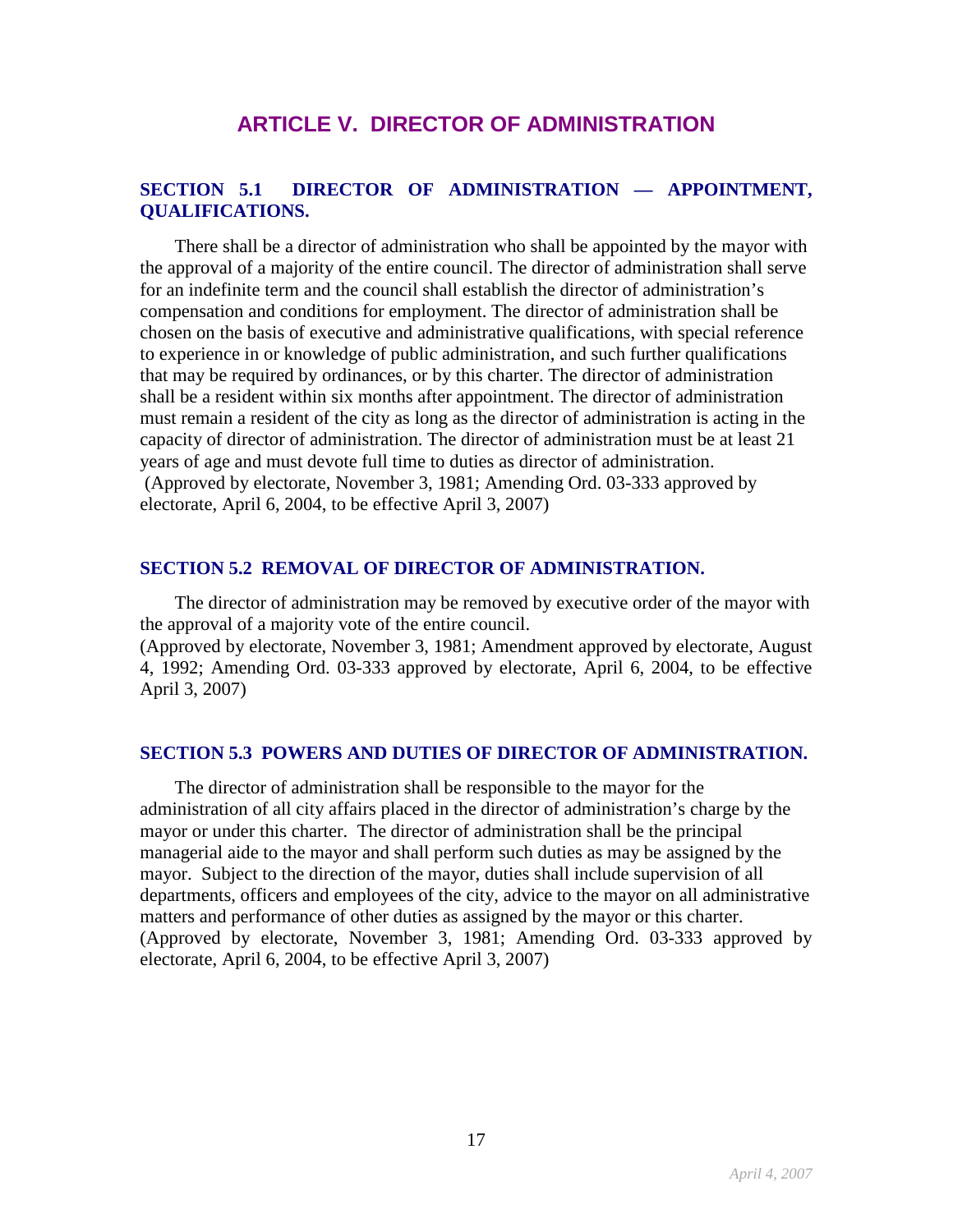## **ARTICLE VI. MUNICIPAL COURT**

#### **SECTION 6.1 THE MUNICIPAL COURT — JURISDICTION.**

There shall be a municipal court which shall have jurisdiction to hear and determine all cases arising under this charter or the ordinances of the city, and to assess punishment as therein provided. There shall be the right of appeal to the circuit court. The municipal court may punish contempt of court by fine not exceeding fifty dollars or by imprisonment not exceeding ten days, or both. It may enforce its orders and judgments as a court of record may, and render final judgment on any forfeited bond or recognizance returnable to such court, subject to appeal as in other cases. (Approved by electorate, November 3, 1981)

#### **SECTION 6.2 THE MUNICIPAL COURT — JUDGE.**

The municipal court shall be presided over by one or more judges, as determined by ordinance, each of whom shall be elected for a term of four years. Each judge shall be a resident and qualified registered voter of the city, a licensed member of the bar of this state, and shall have been in active practice for at least three years. Each judge shall receive compensation as determined by ordinance. Whenever the municipal judge is temporarily absent, unable to act or the office of municipal judge becomes vacant for any reason, then state law shall determine the procedure for designation of a special municipal judge or the election of municipal judge. The judge or judges shall have the power to employ as many clerks as the council shall deem necessary, and shall have the power to remove such clerks. The judges may make rules affecting the court's administration not inconsistent with the rules of the Supreme Court and with the rules of the judicial circuit of which the municipal court is a division.

(Approved by electorate, November 3, 1981; Amending Ord. 98-470 approved by electorate, February 2, 1999; Amending Ord. 15-257 approved by electorate, April 5, 2016)

#### **SECTION 6.3 THE MUNICIPAL COURT — MARSHAL.**

The chief of police and the chief of police's subordinates shall serve as marshal and deputy marshals, respectively, of the municipal court and shall enforce its orders, judgments and decrees.

(Approved by electorate, November 3, 1981)

#### **SECTION 6.4 THE MUNICIPAL COURT — PROCEEDINGS.**

The forms of complaints and the conduct of all proceedings in the municipal court shall be as prescribed by law or ordinance. (Approved by electorate, November 3, 1981)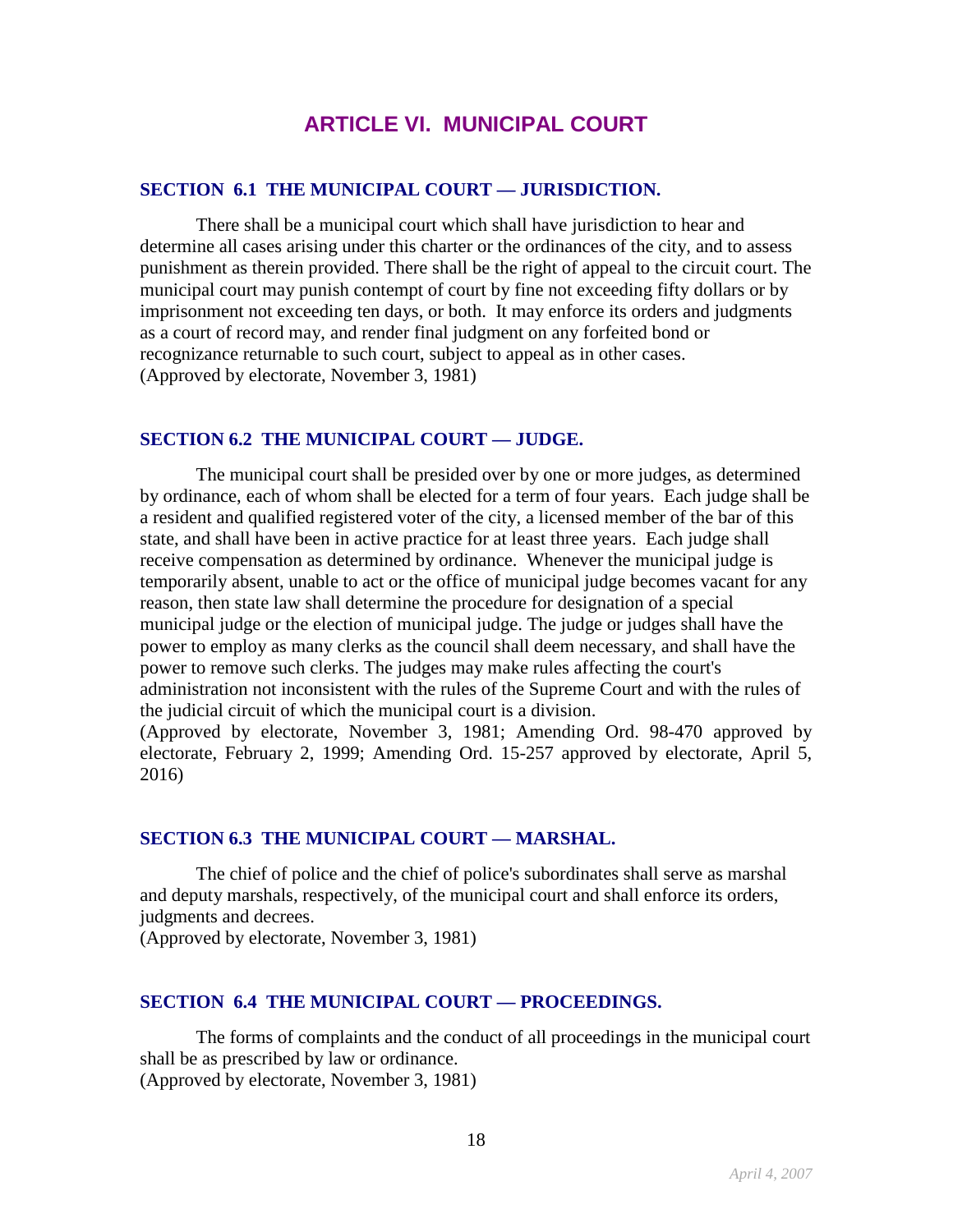## **ARTICLE VII. ADMINISTRATIVE ORGANIZATION**

#### **SECTION 7.1 ADMINISTRATIVE CODE.**

Within 12 months after the adoption of this charter, the council shall adopt by ordinance an administrative code providing a complete plan of organization and structure for the city government. The administrative code may authorize the mayor to promulgate regulations dealing with questions of organization and structure. The administrative code and any regulations adopted shall be approved by ordinance and consistent with this charter.

The administrative code shall provide for at least the following departments: Finance Department, Public Works Department, Fire Department, Police Department, Department of Law, and the following boards and commissions: Board of Adjustment, Planning and Zoning Commission, Parks and Recreation Board, and Police and Fire Personnel Board. Additional departments, boards, and commissions may be created by ordinance. Nothing in this charter shall prevent the council from combining the police and fire departments into a Department of Public Safety.

All boards and commissions shall have such powers and perform such duties as are prescribed by law or by charter, and if not so prescribed, then such as shall be prescribed by ordinance.

(Approved by electorate, November 3, 1981; Amending Ord. 06-206 approved by electorate, November 7, 2006; Amending Ord. 03-333 approved by electorate, April 6, 2004, to be effective April 3, 2007)

*Cross-reference:*

*Administration, see Title III*

#### **SECTION 7.2 PARKS AND RECREATION BOARD.**

The parks and recreation board shall be appointed by the mayor with the approval of the city council. The board shall consist of nine members chosen from the residents of the city at large who shall be over twenty-one (21) years of age and with other qualifications as may be established by ordinance. No member of the city government shall be a parks and recreation board member. Members shall serve three- year terms, with three appointments expiring each year. An appointment to fill a vacancy shall be made only for the unexpired vacant term. Members shall serve until a successor has been appointed, approved and sworn in. The Mayor shall appoint a member to the parks and recreation board within thirty days after the expiration of a current member's term or sixty days after a vacancy and shall continue to propose alternative members for appointment every forty-five days after city council action thereon until a member is approved by the city council. Nothing contained in this provision shall limit the number of terms which may be served by any member. Members may be removed during their term by either the mayor with the approval of the council or by a four-fifths (4/5) majority vote of the entire council.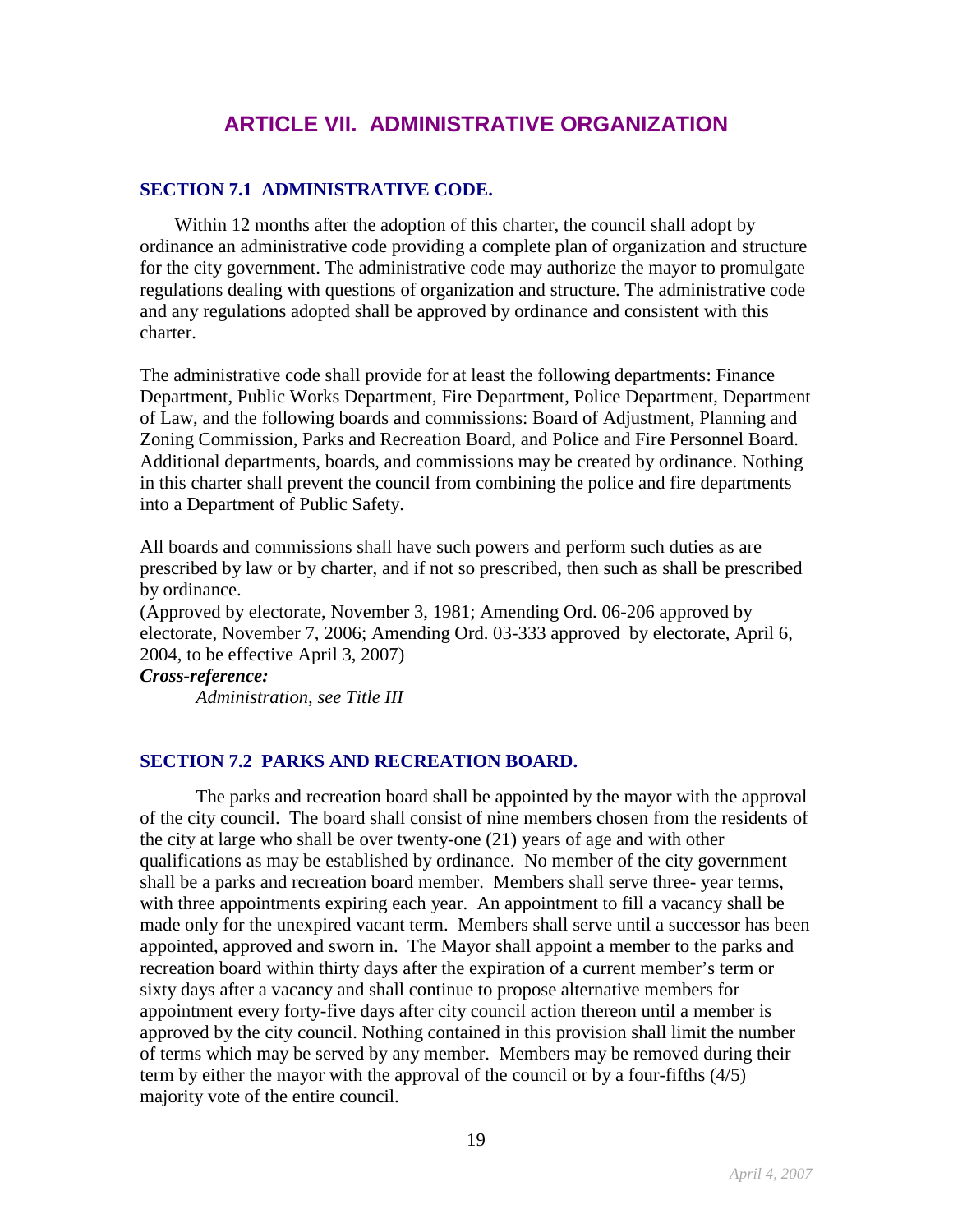All taxes collected from the tax for parks and recreation noted in Section 3.15 of this charter; all revenues received from the general operation of parks and recreation grounds, facilities and programs; any bond issue proceeds, donations, grant monies, Metropolitan Park and Recreation District sales tax distributed by St. Charles County in the form of grant revenue sharing funds, and non-designated allocations from other city funds which are designated for park and recreation purposes; and the interest earned from any fund balances resulting therefrom shall be used solely for the purposes of parks, recreation and related facilities as the budget and capital improvement plan is exclusively approved and/or amended by the parks and recreation board for the sources of taxes and revenues described in this section; notwithstanding Article VIII of this charter. The parks and recreation board shall review and consider any modifications to the parks and recreation budget and capital improvement program that may be recommended by the Mayor, Council or City Administrator during their procedural roles as described within Article VIII of this charter; however, the ultimate approval of all such expenditures shall remain with the parks and recreation board.

The director and assistant director of parks and recreation shall be appointed and may be disciplined, including but not limited to removal, by a majority of the entire Parks and Recreation Board. The parks and recreation board shall set the compensation for the director and assistant director and all other persons employed by the parks and recreation department. The board may authorize other positions necessary for the operation of the parks and recreation department and may appoint and discipline, including but not limited to removal, persons in those positions, or may delegate the authority to appoint and discipline. The manner of appointments or discipline shall be governed by the personnel code as provided in Section 7.9 of this charter, to the extent that the personnel code is consistent with this section. The parks and recreation board shall direct and supervise the administration of the parks and recreation department.

The parks and recreation board shall have the authority to purchase and to approve contracts for services, materials, supplies and equipment necessary for the operations of the parks and recreation department. The acquisition, improvement, transfer, exchange, lease from or to others, and the disposal of park land or the facilities thereon shall not be done without the approval of the parks and recreation board.

The parks and recreation board shall make and adopt such bylaws, policies, rules and regulations for its own guidance and for the government of the parks and of the recreation programs of the city. The terms of this Section shall supersede and prevail over any and all conflicting language contained in this Charter. (Approved by electorate, November 3, 1981; Amending Ord. 01-3 approved by electorate, April 3, 2001; Amending Ord. 06-201 approved by electorate, November 7, 2006)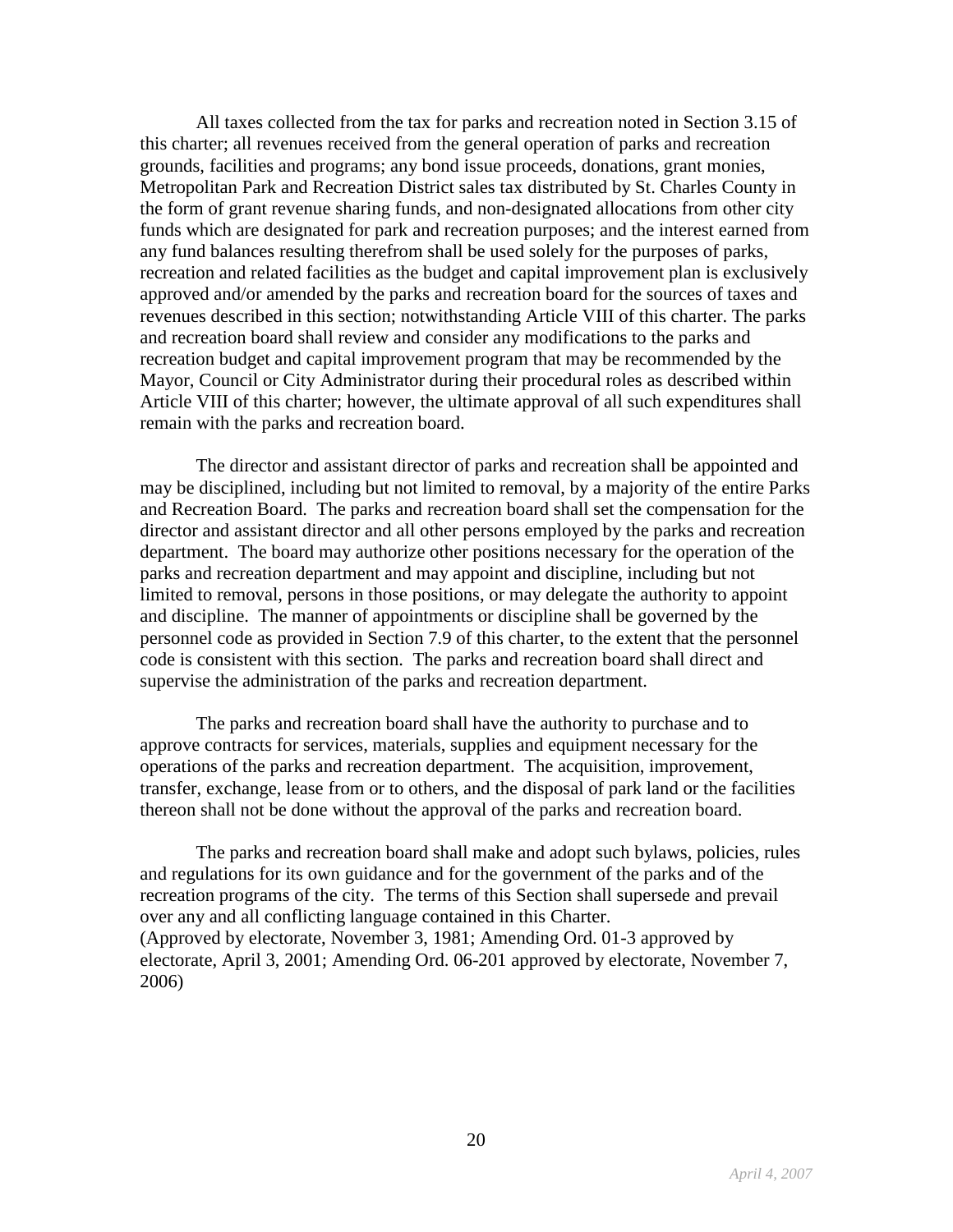#### **SECTION 7.3 DEPARTMENT OF FINANCE.**

The head of the department of finance shall be the director of finance. The director of finance shall have knowledge of municipal accounting and taxation, and shall have experience in budgeting and financial control. (Approved by electorate, November 3, 1981)

#### **SECTION 7.4 DIRECTOR OF FINANCE — DUTIES.**

Subject to the executive power of the mayor, the director of finance shall have charge of the administration of financial affairs of the city, and to that end the director of finance shall have authority and be required to:

(a) *Accounting System.* Maintain a general accounting system for the city and each of its departments and offices; exercise financial control over the same; keep such books and records and submit such financial statements to the mayor and the council as they may require.

(b) *Forms.* Prescribe the forms of all financial records, receipts, vouchers, bills and claims used by all departments and offices of the city.

(c) *Disbursement of Monies.* Supervise and be responsible for the disbursement of all monies of the city, and have control over all expenditures to insure that they are proper and that appropriations are not exceeded.

(d) *Expenditures.* Certify, before any contract, order, or other document is executed by which the city would incur financial obligation, that the expenditure is within the purpose of the appropriation and the work program contemplated thereby, and that there is a sufficient unencumbered balance in the appropriation account and in the proper fund to pay the obligation.

(e) *Approve Payments.* Preaudit and approve before payment all bills, invoices, payrolls, and other evidences of claims against the city, and draw and sign checks for the payment of all such valid claims, with countersignature by the mayor.

(f) *Audit Accounts.* Inspect and audit any accounts or records of financial transactions which may be maintained in the director of finance's department and in any other department or office of the city.

(g) *Collect Revenues.* Collect or provide for the collection of all taxes, special assessments, license fees, and other revenues or monies due the city from any source whatsoever; and receive from the various departments and offices all fees, revenues, and monies collected by them.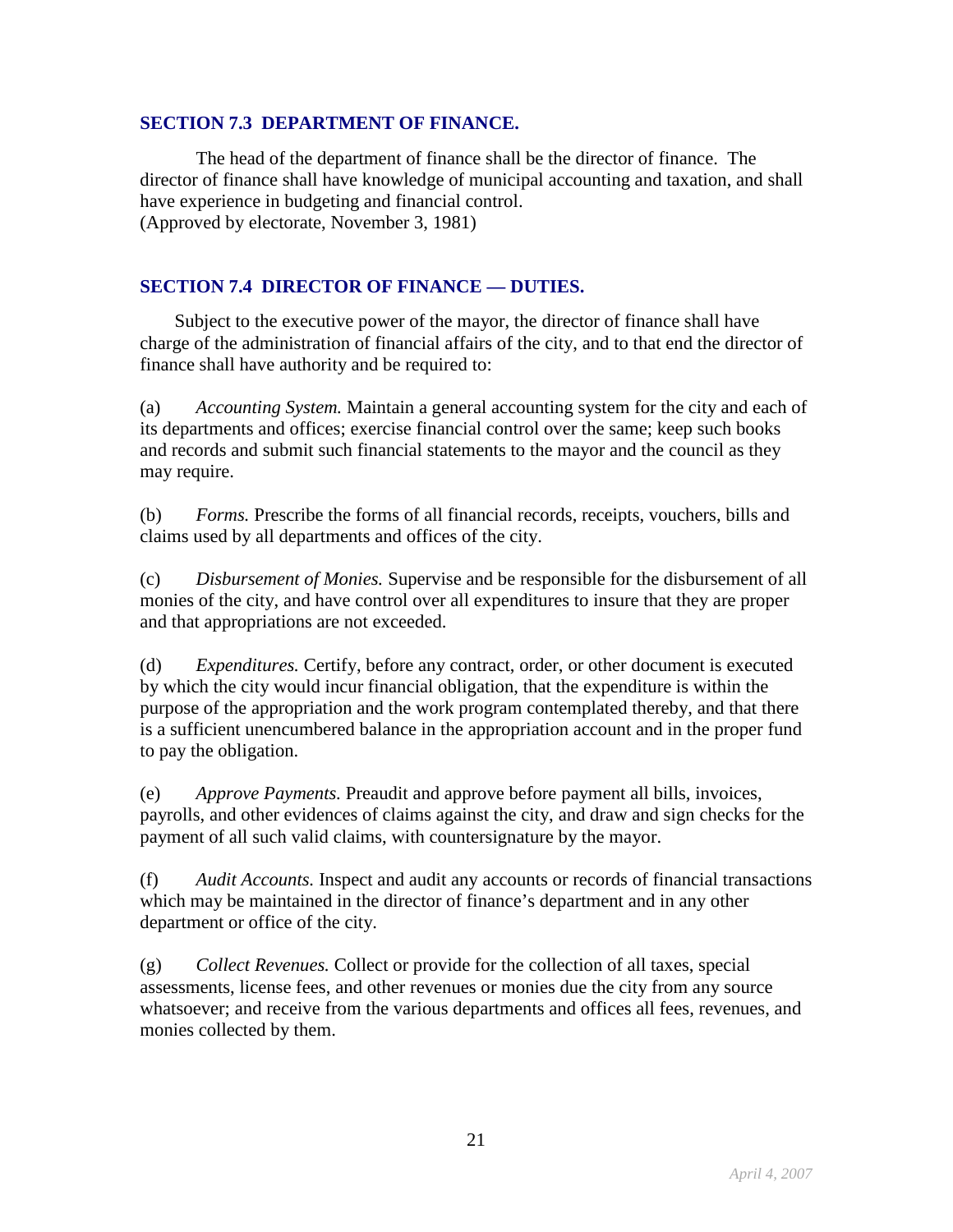(h) *Treasurer.* Serve as treasurer for the city, and deposit all funds coming into the director of' finance's custody in such depositories as may be designated by the city council. All such funds shall be secured in accordance with law and ordinance.

(i) *Investments.* Make and have custody of all investments of the city, including those held in a fiduciary capacity, under such regulations as the council may prescribe.

(j) *Budget.* Compile the information required for preparing the budget, and assist the mayor in its preparation.

(k) *Assessment of Taxable Property.* Arrange for the assessment of all taxable property within the city in the manner provided by the council and in accordance with law.

(1) *Other Duties.* Perform such other duties as may be prescribed by the mayor. (Approved by electorate, November 3, 1981; Amending Ord. 03-333 approved by electorate, April 6, 2004, to be effective April 3, 2007)

#### **SECTION 7.5 DIVISION OF PURCHASES.**

There shall be a purchasing agent, who may be the mayor or someone appointed by the mayor. Pursuant to regulations established by ordinance, the purchasing agent shall contract for, purchase, store, and distribute all services, supplies, materials, and equipment required by any department or office of the city, except boards and commissions which may be exempt by law from such regulations.

The council may establish regulations under which the purchase of designated materials and equipment may be exempt from central purchasing regulations. (Approved by electorate, November 3, 1981; Amendment approved by electorate, August 4, 1992; Amending Ord. 06-206 approved by electorate, November 7, 2006; Amending Ord. 03-333 approved by electorate, April 6, 2004, to be effective April 3, 2007)

#### **SECTION 7.6 DEPARTMENT OF LAW — CITY ATTORNEY; APPOINTMENT, QUALIFICATIONS AND COMPENSATION.**

There shall be a department of law, the head of which shall be known as the city attorney. A city attorney shall be appointed by the mayor with the consent of a majority of the entire council. The city attorney may be removed by executive order of the mayor with the approval of a majority vote of the entire council, or by three-fourths vote of the entire city council on its own initiative. The city attorney shall be a licensed member of the bar of this state and shall have been in active practice for at least five years. The city attorney shall receive compensation as determined by ordinance.

(Approved by electorate, November 3, 1981; Amending Ord. 99-33 approved by electorate, April 6, 1999; Amending Ord. 03-333 approved by electorate, April 6, 2004, to be effective April 3, 2007)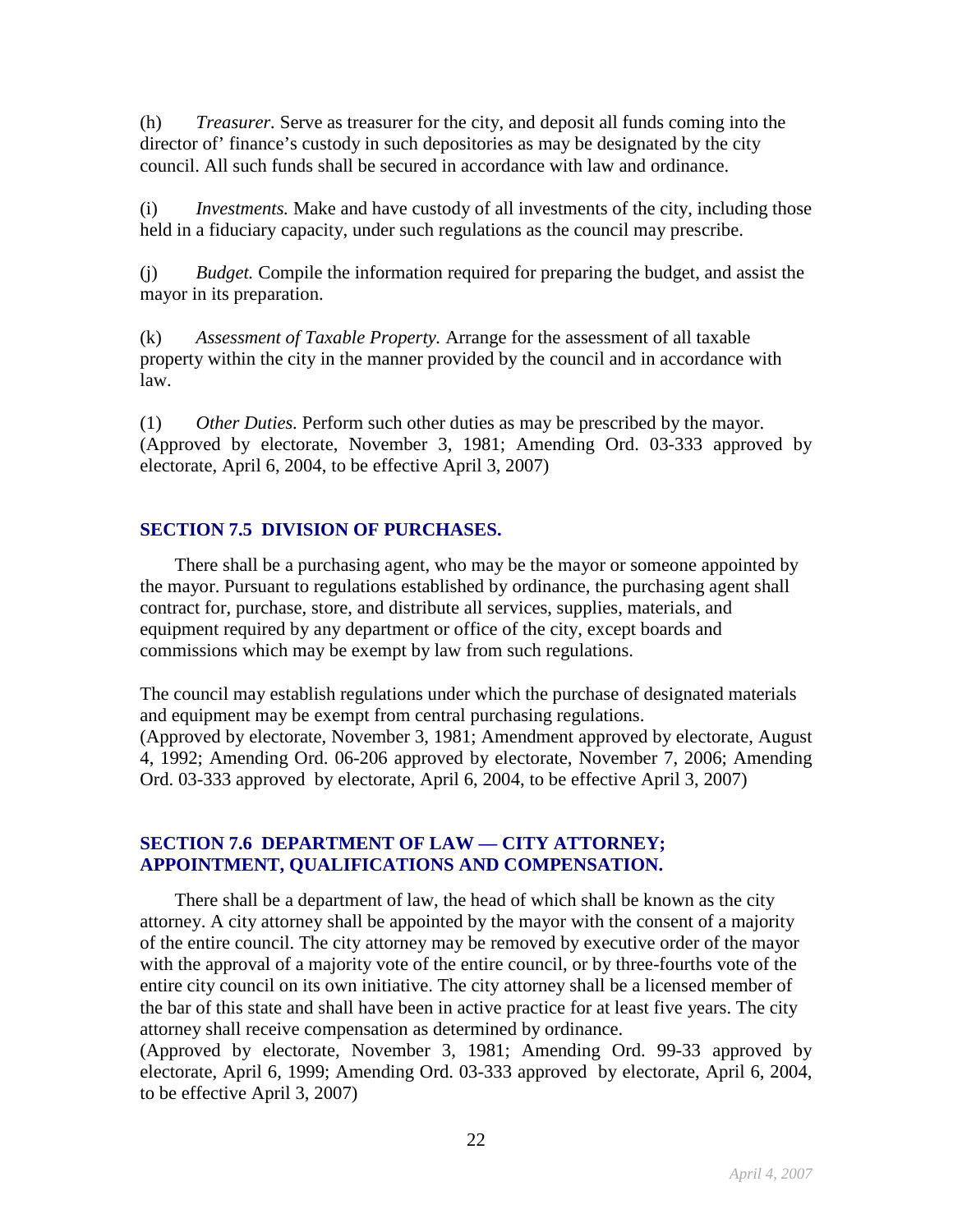#### **SECTION 7.7 CITY ATTORNEY — DUTIES.**

The city attorney shall represent the city in all legal matters in which it is a party, or is interested. The city attorney shall advise the council, any committee or member thereof, the mayor, the director of administration, department heads, and the boards and commissions concerning any legal questions affecting the city's interest, and shall perform such other legal services as may be requested by the council. The city attorney shall prosecute and defend all actions originating or pending before the municipal court. (Approved by electorate, November 3, 1981; Amending Ord. 03-333 approved by electorate, April 6, 2004, to be effective April 3, 2007)

#### **SECTION 7.8 SPECIAL COUNSEL.**

The city council shall have the power to employ special legal counsel as it deems necessary. The compensation of special counsel shall be determined by the city council. (Approved by electorate, November 3, 1981)

#### **SECTION 7.9 PERSONNEL SYSTEM.**

Within 12 months after the adoption of this charter, the council shall adopt by ordinance a personnel code providing a comprehensive personnel system for city officers and employees. The personnel code shall provide that all appointments and promotions of classified city employees shall be made solely on the basis of merit and fitness demonstrated by examination or other evidence of competence. The personnel code may authorize the mayor or a personnel board, if one be established, to promulgate regulations dealing with personnel matters. The personnel code and any regulations promulgated pursuant thereto shall be consistent with this charter.

(Approved by electorate, November 3, 1981; Amending Ord. 03-333 approved by electorate, April 6, 2004, to be effective April 3, 2007)

#### *Cross-reference:*

*Personnel Code, see Ch. 36*

## **ARTICLE VIII. FINANCIAL PROCEDURES**

#### **SECTION 8.1 BUDGET.**

The budget shall provide a complete financial plan of all city funds and activities for the ensuing fiscal year and, except as required by law or this charter, shall be in such form as the council may require. The budget shall indicate in separate sections:

(a) *Expenditures.* Proposed expenditures for current operations during the ensuing fiscal year and the method of financing such expenditures.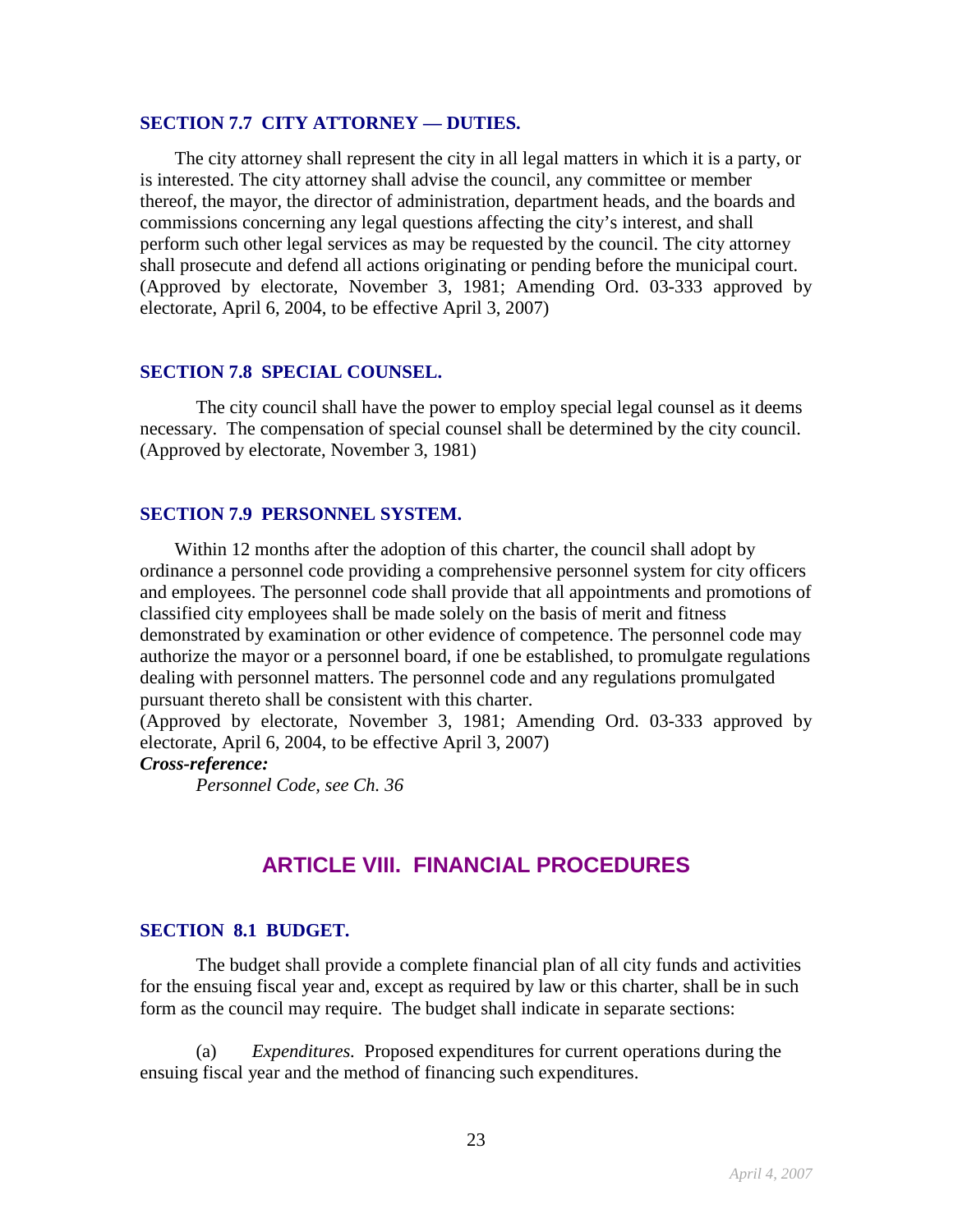(b) *Capital Expenditures.* Proposed capital expenditures during the ensuing fiscal year and the proposed method of financing such expenditure.

(c) *City Owned Utilities.* Anticipated net surplus or deficit for the ensuing fiscal year of each utility owned or operated by the city and the proposed method of its disposition; subsidiary budgets for each such utility giving detailed income and expenditure information shall be attached as appendices to the budget.

(d) *Total Expenditures.* The total proposed expenditures shall not exceed the total of estimated income. (Approved by electorate, November 3, 1981)

#### **SECTION 8.2 FISCAL YEAR.**

The fiscal year of the city shall begin on the first day of January and end on the last day of December.

(Approved by electorate, November 3, 1981; Amending Ord. approved by electorate, April 6, 1999, effective 1-1-01)

#### **SECTION 8.3 SUBMISSION OF BUDGET.**

At least 90 days prior to the end of the fiscal year the mayor shall submit to the council a budget for the ensuing fiscal year and an accompanying written message unless otherwise provided by ordinance. The accompanying written message may contain a summary of the budget. Upon receipt of the budget from the mayor, the city council shall conduct budget reviews of each department and fund of the city.

(Approved by electorate, November 3, 1981; Amendment approved by electorate, August 4, 1992; Amending Ord. 99-8 approved by electorate, April 6, 1999, effective 1-1-01; Amending Ord. 03-333 approved by electorate, April 6, 2004, to be effective April 3, 2007)

#### **SECTION 8.4 CAPITAL PROGRAM.**

(a) *Submission to Council.* The mayor shall prepare and submit to the council a five-year capital program at least three months prior to the final date for submission of the budget.

- (b) *Contents.* The capital program shall include:
	- (1) Clear general summary of its contents;
	- (2) A list of all capital improvements which are proposed to be undertaken during the three fiscal years next ensuing, with appropriate supporting information as to the necessity for such improvements;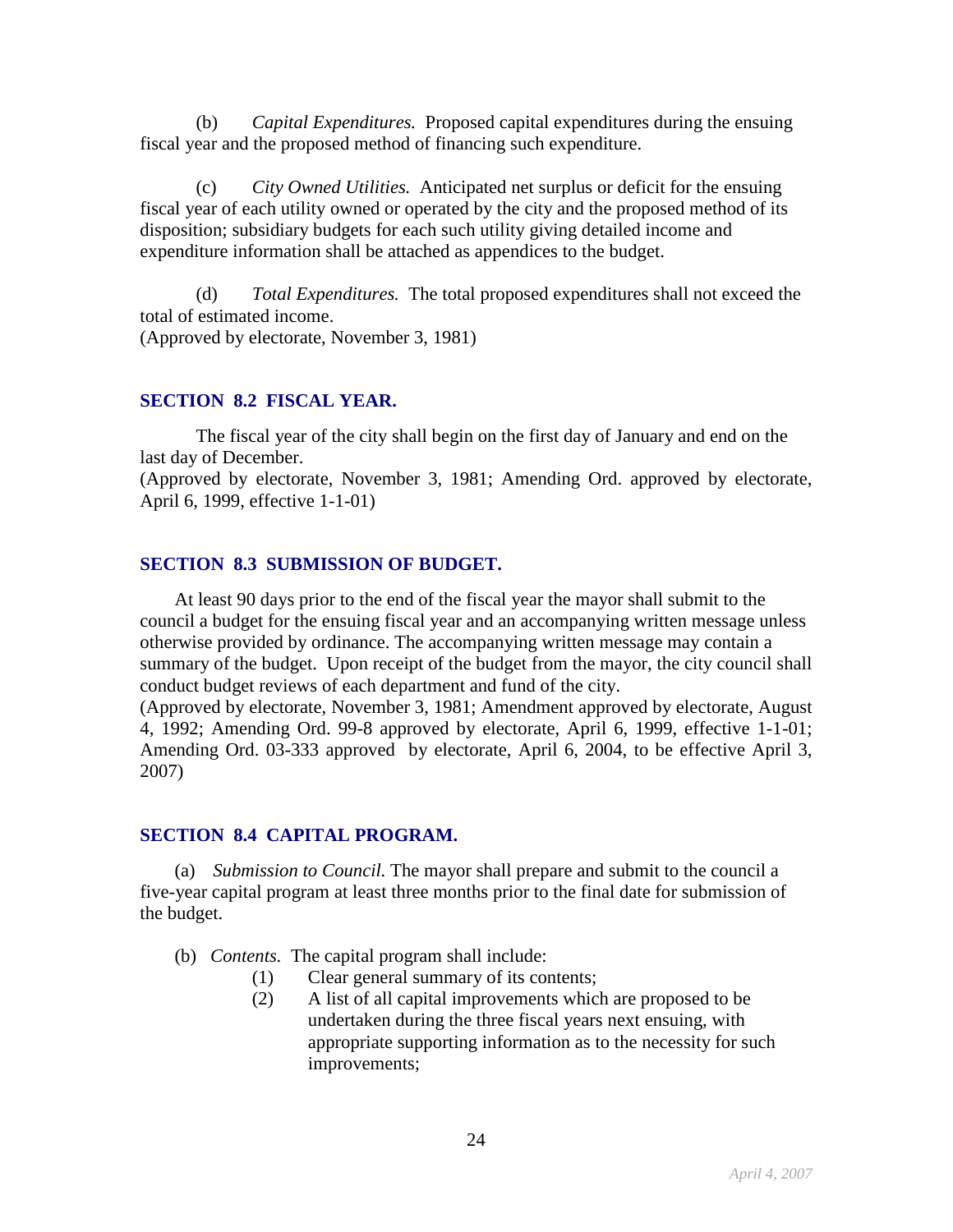- (3) Cost estimates, method of financing and recommended time schedules for each such improvement; and
- (4) The estimated annual cost of operating and maintaining the facilities to be constructed or acquired.

The above information may be revised and extended each year with regard to capital improvements still pending or in the process of construction or acquisition. (Approved by electorate, November 3, 1981; Amending Ord. approved by electorate, April 6, 1999, effective 1-1-01; Amending Ord. 03-333 approved by electorate, April 6, 2004, to be effective April 3, 2007)

#### **SECTION 8.5 COUNCIL ACTION ON BUDGET.**

(a) *Notice and Hearing.* The council shall publish in one or more newspapers of general circulation in the city a general summary of the budget and a notice stating:

(1) The time and places where copies of the message and budget are available for inspection by the public; and

(2) The time and place, not less than two weeks after such publication, for a public hearing on the budget.

(b) *Amendment Before Adoption.* After the public hearing, the council may adopt the budget with or without amendment. In amending the budget, it may add or increase programs or amounts and may delete or decrease any programs or amounts, except expenditures required by law or for debt service or for estimated cash deficit, provided that no amendment to the budget shall increase the authorized expenditures to an amount greater than the total of estimated income.

(c) *Adoption.* The budget ordinance and the appropriations ordinance approving the expenditures provided in the budget shall be adopted by the affirmative vote of a majority of the members of the council and approved by the mayor not later than the last day of the fiscal year. The deadline for vote by the council and approval by the mayor shall be extended by one day for each day the mayor fails to meet the deadline prescribed in Section 8.3 of this charter.

During the period of extension the budget and appropriations of the previous fiscal year shall be deemed to be rebudgeted and reappropriated until the new budget and appropriations are finally adopted and approved. If the council shall not have passed the budget and appropriations ordinances by the times prescribed in this section, the budget as submitted by the mayor and the budget and appropriations ordinances shall be deemed to have been adopted.

If a budget ordinance and an appropriation ordinance have been adopted by the council but not approved by the mayor by the last day of the fiscal year, or within any time extension, or if the mayor has vetoed the budget ordinance and appropriation ordinance, then the budget and appropriations of the previous fiscal year shall be deemed to be rebudgeted and reappropriated until either the mayor approves the budget, the veto is overridden, or a new budget is adopted and approved.

(Approved by electorate, November 3, 1981; Amending Ord. 99-8 arrived by electorate, April 6, 1999, effective 1-1-01)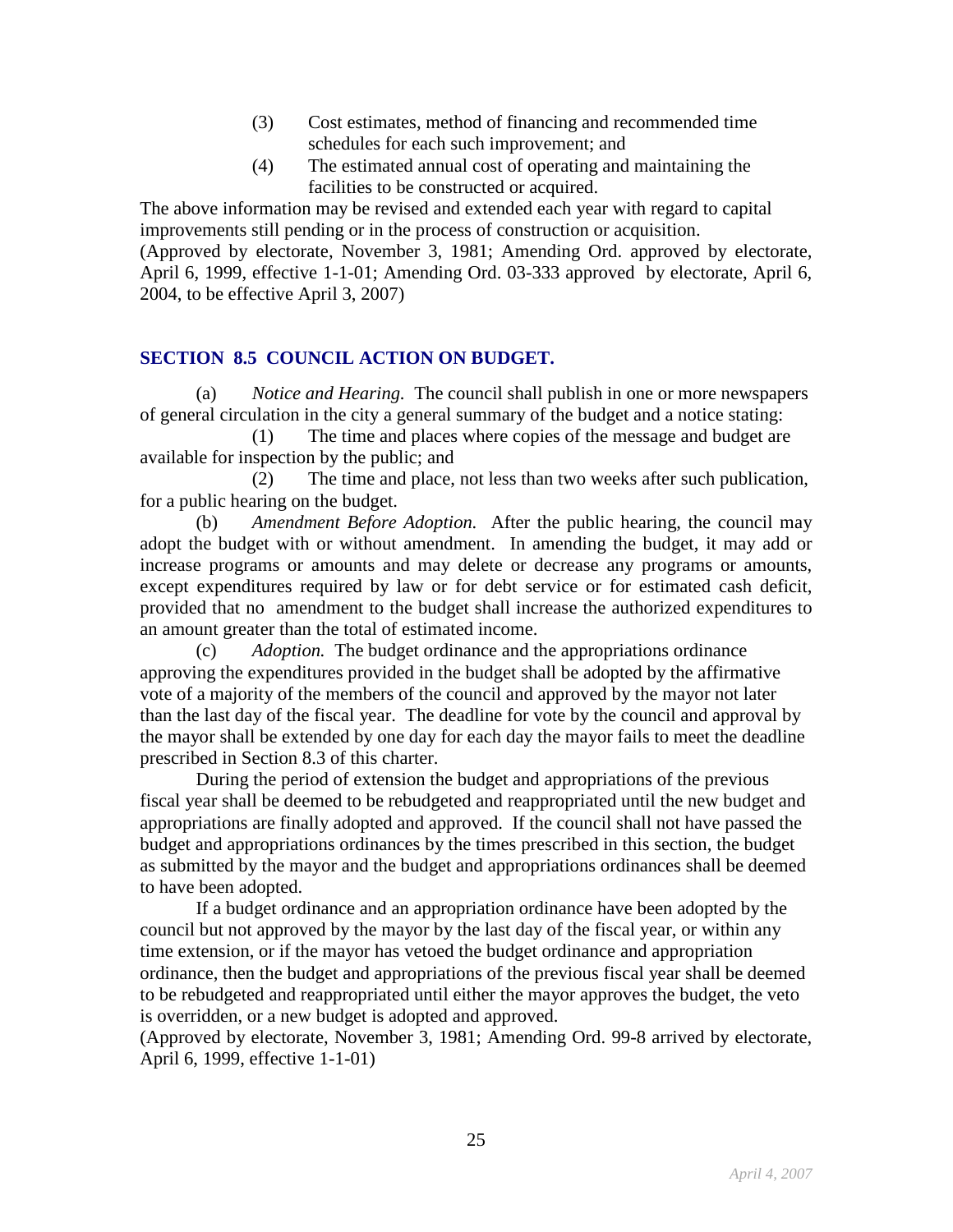#### **SECTION 8.6 COUNCIL ACTION ON CAPITAL PROGRAM.**

(a) *Notice and Hearing.* The council shall publish in one or more newspapers of general circulation in the city a general summary of the capital program and a notice stating:

(1) The times and places where copies of the capital program are available for inspection by the public; and

(2) The time and place, not less than two weeks after such publication, for a public hearing on the capital program.

(b) *Adoption.* The council by resolution shall adopt the capital program with or without amendment after the public hearing and on or before the last day of the last month of the current fiscal year.

(Approved by electorate, November 3, 1981)

#### **SECTION 8.7 PUBLIC RECORDS.**

Copies of the budget and the capital program as adopted shall be public records and shall be made available to the public at suitable places in the city. (Approved by electorate, November 3, 1981)

#### **SECTION 8.8 AMENDMENTS AFTER ADOPTION — SUPPLEMENTAL APPROPRIATIONS.**

If during the fiscal year the mayor certifies that there are available for appropriation revenues in excess of those estimated in the budget, the council by ordinance may make supplemental appropriations for the year up to the amount of such excess.

(Approved by electorate, November 3, 1981)

#### **SECTION 8.9 AMENDMENTS AFTER ADOPTION — REDUCTION OF APPROPRIATIONS.**

If at any time during the fiscal year it appears probable to the mayor that the revenues available will be insufficient to meet the amount appropriated, the mayor shall report to the council without delay, indicating the estimated amount of the deficit, any remedial action taken by the mayor and recommendations as to any other steps to be taken. The council shall then take such further action as it deems necessary to prevent or minimize any deficit and for that purpose it may by ordinance reduce one or more appropriations.

(Approved by electorate, November 3, 1981)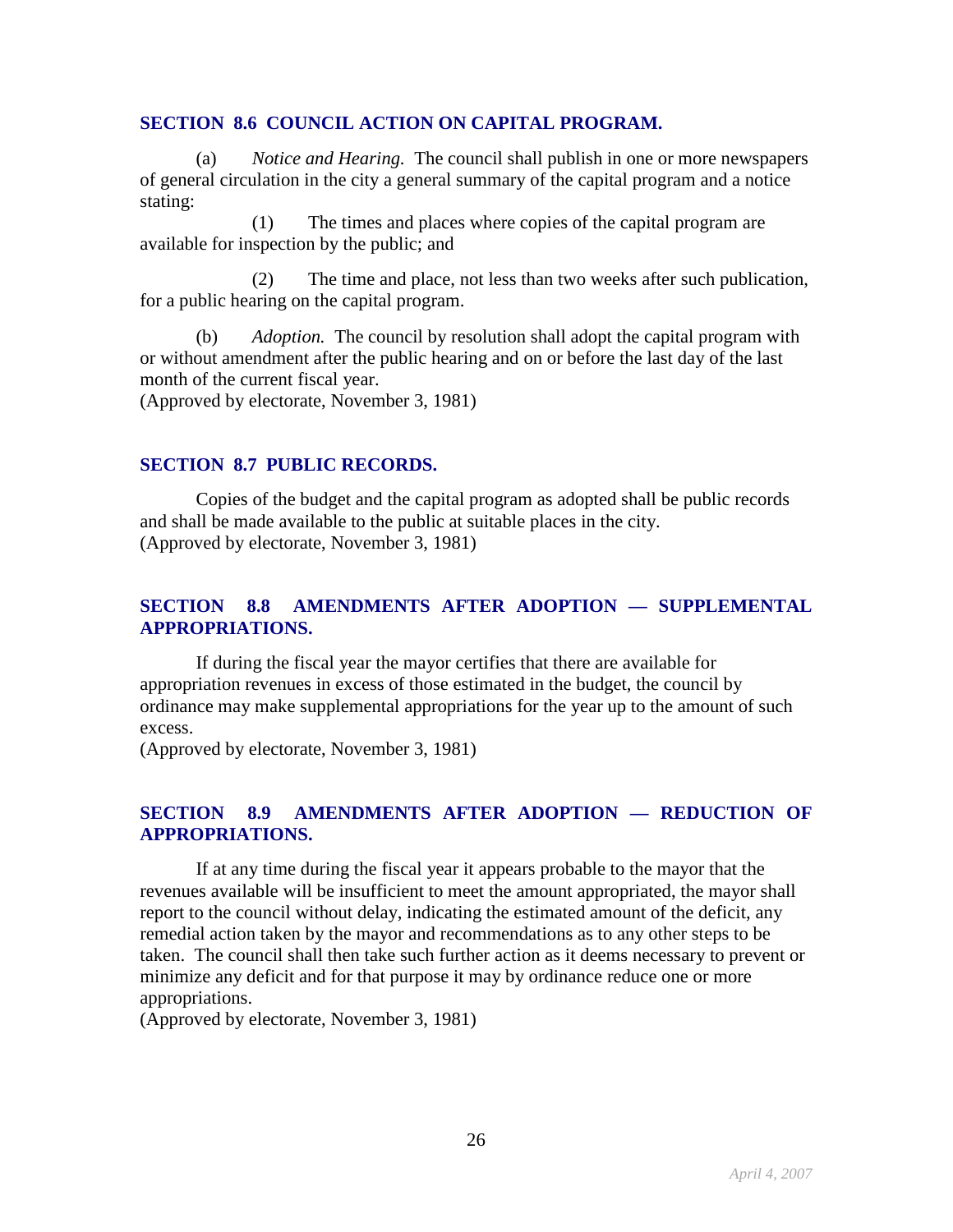#### **SECTION 8.10 AMENDMENTS AFTER ADOPTION — TRANSFER OF APPROPRIATIONS.**

At any time during the fiscal year the mayor may transfer part or all of any unencumbered appropriation balance among programs within a department, office or agency. Upon written request by the mayor, the council may by ordinance transfer part or all of any unencumbered appropriation balance from one department, office or agency to another.

(Approved by electorate, November 3, 1981)

#### **SECTION 8.11 AMENDMENTS AFTER ADOPTION — EMERGENCY APPROPRIATIONS; EFFECTIVE DATE.**

The supplemental appropriations and reduction or transfer of appropriations authorized in sections 8.8, 8.9, and 8.10 may be made effective immediately upon adoption and may be made by emergency ordinance in accordance with the provisions of section 3.10(f) of this charter.

(Approved by electorate, November 3, 1981)

#### **SECTION 8.12 TAX RATES AND TAX ROLLS.**

The council shall by ordinance set the tax rates and levy on the various classes of property, and the levy so established shall be certified by the city clerk to the appropriate official, who shall compute the taxes and extend them upon the tax rolls.

(Approved by electorate, November 3, 1981; Amending Ord. 99-8 approved by electorate, April 6, 1999, effective 1-1-01)

#### *Cross-reference:*

*Taxation, finance and revenue, Ch. 39 General business licensing and taxation, see Ch. 110*

#### **SECTION 8.13 SALE OF BONDS.**

Except as otherwise required by law or this charter, all bonds issued by the city shall be sold as prescribed by city ordinance. (Approved by electorate, November 3, 1981)

## **ARTICLE IX. NOMINATION AND ELECTIONS**

#### **SECTION 9.1 CITY ELECTIONS.**

(a) *Regular Elections.* Regular city elections shall be held on the first Tuesday after the first Monday in April.

(Amending Ord. 15-257 approved by electorate, April 5, 2016)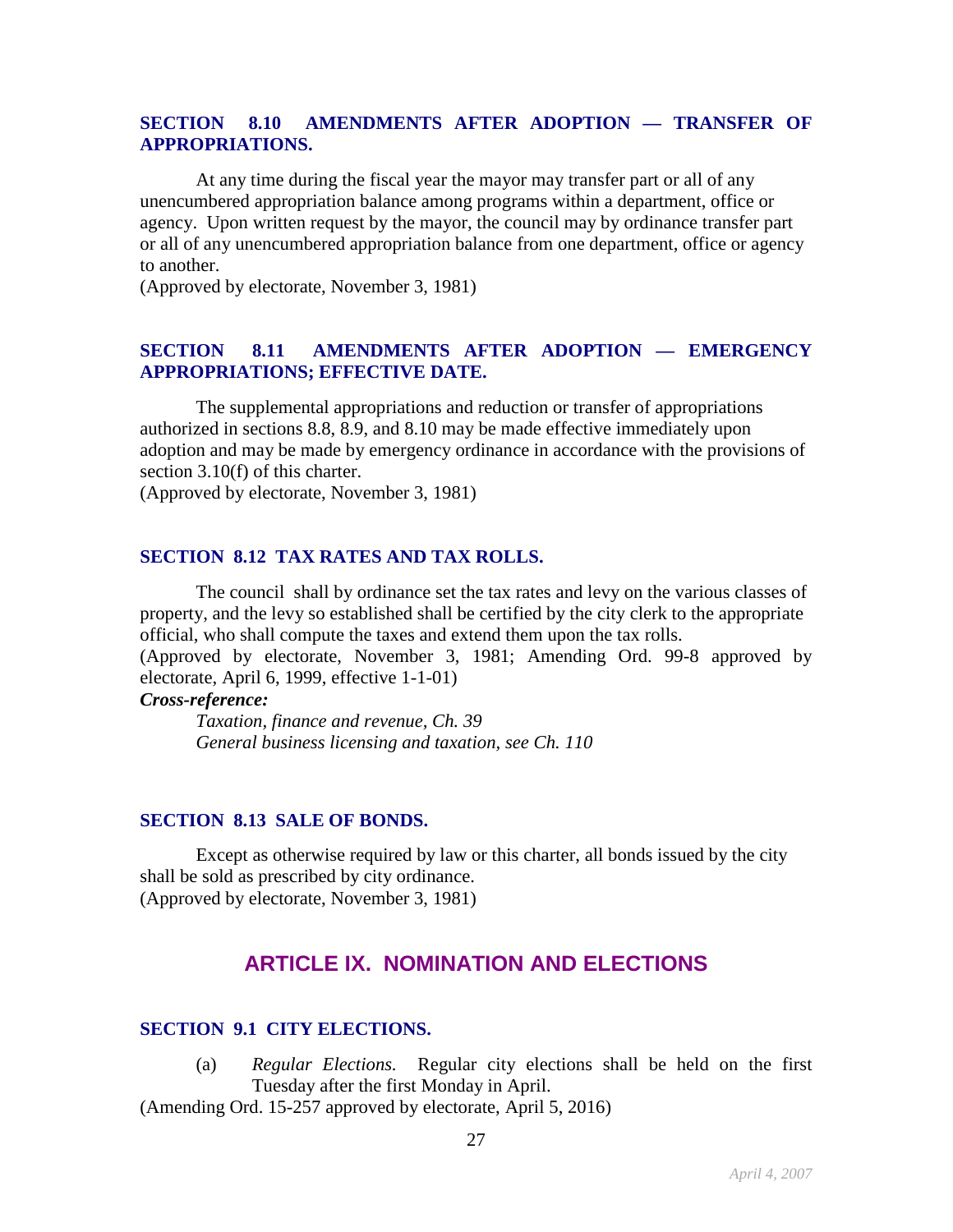(b) *Primary Election for Mayor.* The city primary election, if needed, for the office of Mayor shall be held on the first Tuesday after the first Monday in February.

(c) *Special Elections.* The council may by resolution order special elections, fix the time for such elections, and provide for holding such elections.

(d) *Conduct of Elections.* All city elections shall be governed by the provisions of the charter and applicable state law. The council by ordinance may further regulate elections, subject to the provisions of the charter and applicable state law. (Approved by electorate, November 3, 1981; Amendment approved by electorate, April 7, 1992; Amendment approved by electorate, August 6, 1996)

#### *Cross-reference:*

*Municipal elections, see Ch. 38*

#### **SECTION 9.2 NOMINATIONS BY PETITION.**

(a) *Nominations.* Nominations of candidates for all elective offices shall be by petition. Petitions for ward councilmembers shall be signed by not less than 25 qualified registered voters who are entitled to vote for the candidate so nominated. Petitions for officials elected by the entire city shall be signed by not less than 100 qualified registered voters of the city. No voter shall sign more than one nominating petition for the same office, and should a voter do so, the voter's signature shall be void except as to the first filed of the petitions signed by the voter for the office concerned. The signatures shall be executed in ink or indelible pencil. Each signer shall indicate next to the signature the date of signing and the place of the signer's residence, giving the street and number or other description sufficient to identify the signer's place of residence. The council by ordinance shall designate the appropriate form for nominating petitions and for acceptance of nominations to offices.

(b) *Filing and Acceptance.* Petitions for nomination for elective office shall be filed with the city clerk. The opening date for filing petitions for nomination for all offices except Mayor shall be 8:00 a.m. on the 12th Tuesday prior to the regular election, and the closing date for filing the petition for nomination for all offices except Mayor shall be 5:00 p.m. on the 11th Tuesday prior to the regular election. The opening date for filing petitions for nomination for the office of Mayor shall be 8:00 a.m. on the 12th Tuesday prior to the primary election date, and the closing date for filing the petitions for nomination for the office of Mayor shall be 5:00 p.m. on the 11th Tuesday prior to the primary election date.

(c) *Procedure After Filing.* Within five days after the filing of a nominating petition, the election authorities shall notify the candidate and the person who filed the petition whether or not it is sufficient. If a petition is found insufficient, the election authorities shall return it immediately to the person who filed it with a statement certifying wherein it is found insufficient. Within the regular time for filing petitions,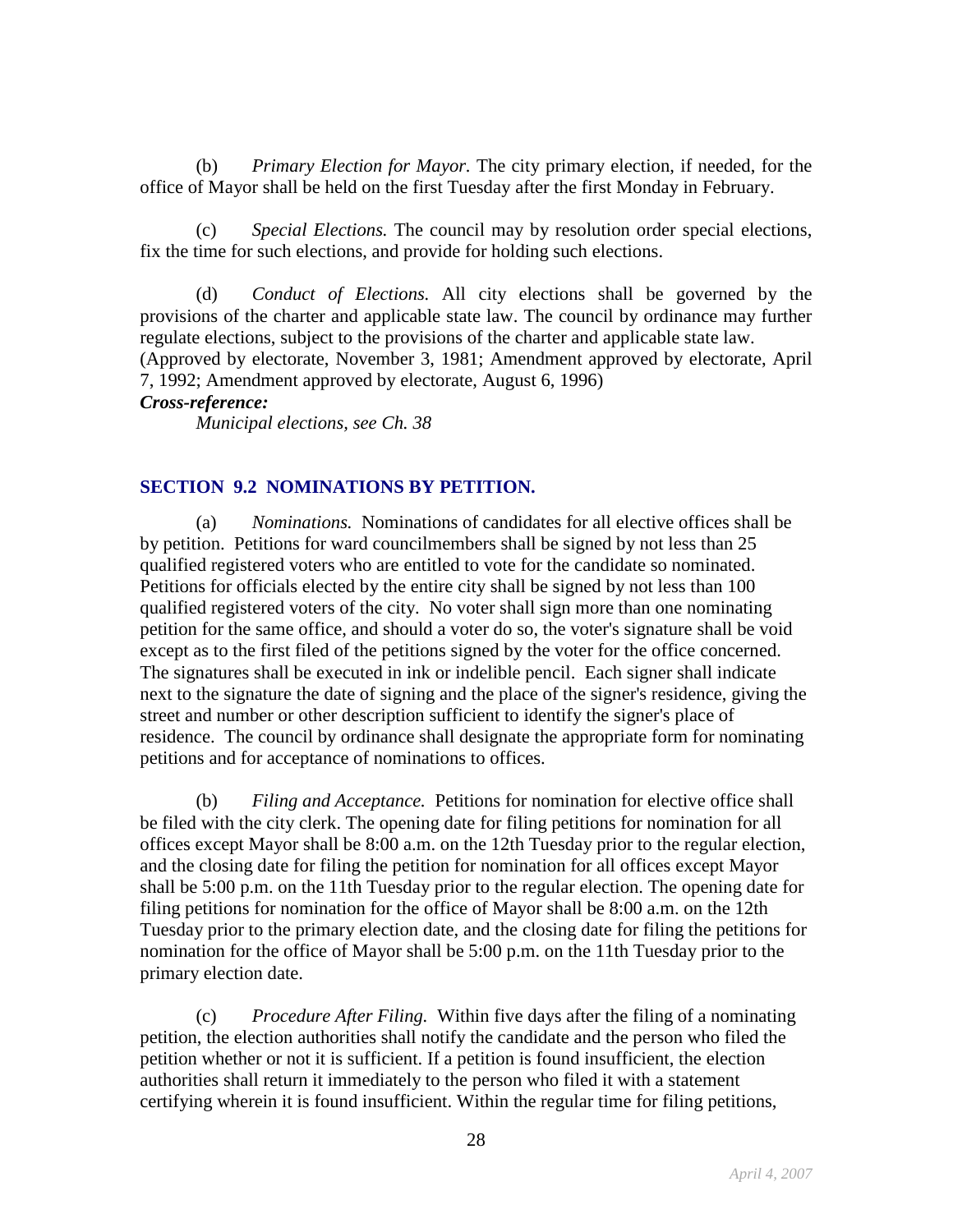such a petition may be amended and filed again as a new petition or a different petition may be filed for same candidate. The election authorities shall keep on file all petitions found sufficient at least until the expiration of the term for which the candidates are nominated in those petitions.

(Approved by electorate, November 3, 1981; Amendment approved by electorate, November 7, 1989; Amendment approved by electorate, August 6, 1996; Amending Ord. 99-2 approved by electorate, April 6, 1999)

#### **SECTION 9.3 PREPARATION OF BALLOTS.**

The names of candidates for elective offices shall be printed on ballots without party designation. The order upon which the candidates' names appear on the ballot shall be determined by lottery supervised by the city clerk. At least one notice of election shall be published in a newspaper of general circulation, which notice shall contain the names of candidates to be elected. The conduct of election within the city shall conform as close as practicable with the state election law for non-partisan elections. (Approved by electorate, November 3, 1981; Amendment approved by electorate, April 7, 1992)

#### **SECTION 9.4 DETERMINATION OF ELECTION RESULTS.**

(a) *Number of Votes.* Every qualified registered voter shall be entitled to vote for candidates at-large and to vote for one candidate for ward councilmember to represent the ward in which the qualified registered voter resides.

(b) *Returns; Canvass.* The council shall canvass the election returns and declare the results of any municipal election, regular, primary, or special, at the first regular meeting to be held following certification of the election results by the election authority which meeting shall be open to the public and to which all candidates have been invited. The names of the two candidates receiving the highest number of votes in the mayoral primary election shall be placed on the ballot for the regular election. The candidate receiving the highest number of votes for each office at the regular election shall be declared elected and inducted into office at a meeting to occur not later than two weeks following certification of the election results by the election authority.

(c) *Tie Vote.* If at any regular municipal election there shall be no choice between candidates by reason of two or more having received an equal number of votes, the council shall proceed to determine the election by lot between the candidates receiving the most votes at the meeting at which the canvassing of the election occurs. If at any mayoral primary election there can be no determination of the two candidates receiving the most votes by reason of two or more having received an equal number of votes, then the two candidates whose names shall appear on the ballot at the regular election shall be determined by lot at the meeting at which the canvassing of the election occurs. If the tie occurs between those receiving the highest number of votes, the names of those candidates shall appear on the ballot. If the tie occurs between those receiving the second highest number of votes, then the names of all those receiving the second highest number of votes shall appear on the ballot at the regular election, in addition to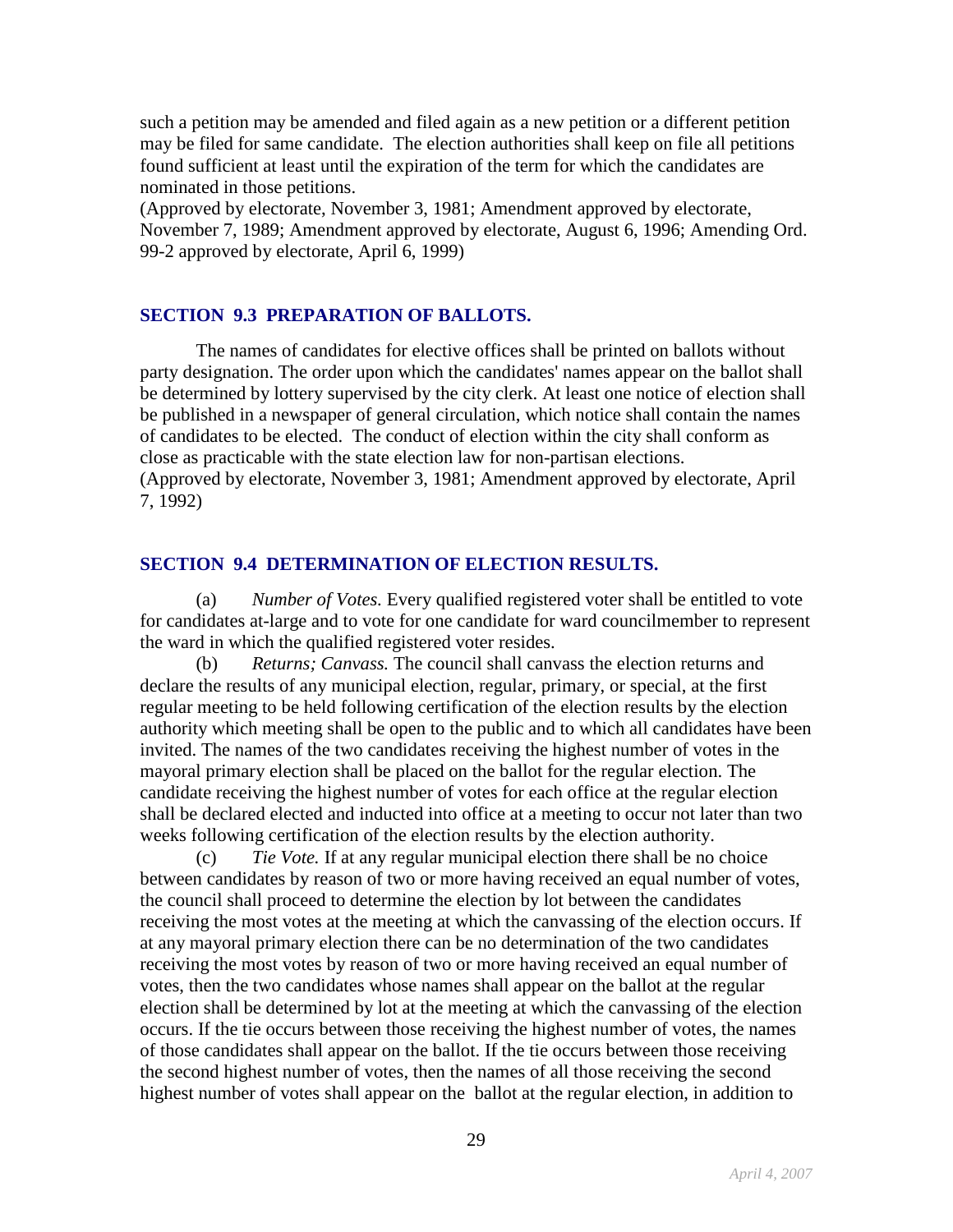the candidate in the mayoral primary who received the highest number of votes. (Approved by electorate, November 3, 1981; Amendment approved by electorate, August 6, 1996; Amending Ord. 15-257 approved by electorate, April 5, 2016)

## **ARTICLE X. INITIATIVE, REFERENDUM AND RECALL**

#### **SECTION 10.1 GENERAL AUTHORITY.**

(a) *Initiative.* The qualified registered voters of the city shall have power to propose ordinances to the council and, if the council fails to adopt an ordinance so proposed without any change in substance, to adopt or reject it at a city election, provided that such power shall not extend to the budget or capital program or any ordinance relating to appropriation of money, levy of taxes, zoning or salaries of city officers or employees. No proposed initiative ordinance shall contain more than one subject which shall be clearly expressed in its title.

(b) *Referendum.* The qualified registered voters of the city shall have power to require reconsideration by the council of any adopted ordinance and, if the council fails to repeal an ordinance so reconsidered, to approve or reject it at a city election, provided that such power shall not extend to the budget or capital program, any emergency ordinance, any ordinance levying a special assessment or providing for the issuance of special tax bills, or any ordinance relating to zoning, appropriation of money, or levy of taxes.

(c) *Recall.* Any official elected by popular vote may be removed by the voters qualified to vote for the official's successor for malfeasance in office except as hereinafter provided, such power to be known as the recall. No official elected by popular vote shall be subject to recall within six (6) months from induction into office or during the last six (6) months of the official's term; and if the official is retained in office upon any recall election, the official shall not be subject to recall within a period of twelve (12) months thereafter.

(Approved by electorate, November 3, 1981; Amending Ord. 06-202 approved by electorate, November 7, 2006)

#### **SECTION 10.2 COMMENCEMENT OF PROCEEDINGS. PETITIONERS' COMMITTEE; AFFIDAVIT.**

Any five (5) qualified registered voters may commence initiative, referendum or recall proceedings, provided they are qualified to vote for the official's successor, by filing with the city clerk an affidavit stating they will constitute the petitioners committee and be responsible for circulating the petition and filing it in proper form, stating their names and addresses and specifying the address to which all notices to the committee are to be sent, and setting out in full the proposed initiative ordinance, or citing the ordinance to be reconsidered, or specifying the name of the elected official to be recalled and a general statement of the substance of the grounds for recall.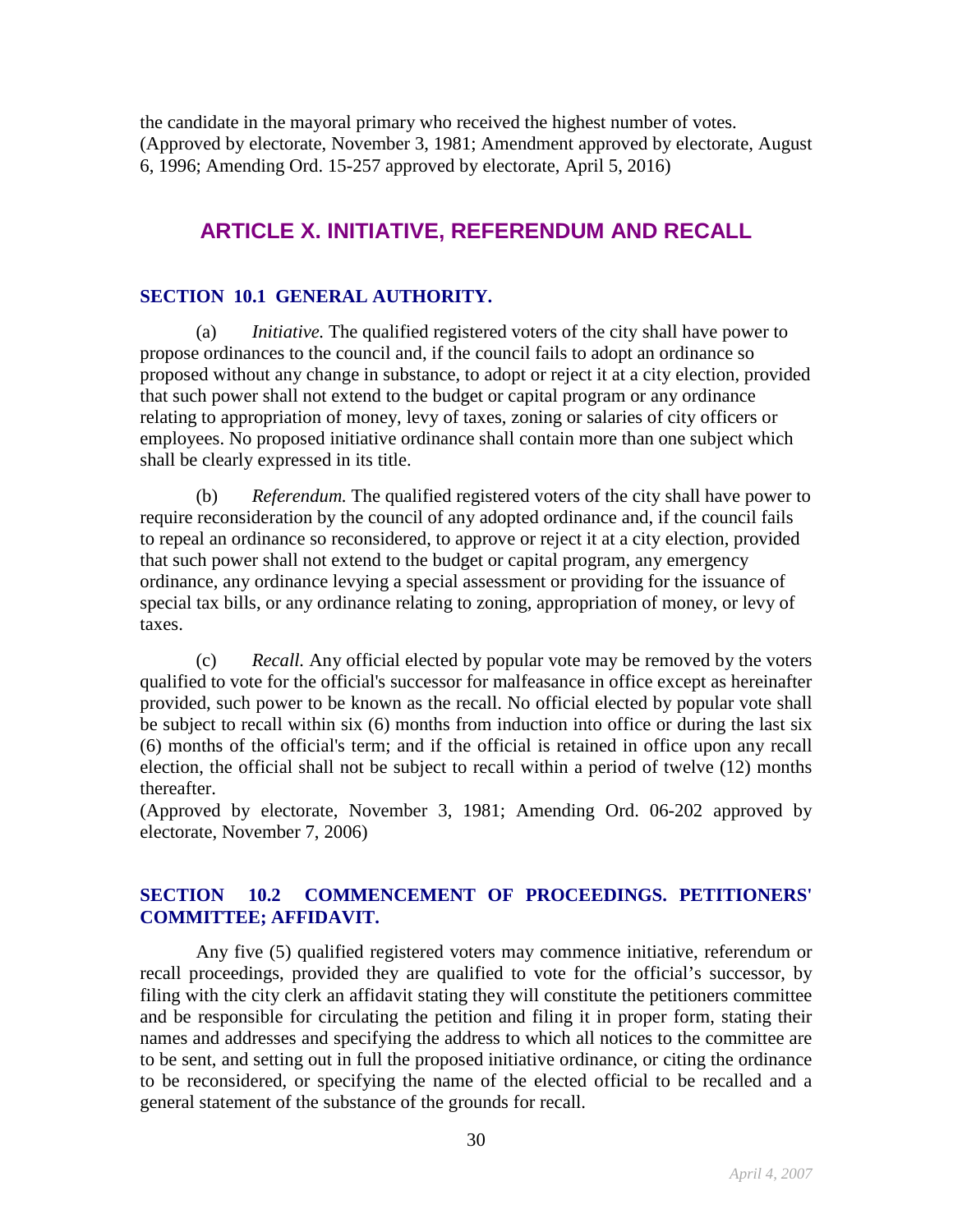Promptly after the affidavit of the petitioners' committee is filed the clerk shall issue the appropriate petition blanks to the petitioners' committee. Only petition blanks issued by the City Clerk may be circulated.

(Approved by electorate, November 3, 1981; Amending Ord. 06-202 approved by electorate, November 7, 2006)

#### **SECTION 10.3 PETITIONS.**

(a) *Number of signatures.* Initiative and referendum petitions shall be signed by qualified registered voters of the city equal in number to at least 10 per cent of the total number of qualified registered voters registered to vote at the last regular city election. A recall petition shall be signed by qualified registered voters qualified to vote for the official's successor equal to 20 per cent of the total number of qualified registered voters registered to vote at the last regular city election.

(b) *Form and Content.* All papers of a petition shall be uniform in size and style and shall be assembled as one instrument for filing. Each signature shall be executed in ink or indelible pencil and shall be preceded by the date signed and followed by the address of the person signing. Petitions shall contain or have attached thereto throughout their circulation the full text of the ordinance proposed, the ordinance sought to be reconsidered, or and a general statement of the substance of the grounds for recall of an elected official.

(c) *Affidavit of Circulator.* Each paper of a petition shall have attached to it when filed an affidavit executed by the circulator thereof stating that the circulator personally circulated the paper, the number of signatures thereon, that all the signatures were affixed in the circulator's presence, that the circulator believes them to be the genuine signatures of the persons whose names they purport to be and that each signer had an opportunity before signing to read the full text of the ordinance proposed, the ordinance sought to be reconsidered, or a general statement of the substance of the grounds for a recall of an elected official. Such affidavit shall be notarized. Only registered voters of the County of St Charles may circulate petitions for initiative, referendum or recall. Violation of this section shall subject the violator to a penalty as prescribed by ordinance and invalidate the petition signature.

(d) *Time for Filing Referendum Petitions.* Referendum petitions must be filed within 30 days after adoption by the council of the ordinance sought to be reconsidered. Initiative and recall petitions must be filed within six months of the formation of the petitioners committee.

(Approved by electorate, November 3, 1981; Amending Ord. 99-2 approved by electorate, April 6, 1999; Amending Ord. 06-202 approved by electorate, November 7, 2006)

#### **SECTION 10.4 PROCEDURE AFTER FILING.**

(a) *Certificate of Clerk: Amendment.* Within twenty days after the petition is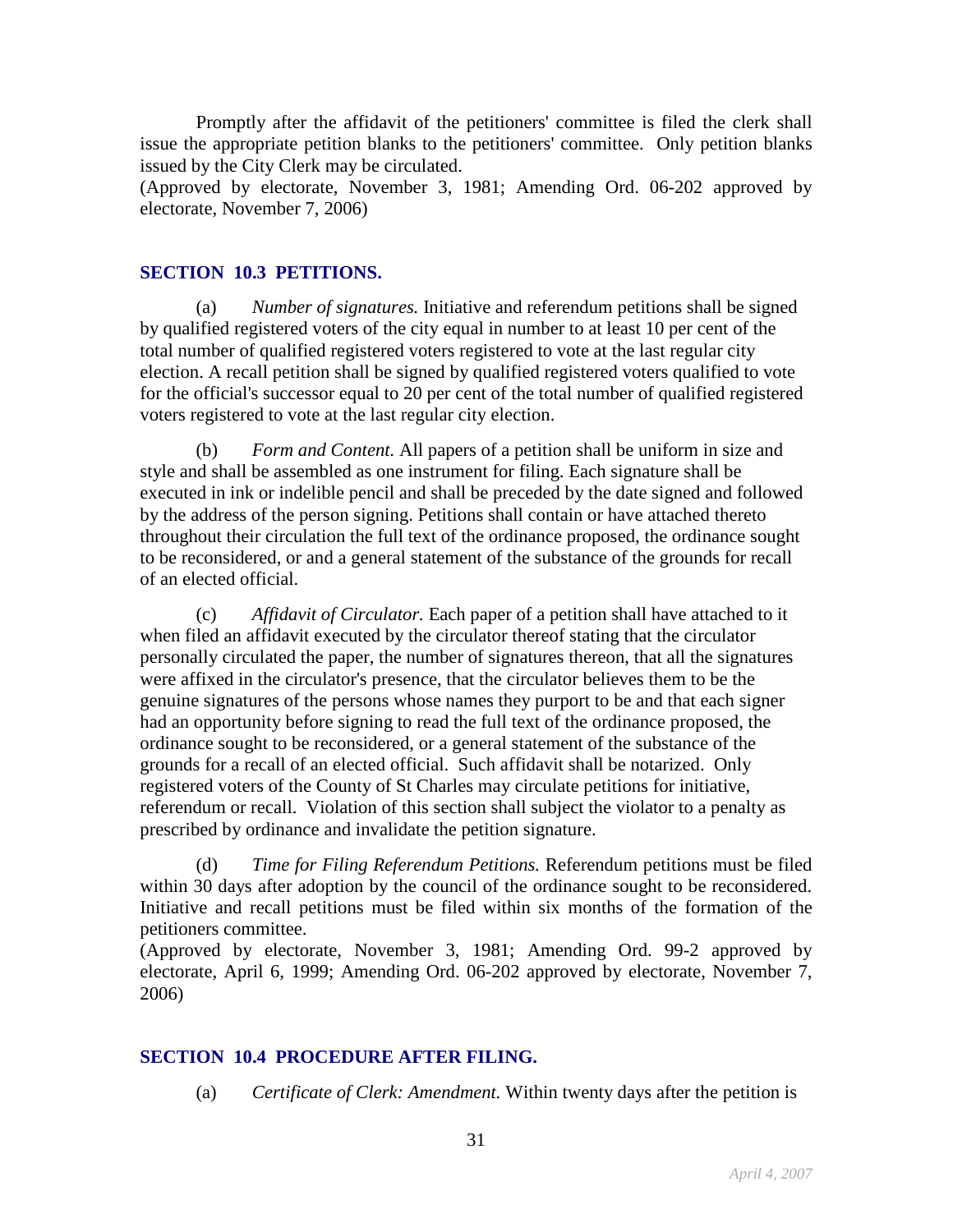filed, the city clerk shall deliver the petition to the election authority who shall determine its sufficiency and shall certify its sufficiency to the council. If it is certified insufficient, the clerk shall promptly send a copy of the certificate to the petitioners' committee by registered mail.

A person may remove their name from the petition by filing a form with the clerk prior to the enactment of the ordinance fixing a date for holding an election.

A petition certified insufficient for lack of the required number of valid signatures may be amended once if the petitioners' committee files' a notice of intention to amend it with the clerk within two days after receiving the copy of the sufficiency certificate and files a supplementary petition upon additional papers issued by the City Clerk, and labeled supplementary petitions, within ten days after receiving the copy of such certificate. Such supplementary petition shall comply with requirements of subsections (b) and (c) of section 10.3 and within ten days after it is filed the clerk shall deliver the petition to the election authority who shall determine its sufficiency and shall certify its sufficiency to the council. The clerk shall promptly send a copy of such certificate to the petitioners' committee by registered mail as in the case of an original petition. If a petition or amended petition is certified insufficient and the petitioners' committee does not elect to amend or requires council review under subsection (b) of this section within the time required, the clerk shall promptly present the certificate to the council and the certificate shall then be a final determination as to the sufficiency of the petition.

(b) *Council Review.* If a petition has been certified insufficient and the petitioners' committee does not file notice of intention to amend it or if an amended petition has been certified insufficient, the committee may, within two days after receiving the copy of such certificate, file a request that it be reviewed by the council. The council shall review the certificate at its next meeting following the filing of such request and approve or disapprove it, and the council's determination shall then be a final determination as to the sufficiency of the petition.

(c) *Court Review; New Petition.* A final determination as to the sufficiency of a petition shall be subject to court review. A final determination of insufficiency, even if sustained upon court review, shall not prejudice the filing of a new petition for the same purpose.

(Approved by electorate, November 3, 1981; Amending Ord. 06-202 approved by electorate, November 7, 2006)

#### **SECTION 10.5 REFERENDUM PETITIONS; SUSPENSION OF EFFECT OF ORDINANCE.**

When a referendum petition is filed with the city clerk, the ordinance sought to be reconsidered shall be suspended from taking effect. Such suspension shall terminate when: (a) there is a final determination of insufficiency of the petition; or (b) the petitioners' committee withdraws the petition; or (c) the council repeals the ordinance; or (d) upon the affirmative vote of the voters on the ordinance.

(Approved by electorate, November 3, 1981; Amending Ord. 06-202 approved by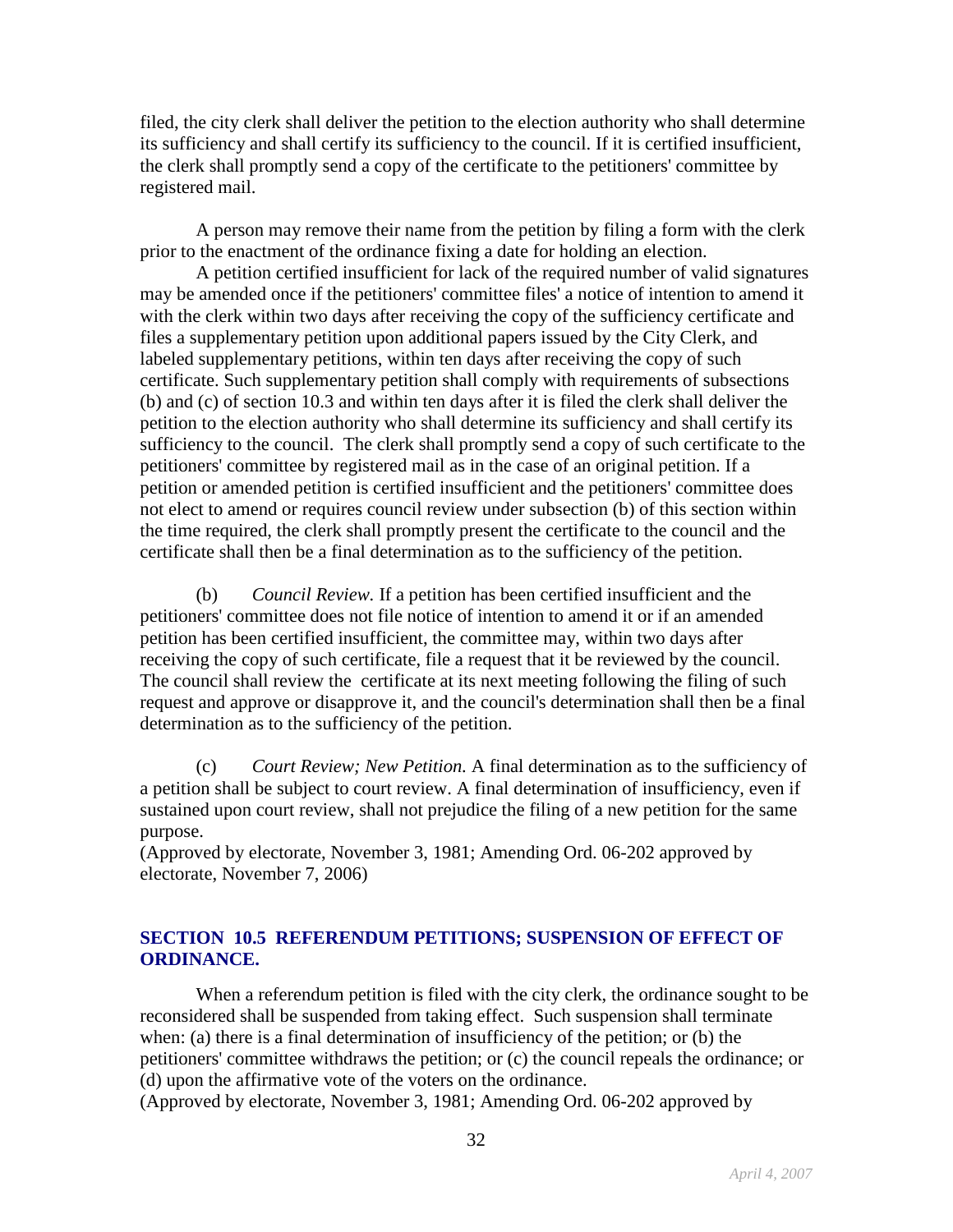electorate, November 7, 2006)

#### **SECTION 10.6 ACTION ON PETITIONS.**

(a) *Action by Council.* When an initiative or referendum petition has been finally determined sufficient, the council shall promptly consider the proposed initiative ordinance in the manner provided in Article III or reconsider the referred ordinance by voting its repeal. If the council fails to adopt a proposed initiative ordinance without any change in substance within 60 days or fails to repeal the referred ordinance within 30 days after the date the petition was finally determined sufficient, it shall submit the proposed or referred ordinance to the qualified registered voters of the city.

(b) *Submission to Voters.* The vote of the city on a proposed or referred ordinance shall be held not later than one year from the date of the final determination as to the sufficiency of the petitions. If no regular city election is to be held within the period prescribed in this subsection, the council shall provide for a special election; otherwise, the vote shall be held at the same time as such regular election, except that the council may in its discretion provide for a special election at an earlier date within the prescribed period. Copies of the proposed or referred ordinance shall be made available at the polls.

(c) *Withdrawal of Petitions.* An initiative, referendum or recall petition may be withdrawn at any time prior to the fifteenth day preceding the day scheduled for a vote of the city by filing with the city clerk a request for withdrawal signed by at least four members of the petitioners' committee. Upon the filing of such request the petition shall have no further force or effect and all proceedings thereon shall be terminated.

(d) *Recall Election.* When a recall petition has been certified to the city council as sufficient by the city clerk, the city council shall fix a date for holding the election at the next available April, August or November election. If such office becomes vacant prior to the election, such election shall be cancelled, and the vacancy shall be filled as provided in this charter.

(e) *Recall Ballot.* The Ballot shall be in the following form:

SHALL (Name/Title) BE REMOVED FROM OFFICE? (Approved by electorate, November 3, 1981; Amending Ord. 06-202 approved by electorate, November 7, 2006)

#### **SECTION 10.7 RESULTS OF ELECTION.**

(a) *Initiative.* If a majority of the qualified registered voters voting on a proposed initiative ordinance vote in its favor, it shall be considered adopted upon certification of the election results and shall be treated in all respects in the same manner as ordinances of the same kind adopted by the council. If conflicting ordinances are approved at the same election, the one receiving the greatest number of affirmative votes shall prevail to the extent of such conflict.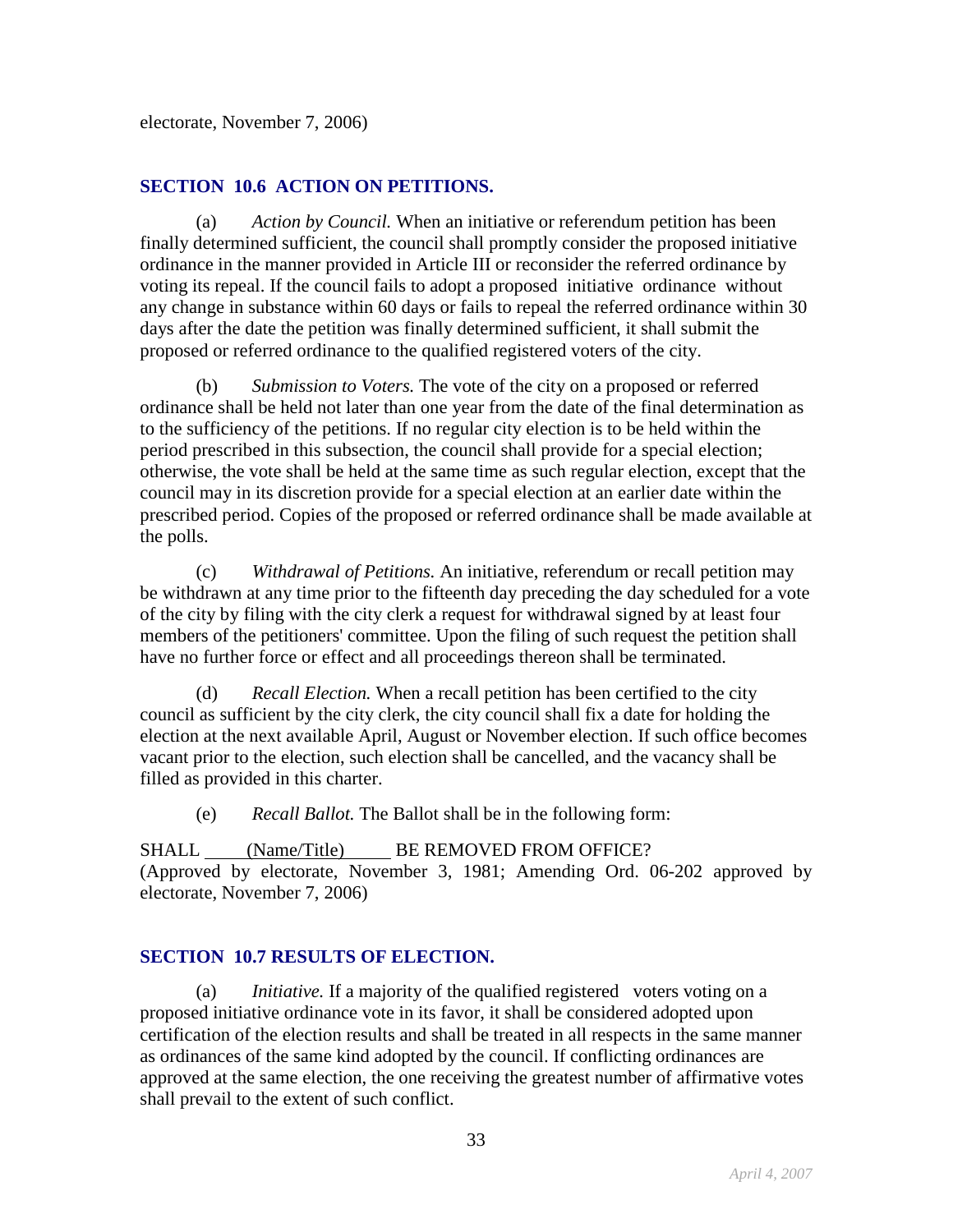(b) *Referendum.* If a majority of the qualified voters voting on a referred ordinance vote against it, it shall be considered repealed upon certification of the election results.

(c) *Recall.* If a majority of the qualified registered voters voting in such recall election shall vote in favor of the recall, then a vacancy shall exist. Such vacancy shall be filled as provided in this charter. If a majority of the qualified registered voters voting in such election shall vote against the recall, the elected officer shall continue in office. Any such person who has been recalled shall be ineligible to serve in the city in any capacity at any time during the remainder of the term for which the person was originally elected. (Approved by electorate, November 3, 1981; Amending Ord. 06-202 approved by electorate, November 7, 2006)

#### **SECTION 10.8 CONDUCT OF INITIATIVE REFERENDUM AND RECALL ELECTIONS.**

Notice of initiative, referendum and recall elections shall be given, the elections conducted, the returns canvassed, and the results declared in all respects as are other city elections.

(Approved by electorate, November 3, 1981)

## **ARTICLE XI. FRANCHISES**

#### **SECTION 11.1 GRANTING OF FRANCHISES.**

All franchises and renewals, extensions and amendments thereof shall be granted only by ordinance. No such ordinance shall be adopted within less than thirty days after application therefor has been filed with the council, nor until a full public hearing has been held thereon. No exclusive franchises shall ever be granted, and no franchise shall be granted for a longer term than 20 years. No such franchise shall be transferable directly or indirectly, except with the approval of the council expressed by ordinance after a full public hearing.

(Approved by electorate, November 3, 1981) *Cross-reference: Cable television, see Ch. 111*

## **SECTION 11.2 RIGHT OF REGULATION.**

All franchises, whether it be so provided in the ordinance or not, shall be subject to the right of the council to:

(a) *Misuse and Nonuse.* Repeal the same for misuse or nonuse, or for failure to comply therewith.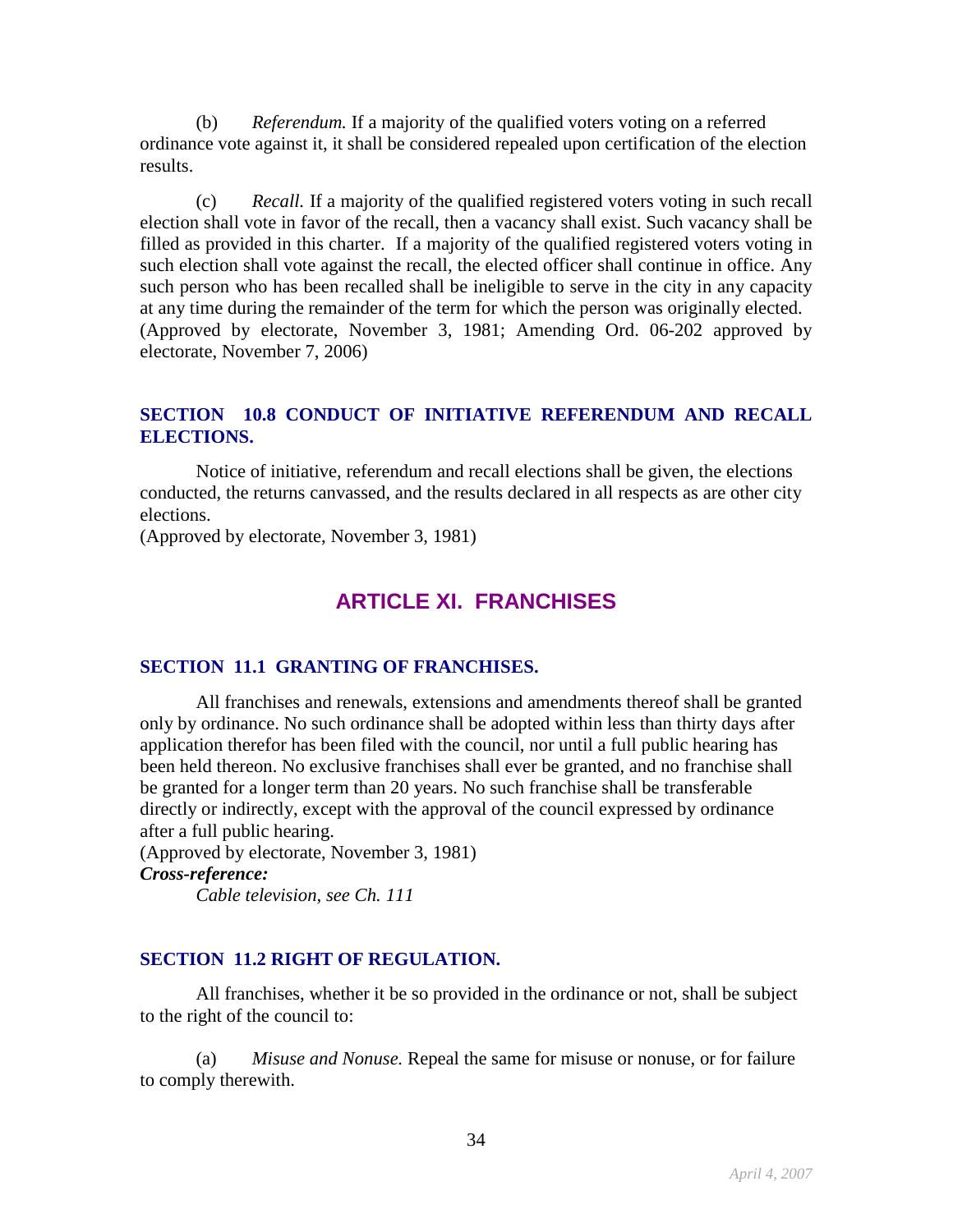(b) *Efficiency.* Require proper and adequate extension of plant and service and the maintenance thereof at the highest practicable standards of service and quality of products, and prevent unjust discrimination in service or rates.

(c) *Non-Discrimination.* Establish reasonable standards of service and quality of products and prevent unjust discrimination in service or rates.

(d) *Audit of Accounts.* Make an independent audit and examination of accounts at any time, and require reports annually.

(e) *Service to Public.* Require continuous and uninterrupted service to the public in accordance with the terms of the franchise throughout the entire period thereof.

(f) *Use of Public Thoroughfares.* Control and regulate the use of the city streets, alleys, bridges, and public places, and the space above and beneath them.

(g) *Rates and Charges.* Regulate rates, fares and charges and make readjustments thereof from time to time if the same are not regulated by the state.

(h) *Other Regulations.* Impose such other regulations from time to time as it may determine to be conducive to the safety, welfare and accommodation of the public. (Approved by electorate, November 3, 1981)

#### **SECTION 11.3 REVOCABLE PERMITS.**

Temporary permits for the operation of public utilities, or like permits for a period not to exceed two years but subject to being renewed for a period not to exceed one year and subject to amendment, alteration, or revocation at any time at the will of the council may be granted only by ordinance on such terms and conditions as the council shall determine. Such permits shall in no event be construed to be franchises, or extensions or amendments of franchises.

(Approved by electorate, November 3, 1981)

#### **SECTION 11.4 OPERATION BEYOND FRANCHISE PERIOD.**

Any operation of a public utility by a franchise holder, with the tacit permission of the city, beyond the period for which the franchise was granted, shall under no circumstances be construed as a renewal or extension of such franchise. Any such operation shall at most be regarded as a mere temporary permit, subject, like other permits, to amendment, alteration, or revocation at any time at the will of the council. (Approved by electorate, November 3, 1981)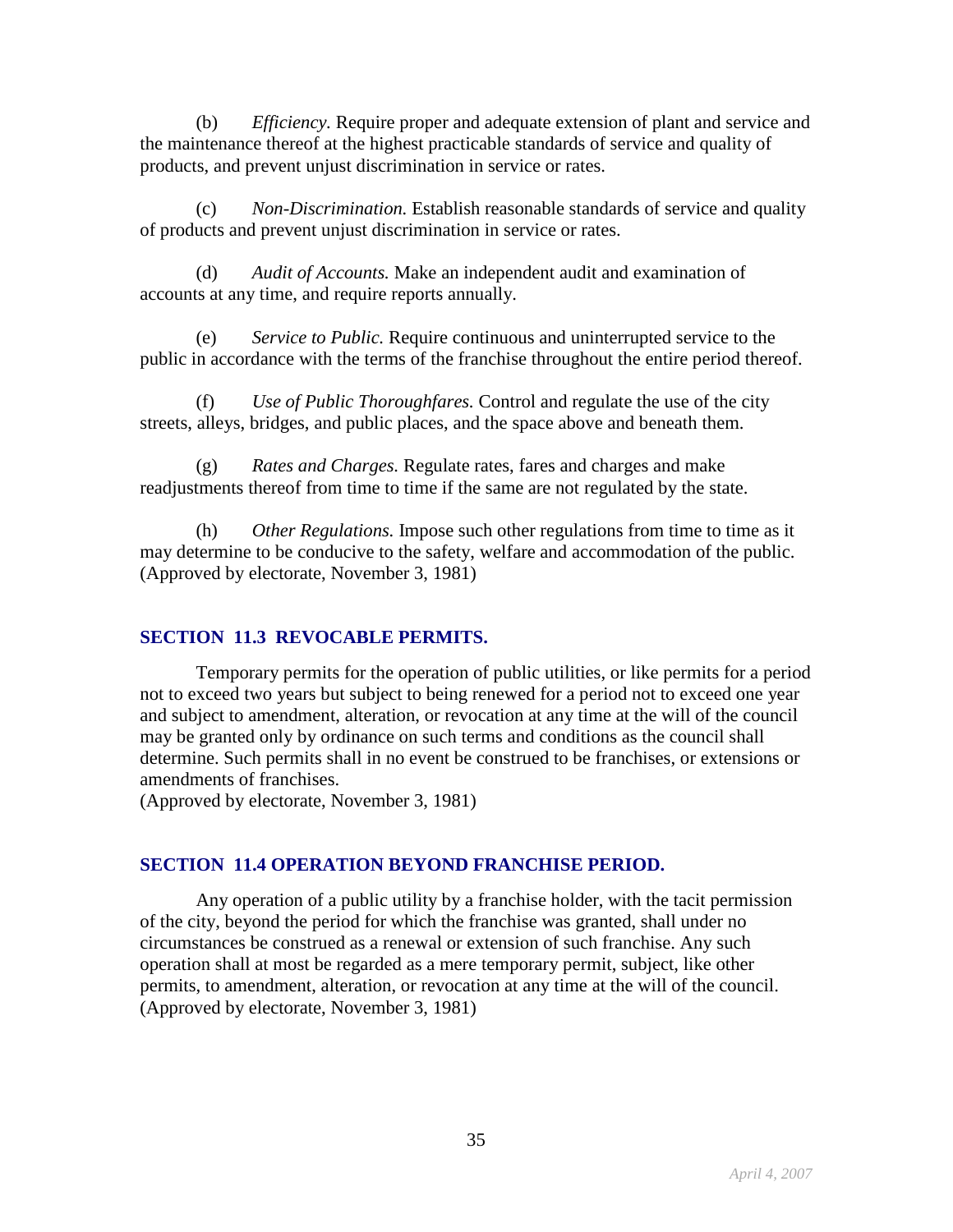## **ARTICLE XII. GENERAL PROVISIONS**

#### **SECTION 12.1 PERSONAL FINANCIAL INTEREST.**

Any city officer or employee who has a substantial financial interest, direct or indirect or by reason of ownership of stock in any corporation, in any contract with the city or in the sale of any land, material, supplies or services to the city or to a contractor supplying the city shall make known that interest and shall refrain from voting upon or otherwise participating in the officer's or employee's capacity as a city officer or employee in the making of such sale or in the making or performance of such contract. Any city officer or employee who willfully conceals such a substantial financial interest or willfully violates the requirements of this section shall be guilty of malfeasance in office or position and shall forfeit the office or position. Violation of this section with the knowledge express or implied of the person or corporation contracting with or making a sale to the city shall render the contract or sale voidable by the mayor or the city council. (Approved by electorate, November 3, 1981)

#### **SECTION 12.2 PROHIBITIONS.**

#### (a) *Activities Prohibited.*

(1) No person shall be appointed to or removed from, or in any way favored or discriminated against with respect to any city position or appointive city administrative office because of race, sex, political or religious opinions or affiliations.

(2) No person shall willfully make any false statement, certification, mark, rating or report in regard to any test, certification or appointment under the personnel provisions of this charter or the rules and regulations made thereunder, or in any manner commit or attempt to commit any fraud preventing the impartial execution of such provisions, rules and regulations.

(3) No person who seeks appointment or promotion with respect to any city position or appointive city administrative office shall directly or indirectly give, render or pay any money, service or other valuable thing to any person for or in connection with the person's test, appointment, proposed appointment, promotion or proposed promotion.

(b) *Penalties.* Any person who by self or with others willfully violates any of the provisions of paragraphs  $(a)(1)$  through  $(3)$  above shall be guilty of a misdemeanor and upon conviction thereof shall be punishable by a fine as may be provided by ordinance.

(Approved by electorate, November 3, 1981)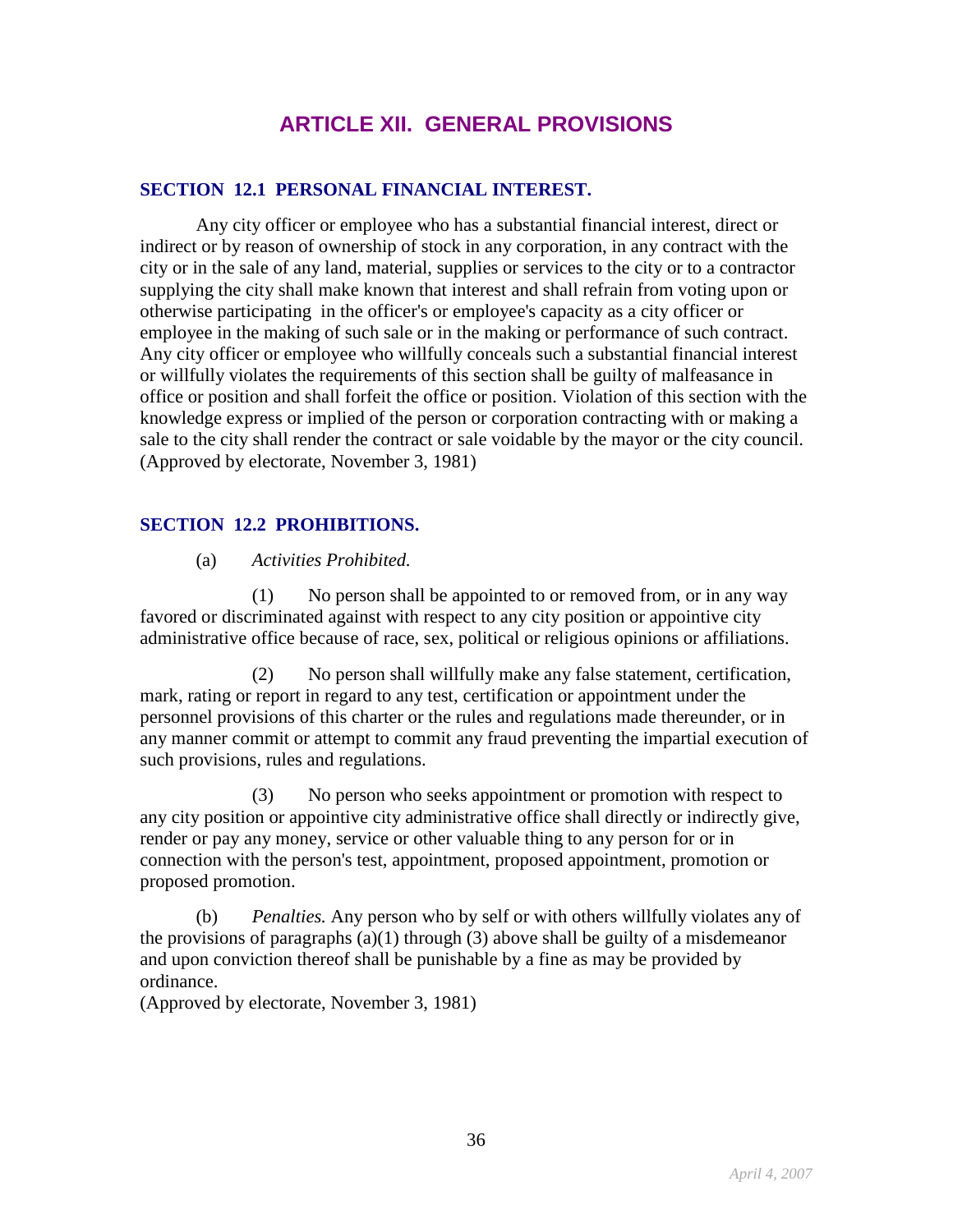#### **SECTION 12.3 NOTICE OF SUITS.**

No action shall be maintained against the city for or on account of an injury growing out of alleged negligence of the city unless notice shall first have been given in writing to the mayor within ninety days of the occurrence for which said damage is claimed, stating the place, time, character and circumstances of the injury, and that the person so injured will claim damages therefor from the city. (Approved by electorate, November 3, 1981)

#### **SECTION 12.4 OFFICIAL BONDS.**

All officers and employees of the city who receive, disburse, or are responsible for city funds, and such other officers and employees as the council by ordinance may designate, shall, within such time after election or appointment as may be fixed by ordinance, and before entering upon the discharge of their duties, give bond to the city in such sums and with such sureties as shall be prescribed by ordinance, and subject to approval by the council, conditioned upon the faithful and proper performance of their duties and for the prompt accounting for and paying over to the city of all monies belonging to the city that may come into their hands. The city shall pay the premiums on all such bonds.

(Approved by electorate, November 3, 1981)

#### **SECTION 12.5 CHARTER AMENDMENT.**

Amendments to this charter may be framed and submitted to the qualified registered voters by a commission in the manner provided by law and the constitution for framing and submitting a complete charter. Amendments may also be proposed by the council or by petition of not less than ten per cent of the qualified registered voters of the city, filed with the city clerk setting forth the proposed amendment. The council shall at once provide by ordinance that any amendment so proposed shall be submitted to the qualified registered voters at the next election held in the city not less than sixty days after its passage, or at a special election held as provided by law and the constitution for a charter. Any amendment approved by a majority of the qualified registered voters voting thereon shall become a part of the charter at the time and under the conditions fixed in the amendment; sections or articles may be submitted separately or in the alternative and determined as provided by law and the constitution for a complete charter. (Approved by electorate, November 3, 1981)

#### **SECTION 12.6 PUBLIC IMPROVEMENTS AND SPECIAL ASSESSMENTS.**

(a) *Improvements.* The procedure for making, altering, vacating or abandoning a public improvement shall be governed by general ordinance, consistent with applicable state law.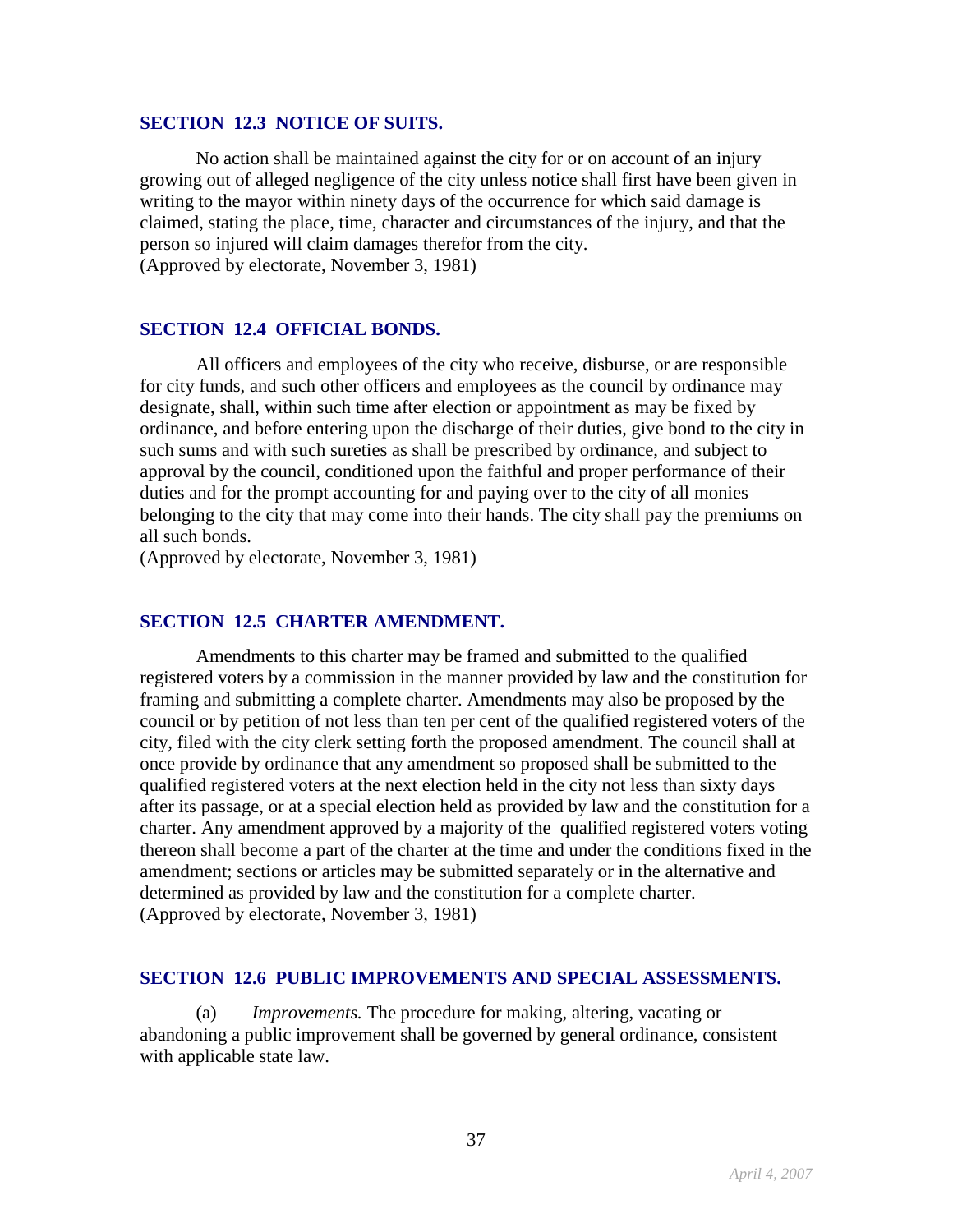(b) *Special Assessments.* The procedure for levying, collecting and enforcing the payment of special assessments for public improvements or special tax bills evidencing such assessments shall be governed by general ordinance, consistent with applicable state law.

(Approved by electorate, November 3, 1981)

#### **SECTION 12.7 PROOF OF ORDINANCE.**

Any ordinance may be proved by a copy thereof certified by the city clerk under the seal of the city; or, when printed and published by authority of the city, it shall be received in evidence in all courts, or other places, without further proof of authenticity. (Approved by electorate, November 3, 1981)

#### **SECTION 12.8 SEVERABILITY.**

If any provision of this charter is held invalid, the other provisions of the charter shall not be affected thereby. If the application of the charter or any of its provisions to any person or circumstances is held invalid, the application of the charter and its provisions to other persons or circumstances shall not be affected thereby. (Approved by electorate, November 3, 1981)

#### **SECTION 12.9 NOUNS AND PRONOUNS.**

The city clerk shall remove all masculine nouns and pronouns from the text of this Charter, and replace them with gender-neutral nouns and pronouns. (Approved by electorate, August 4, 1992)

## **ARTICLE XIII. LICENSING, TAXATION, AND REGULATION OF BUSINESS, OCCUPATIONS, PROFESSIONS, VOCATIONS, AND OTHER ACTIVITIES OR THINGS**

#### **SECTION 13.1 OBJECTS OF LICENSING, TAXATION, AND REGULATION.**

The council shall have power by ordinance to license, tax, and regulate all business, occupations, professions, vocations, activities, or things whatsoever set forth and enumerated by the statutes of this state now or hereafter applicable to constitutional charter cities, or cities of the first, second, third, or fourth class, or of any population group, and which any such cities are now or may hereafter be permitted by law to license, tax, and regulate. In addition, the council shall have power by ordinance to license, tax, and regulate the following businesses, occupations, professions, vocations, activities or things: accountants, bookkeepers, inventory services, addressing services, billing services, telephone answering services, data processing services, and public stenographer services, advertising agencies, designers, taxidermists, ticket or travel agencies, radio or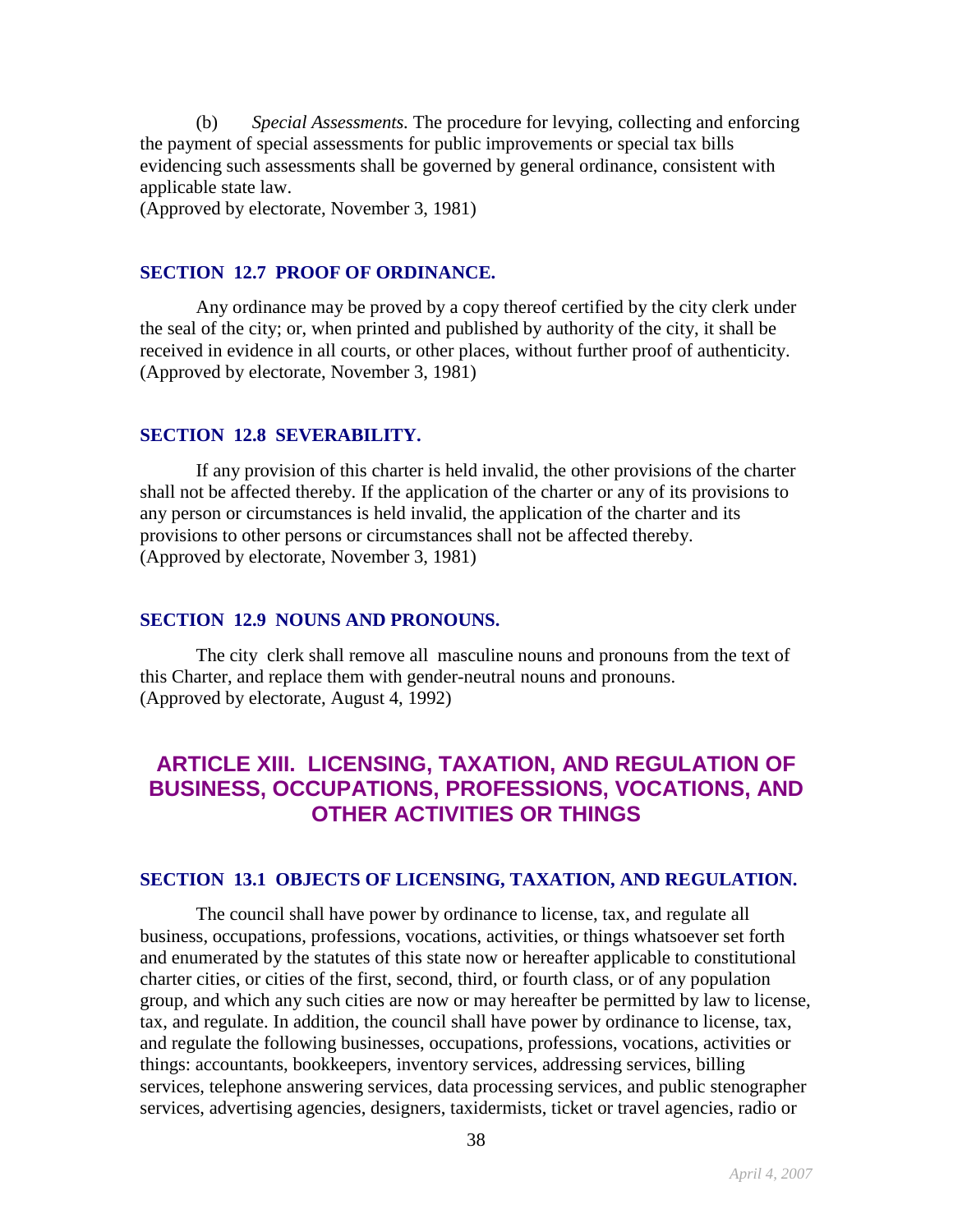television advertising agencies, audio-visual producers, recording studios, agricultural and farm machinery agents, directory agents, photography agents, ambulance or hearse services, appliance repair, associations and clubs, barge lines, building specialists, blasting services, sanitation engineers, septic tank installation removal and cleaning, landscaping, lawn maintenance, tree cutting, paving, well drilling, window cleaning, sign painting, snow removal, swimming pool repair and cleaning, demolition, consultant, counselor, appraiser, engineers, exterminators, furniture repair and stripping, guard and patrol services, mail order businesses, motor repair, newspaper offices, novelties, packing and crating services, peddlers, pollution controllers, produce dealers, research labs, meteorologists, medical examiners, embalmers, stands in public places, translators and interpreters, radio or television stations, and vending machines.

(Approved by electorate, November 3, 1981; Amendment approved by electorate, April 7, 1987)

#### *Cross-reference:*

*Business regulations, see Title XI General business licensing and taxation, see Ch. 110*

## **ARTICLE XIV. TRANSITIONAL PROVISIONS**

#### **SECTION 14.1 PERSONNEL SYSTEM.**

An employee holding a city position at the time this charter takes full effect, who was serving in that same or a comparable position at the time of its adoption, shall not be subject to competitive tests as a condition of continuance in the same position but in all other respects shall be subject to the personnel system established pursuant to Section 7.9.

(Approved by electorate, November 3, 1981)

#### **SECTION 14.2 ORDINANCES TO REMAIN IN FORCE.**

All ordinances, regulations and resolutions in force at the time this charter takes effect, which are not inconsistent with the provisions of this charter, shall remain and be in force until altered, modified or repealed by or under authority of this charter or ordinance.

(Approved by electorate, November 3, 1981)

#### **SECTION 14.3 PENDING ACTIONS AND PROCEEDINGS.**

No action or proceeding, civil or criminal, pending at the time this charter shall take effect, brought by or against the city or any office, department, agency or officer thereof, shall be affected or abated by the adoption of this charter or by anything herein contained.

(Approved by electorate, November 3, 1981)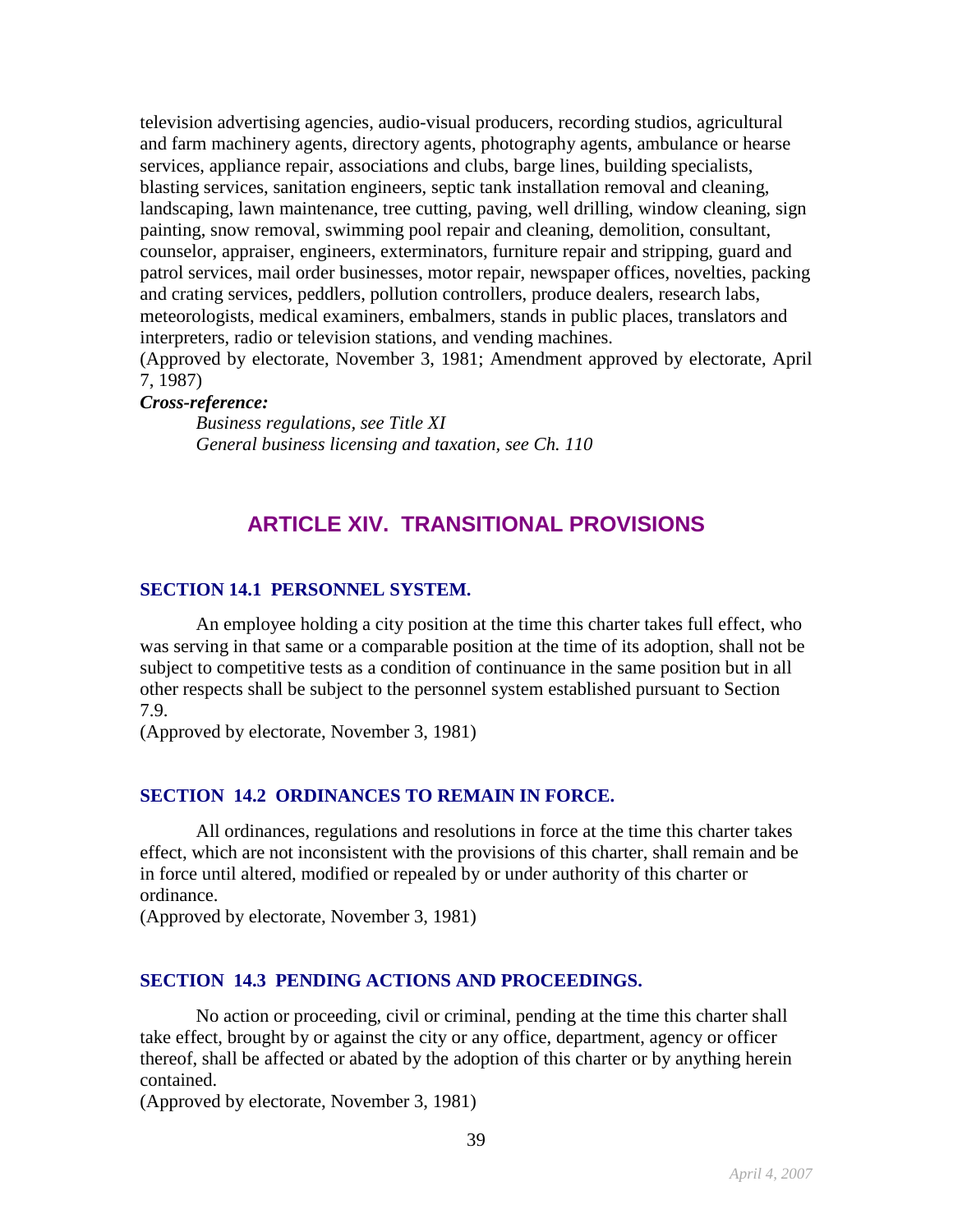#### **SECTION 14.4 CONTINUANCE OF CONTRACTS, PUBLIC IMPROVEMENTS AND TAXES.**

All contracts entered into by the city, or for its benefit, prior to the taking effect of this charter, shall continue in full force and effect. Public improvements for which legislative steps have been taken under laws existing at the time this charter takes effect may be carried to completion as nearly as practicable in accordance with the provisions of such existing laws. All taxes and assessments levied or assessed, all fines and penalties imposed, and all other obligations owing to the city which are uncollected at the time this charter becomes effective, shall continue in full force and effect and shall be collected as if no change had been made.

(Approved by electorate, November 3, 1981)

## **ARTICLE XV. SCHEDULE**

#### **SECTION 15.1 ELECTION TO ADOPT CHARTER.**

This charter shall be submitted to a vote of the qualified registered voters of the City of Saint Charles at an election to be held on the 3rd day of November, 1981. The election shall be administered by the officials now charged with the responsibility for the conduct of city elections.

(Approved by electorate, November 3, 1981)

#### **SECTION 15.2 TIME OF TAKING FULL EFFECT.**

This charter shall be in full effect for all purposes on and after the date and time of the first meeting of the city council elected in April, 1982. (Approved by electorate, November 3, 1981)

#### **SECTION 15.3 INCUMBENT ELECTED CITY OFFICIALS.**

All elected officials in office on the date this charter is adopted shall continue in office for the duration of the term to which they were elected. (Approved by electorate, November 3, 1981)

#### **SECTION 15.4 TEMPORARY ORDINANCES.**

At its first meeting or at any meeting held within 60 days thereafter, the council may adopt temporary ordinances to deal with cases in which there is an urgent need for prompt action in connection with the transition of government and in which the delay incident to the appropriate ordinance procedure would probably cause serious hardship or impairment of effective city government. Every temporary ordinance shall be plainly labeled as such but shall be introduced in the form and manner prescribed for ordinances